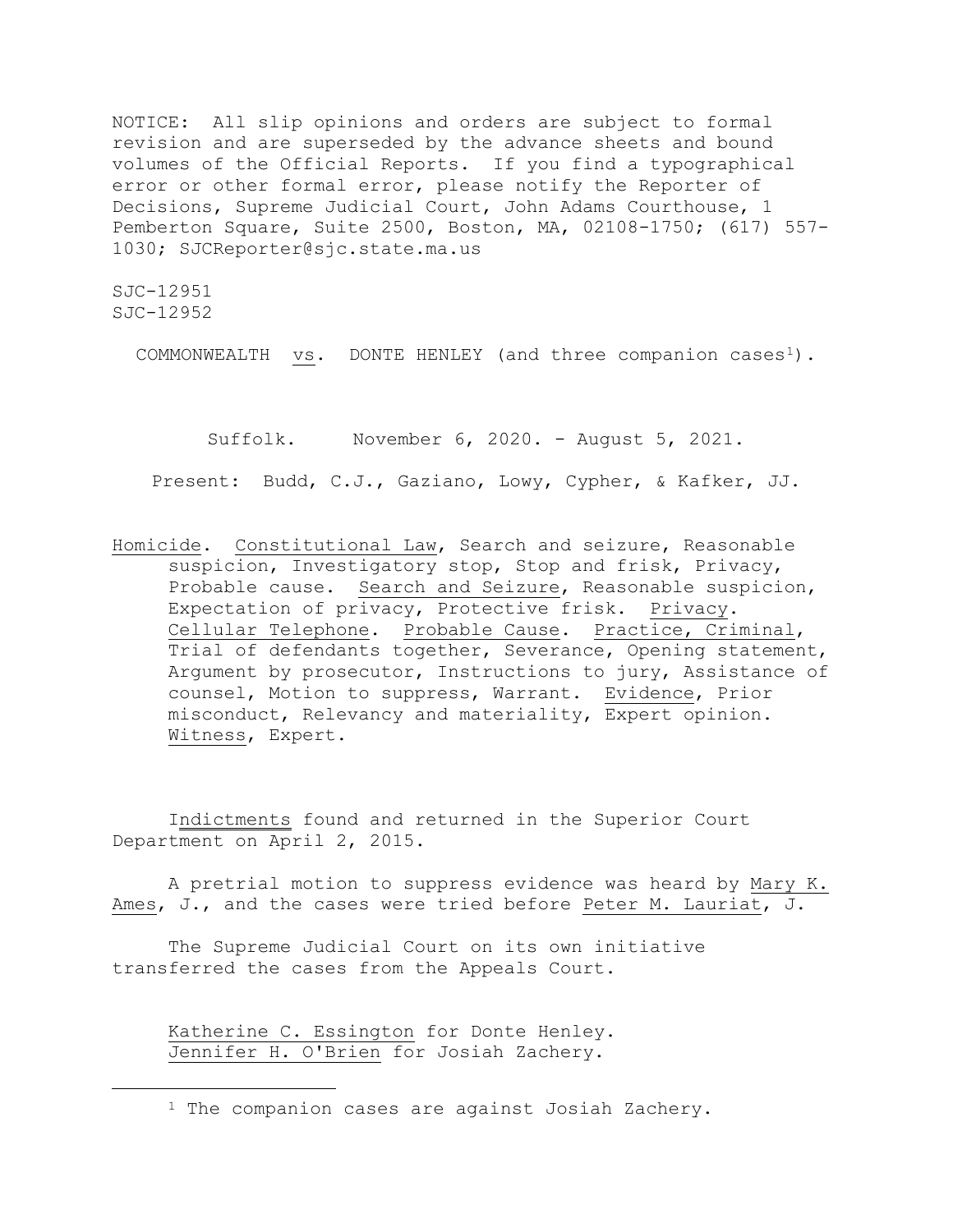Benjamin Shorey, Assistant District Attorney, for the Commonwealth. The following submitted briefs for amici curiae:

Martin F. Murphy for Boston Bar Association.

CYPHER, J. On the morning of February 11, 2015, the victim, Kenny Lamour, was shot in the head and killed. The defendants, Josiah Zachery and Donte Henley, were tried jointly before a jury. Both defendants were convicted of murder in the second degree. Zachery also was convicted of assault by means of a dangerous weapon and carrying a firearm without a license.

The defendants argued their appeals separately but joined in each other's arguments. The defendants argue that (1) the motion judge erred in denying their motion to suppress evidence obtained during an investigatory stop, a warrantless search of Zachery's Massachusetts Bay Transportation Authority (MBTA) CharlieCard,  $2$  and a search of Zachery's cell phone pursuant to a search warrant; (2) the trial judge abused his discretion by failing to sever the defendants' trials; (3) the judge erred in admitting evidence of prior misconduct that connected Henley to

<span id="page-1-0"></span><sup>2</sup> A CharlieCard, issued by the Massachusetts Bay Transportation Authority (MBTA), is a reusable card that can be loaded with cash value to pay bus and subway fares.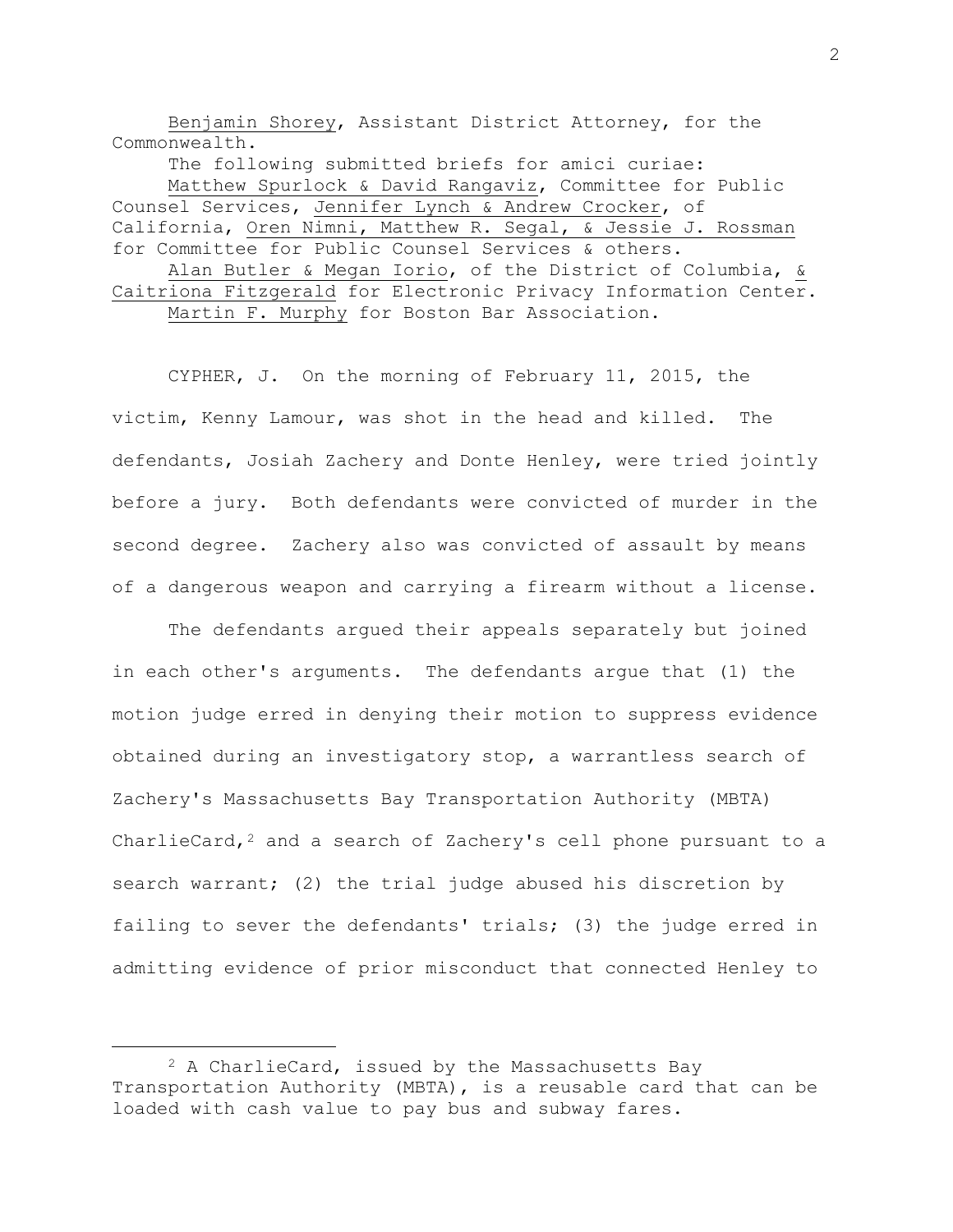an earlier shooting; (4) the judge erred in allowing a police officer to testify that he had known Henley since 2005; (5) the judge erred in admitting certain testimony of the Commonwealth's gang expert; (6) the prosecutor made improper statements in his opening statement and closing argument; (7) the judge erred in failing to give Henley's proposed instruction on mistake or accident; (8) trial counsel failed to provide effective assistance; and (9) the cumulative impact of trial errors created a substantial risk of a miscarriage of justice, even if individual errors did not.

We discern no reversible error, and accordingly, we affirm the denial of the defendants' motion to suppress and their convictions.

Background. We summarize the facts that the jury could have found, reserving certain facts for the discussion of the defendants' arguments. In addition, we reserve the facts that the motion judge found for the discussion of the defendants' motion to suppress.

1. The shootings. Henley and the victim worked at a nonprofit organization (program) dedicated to providing at-risk youth with vocational training and job opportunities. The program often employed its participants to work as part of a larger team in the community. On February 11, 2015, the morning after a snowstorm, Henley sent a text message to his program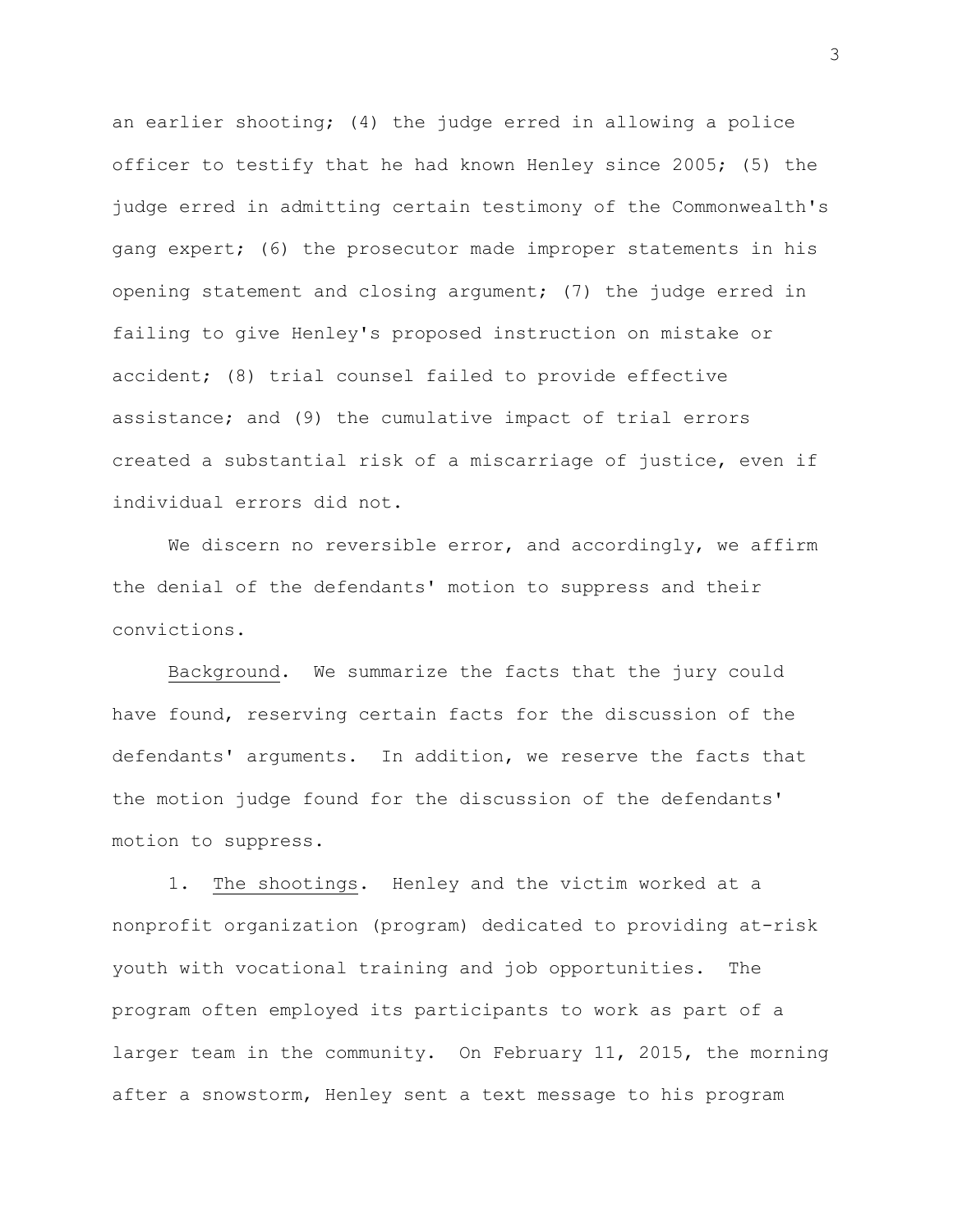supervisor to let the supervisor know that he was on his way to work. Henley's supervisor responded, alerting him that the victim, "the kid from [Thetford Avenue]," was present, and asked Henley to "keep it cool." Henley was a member of the Franklin Hill Giants gang, and the victim was a member of a rival gang, the Thetford Avenue Buffalos gang. Zachery also was a member of the Franklin Hill Giants gang but was not involved with the program.

The program transported a group of individuals in a van to Centre Street in the Jamaica Plain section of Boston to shovel snow that morning. Henley joined the group late. The victim also was present. Around this time, Henley began exchanging text messages with and calling Zachery.

Zachery traveled via the MBTA, as evidenced by surveillance video footage and records associated with his CharlieCard, to the area where Henley and the victim were located. Zachery shot the victim in the head and ran from the scene down Centre Street. As he fled, he fired a shot at Boston police Officer William Louberry but did not hit him. Louberry used his police radio to call in a description of Zachery while pursuing him on foot. Louberry described Zachery physically and noted that he was dressed in all black clothing with a gray hooded sweatshirt over his head and was running with a gun in hand. Louberry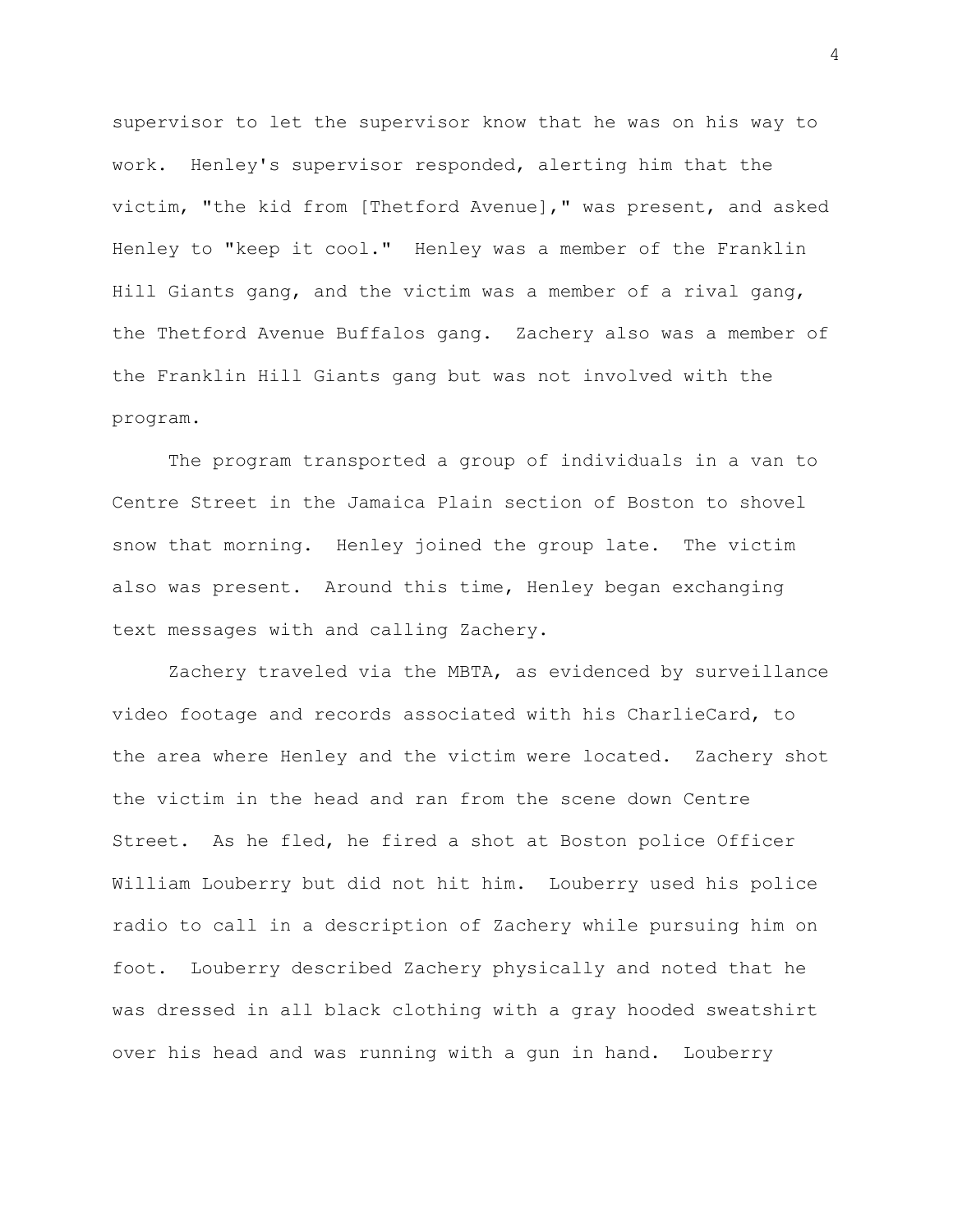eventually lost sight of Zachery after he turned onto Aldworth Street.

2. The investigation. Shortly after the shot directed at Louberry was fired, Boston police Officer Ydritzabel Oller observed an individual, later identified as Zachery, walking across Centre Street wearing a gray hooded sweatshirt and black pants and carrying a shovel. Oller stopped Zachery and conducted a threshold inquiry. Zachery was not arrested but was handcuffed and put in a police cruiser.

While Zachery was detained in the police cruiser, the firearm that later was determined to have been used in the murder was recovered on the garage roof of a house near the corner of Centre and Aldworth Streets. The black jacket worn by Zachery during the murder was found under the porch of the house. Police also discovered that a shovel was taken from outside the same house. A resident of the house later identified the shovel that Zachery was observed carrying as the shovel that was taken from outside his house. Additionally, footprints consistent with Zachery's sneakers were found in the area surrounding the house.

Zachery was transported to police headquarters, where he was interviewed until he invoked his right to counsel. After the interview ended, Zachery was arrested. Henley, who was not a suspect at the time, also was transported to police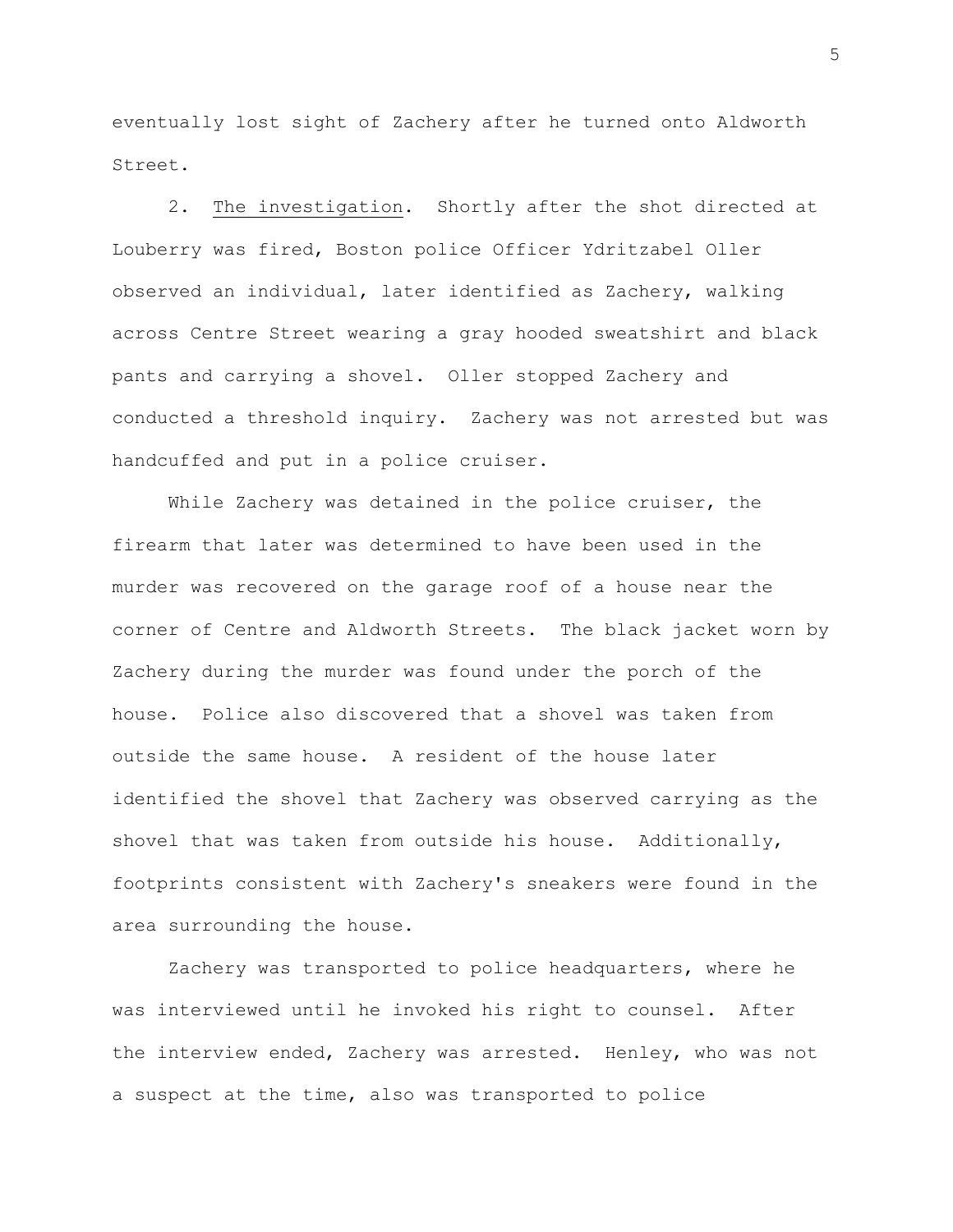headquarters and interviewed as a witness. As part of the investigation, police seized Zachery's cell phone and obtained a search warrant to review its contents. Police discovered multiple text messages and telephone calls between Zachery and Henley on the morning of the murder. Shortly after Henley learned from his supervisor that the victim would be present on the work crew, he sent Zachery a text message that he might need Zachery to "hold [him] down." Henley sent a text message to Zachery stating his location, and Zachery began traveling to that location. Henley told Zachery via text message to "hurry up" because he wanted to "punch the kidd up." In the hours leading up to the murder, Henley and Zachery continued to coordinate a plan. Henley sent Zachery a text message stating, "I'll do I just need my steal," and shortly thereafter, "It's like it's me or him and I ain't going." Zachery responded, "fuck him your right." At 9:29 A.M., Henley sent Zachery a text message stating, "So how we gon do it?" At 9:30 A.M., Zachery called Henley. The call lasted nineteen seconds. Eventually, Henley sent Zachery a text message with a description of the victim's clothing and the work crew's exact location. At 10:20 A.M., Zachery sent Henley a text message stating, "I see the van Cant find yall." Two brief calls between them followed before the victim was shot.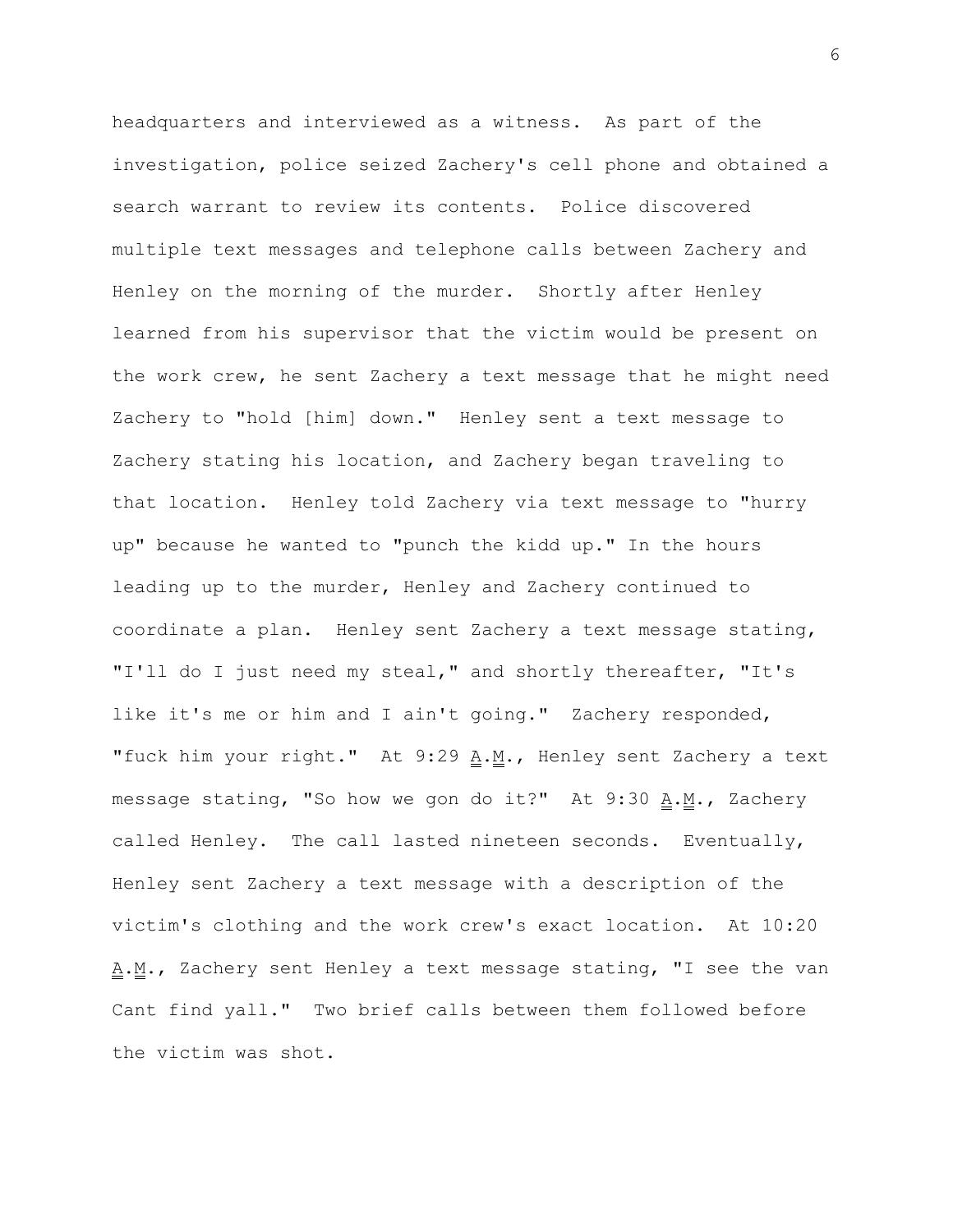Zachery and Henley were both charged with murder in the first degree under theories of premeditation and extreme atrocity or cruelty. The judge instructed the jury on murder in the first and second degree and the lesser included offense of involuntary manslaughter. The defendants were convicted of murder in the second degree.

Discussion. 1. Motion to suppress. Zachery argues that the motion judge erred in denying his motion to suppress evidence obtained during an investigatory stop, a warrantless search of his CharlieCard, and a search of his cell phone pursuant to a search warrant. See Commonwealth v. Jones-Pannell, 472 Mass. 429, 431 (2015). Henley's motion to join Zachery's motion to suppress as it related to Zachery's cell phone and text messages was allowed.<sup>3</sup> We conclude that the judge properly denied the defendants' motion to suppress.

a. The warrantless searches. The defendants challenge the stop and frisk of Zachary and the search of his CharlieCard without a warrant. "A warrantless search is presumptively

<span id="page-6-0"></span><sup>3</sup> The motion judge allowed Henley's motion to join Zachery's motion to suppress "out of an abundance of caution and in recognition of this rapidly evolving area of law and technology." Although the issue is not before us, we note that in Commonwealth v. Delgado-Rivera, 487 Mass. 551, 552 (2021), we concluded that the defendant should not have been allowed to join his codefendant's motion to suppress where he did not enjoy a reasonable expectation of privacy in the text messages sent by him that were stored on a cell phone belonging to, and possessed by, the codefendant.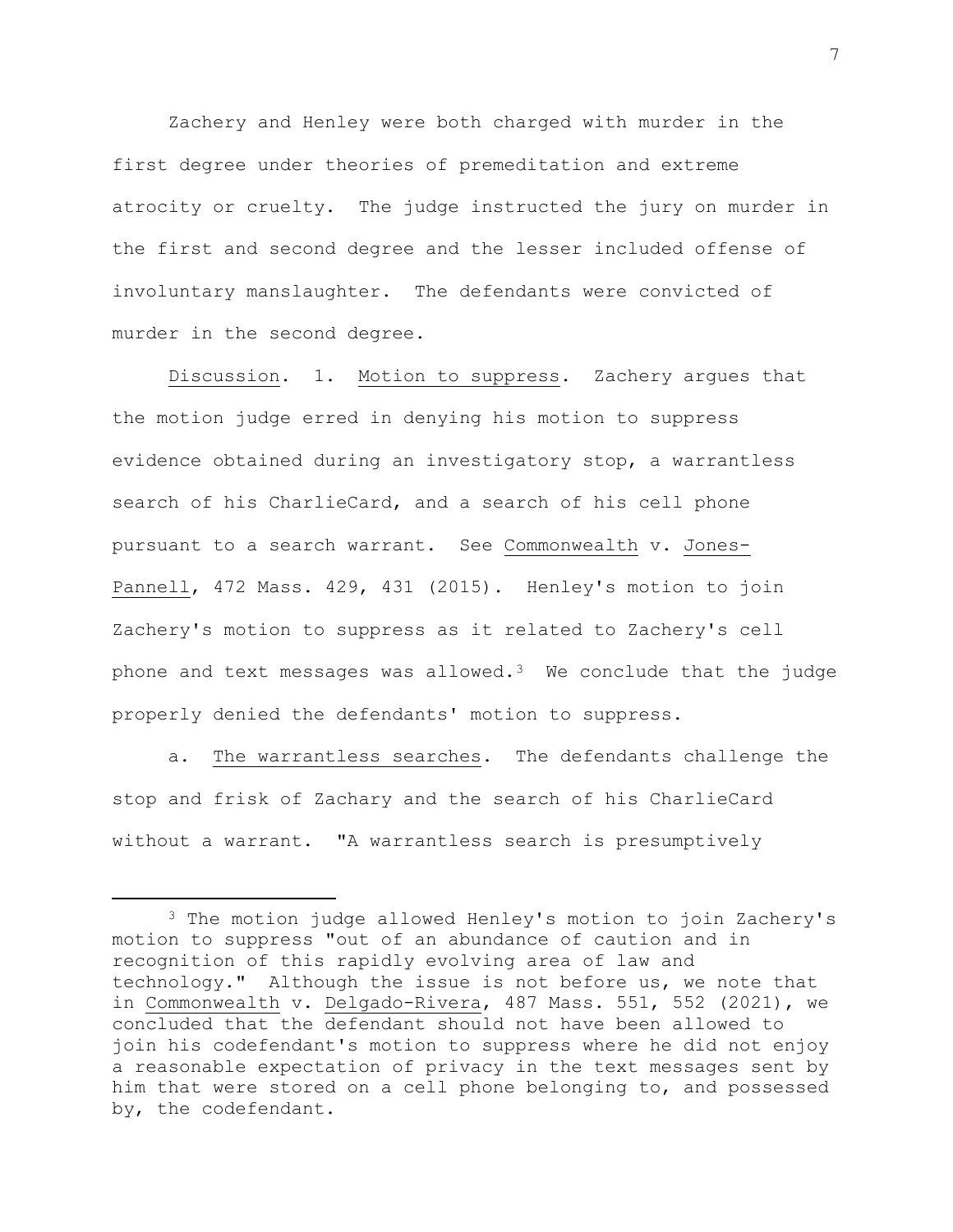unreasonable under both the Fourth Amendment to the United States Constitution and art. 14 of the Massachusetts Declaration of Rights, unless it falls within one of the 'few specifically established and well-delineated exceptions' to the warrant requirement." Commonwealth v. Johnson, 461 Mass. 44, 48 (2011), quoting Coolidge v. New Hampshire, 403 U.S. 443, 455 (1971). The Commonwealth bears the burden of proving that a warrantless search is reasonable. See Commonwealth v. Adallah, 475 Mass. 47, 51 (2016). An evidentiary hearing was held. "In reviewing the denial of a motion to suppress, we defer to the motion judge as to the weight and credibility of the evidence. We accept the motion judge's findings of fact unless they are clearly erroneous and assess the correctness of the judge's legal conclusions de novo." Commonwealth v. Weidman, 485 Mass. 679, 683 (2020), quoting Commonwealth v. Bell, 473 Mass. 131, 138 (2015), cert. denied, 136 S. Ct. 2467 (2016).

i. The evidentiary hearing. We summarize the facts found by the motion judge, supplemented by uncontroverted facts from the record. We note that the motion judge fully credited and adopted the testimony of the officers at the hearing on the defendants' motion to suppress.

On the morning of the murder, Henley contacted Zachery by cell phone to let him know of the work crew's location. After the victim was shot, the shooter fled the scene. While fleeing,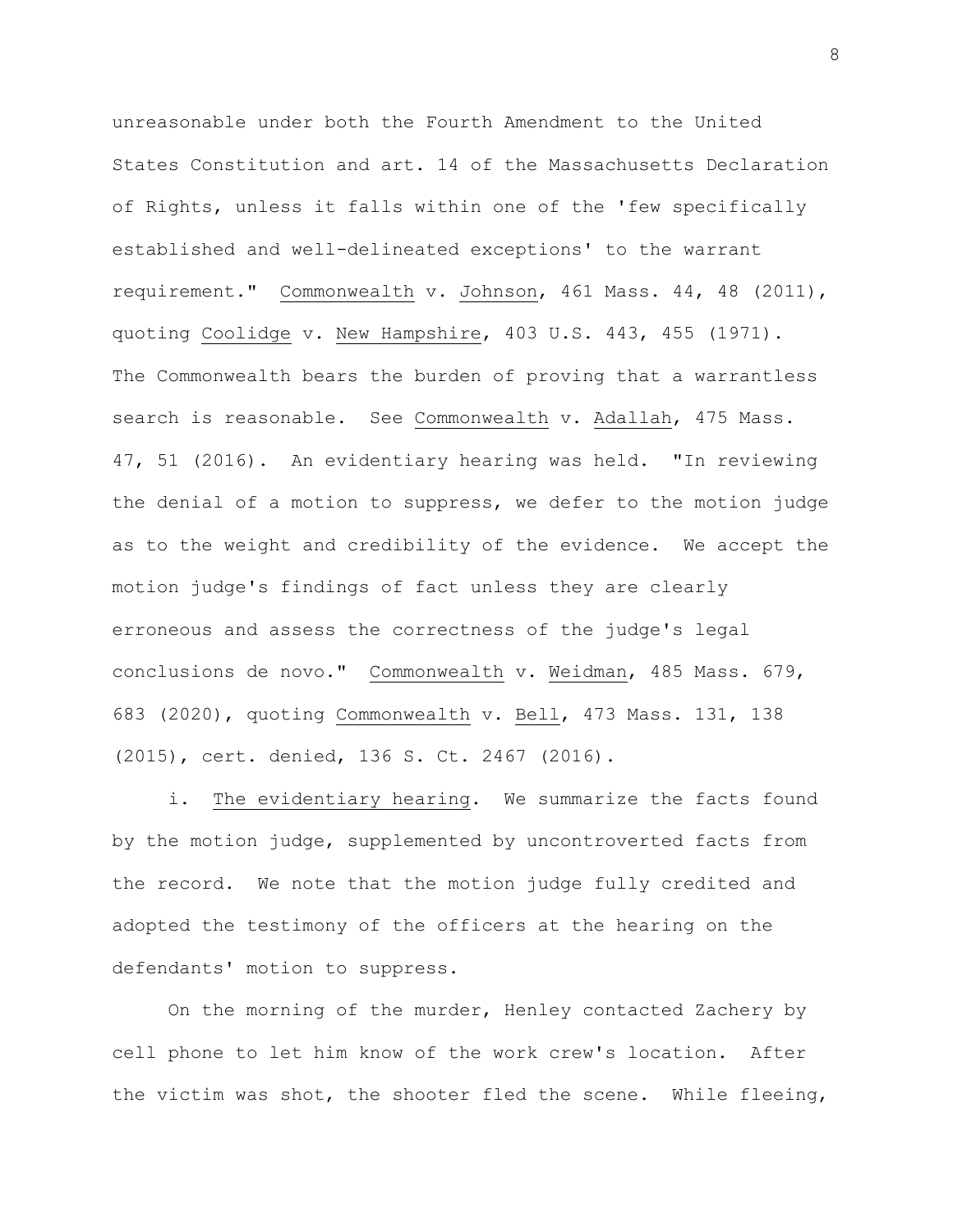he fired once at Louberry. The officer gave chase, broadcasting the route of the chase and a description of the suspect over the radio. The officer described the shooter as a Black male, from six feet to six feet, one inch tall; from eighteen to twentyfour years old; and wearing black pants, a black jacket, and a gray hooded sweatshirt, with the hood over his head.

Minutes after Louberry's radio broadcast, Oller observed a young Black male, later identified as Zachery, coming from the location where Louberry had reported over the radio that he had last seen the shooter. At that time, Zachery was two blocks from the scene of the shooting. Zachery was wearing a gray hooded sweatshirt and black pants and carrying a snow shovel. He fit the description given by the other officer just moments before, except that he was not wearing a black jacket. Additionally, the officer observed that it was a very cold day and Zachery was wearing sneakers and low cut socks and was not wearing a jacket or gloves.

The motion judge found that "[Zachery] appeared overly calm and seemed to actively avoid looking at or in the direction of the officers or the man on the ground"[4](#page-8-0) and that "he appeared to

<span id="page-8-0"></span><sup>4</sup> Immediately after the shooting, police apprehended an individual who was seen running on the street near the scene of the crime. Ultimately, this individual was not charged.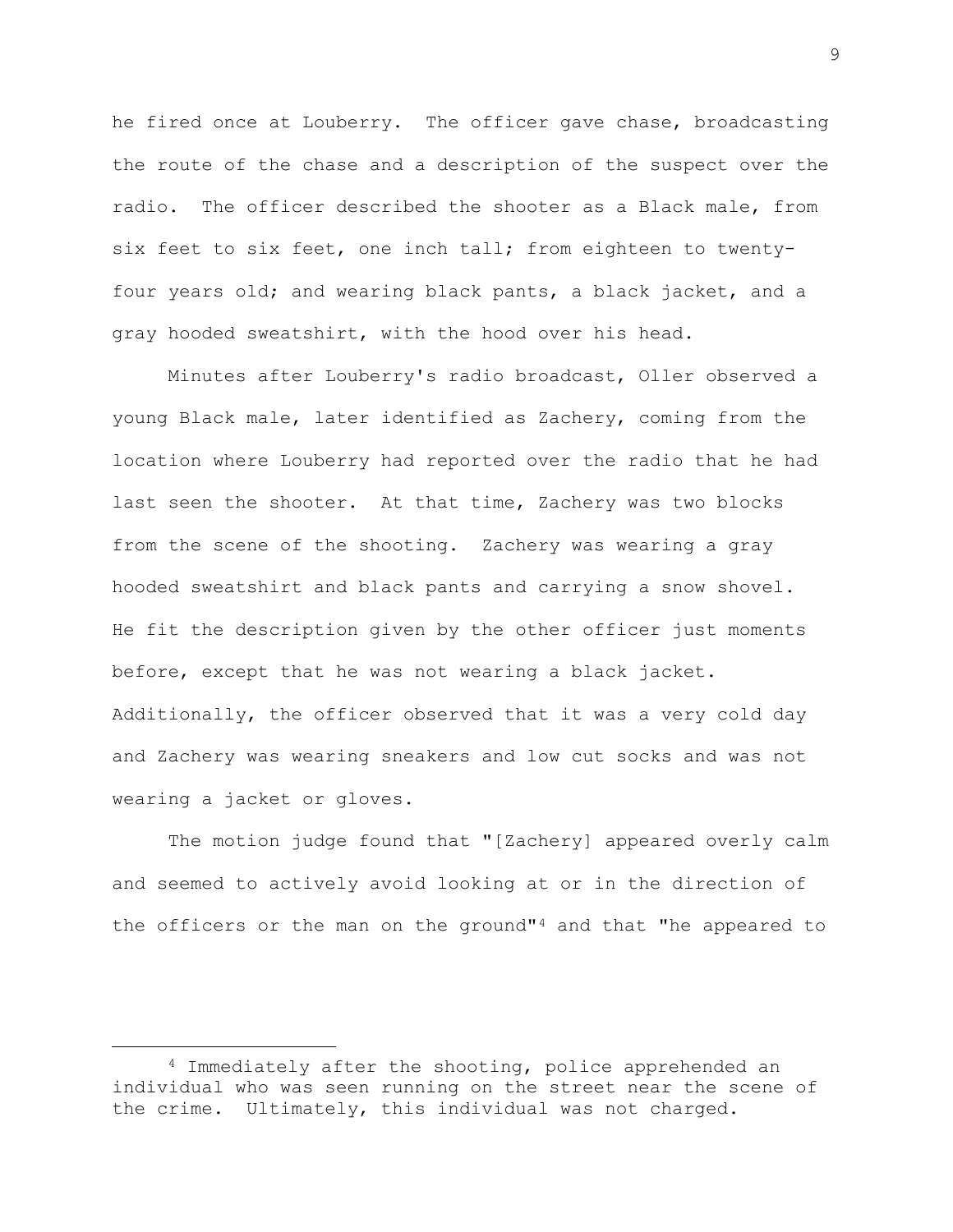act actively disinterested in all of the events around him including the saturation of police and cruisers in the area."

The officer stopped Zachery to conduct a threshold inquiry. She asked him from where he was coming, and Zachery said he was "shoveling snow for old ladies for free," but he did not respond when she asked him why he was not wearing gloves. He admitted to hearing shots but said that he was far away. Officers conducted a patfrisk for weapons and found a cell phone but did not seize it at that time. No weapons were discovered on Zachery's person. The officers did not formally arrest Zachery, but he was handcuffed and placed in a police cruiser on Centre Street, pending further investigation. The motion judge found that the moment of seizure occurred when Zachery was handcuffed and placed in the cruiser.

While Zachery was in the cruiser parked on Centre Street, officers conducted showup identification procedures with four witnesses and Louberry.<sup>[5](#page-9-0)</sup> The witnesses were brought, one at a

<span id="page-9-0"></span><sup>5</sup> A showup identification procedure is a one-on-one identification procedure that usually occurs in the immediate aftermath of the crime. See Commonwealth v. Dew, 478 Mass. 304, 306-307 (2017) (showup identifications generally disfavored but often permitted in immediate aftermath of crime to secure prompt identification of suspect). In this case, one at a time, each witness was placed into the back seat of a police cruiser and given detailed instructions and a witness preparation form. After witnesses indicated that they understood the instructions and form, they were given a form to sign. Before the identification procedure, each witness gave a description of the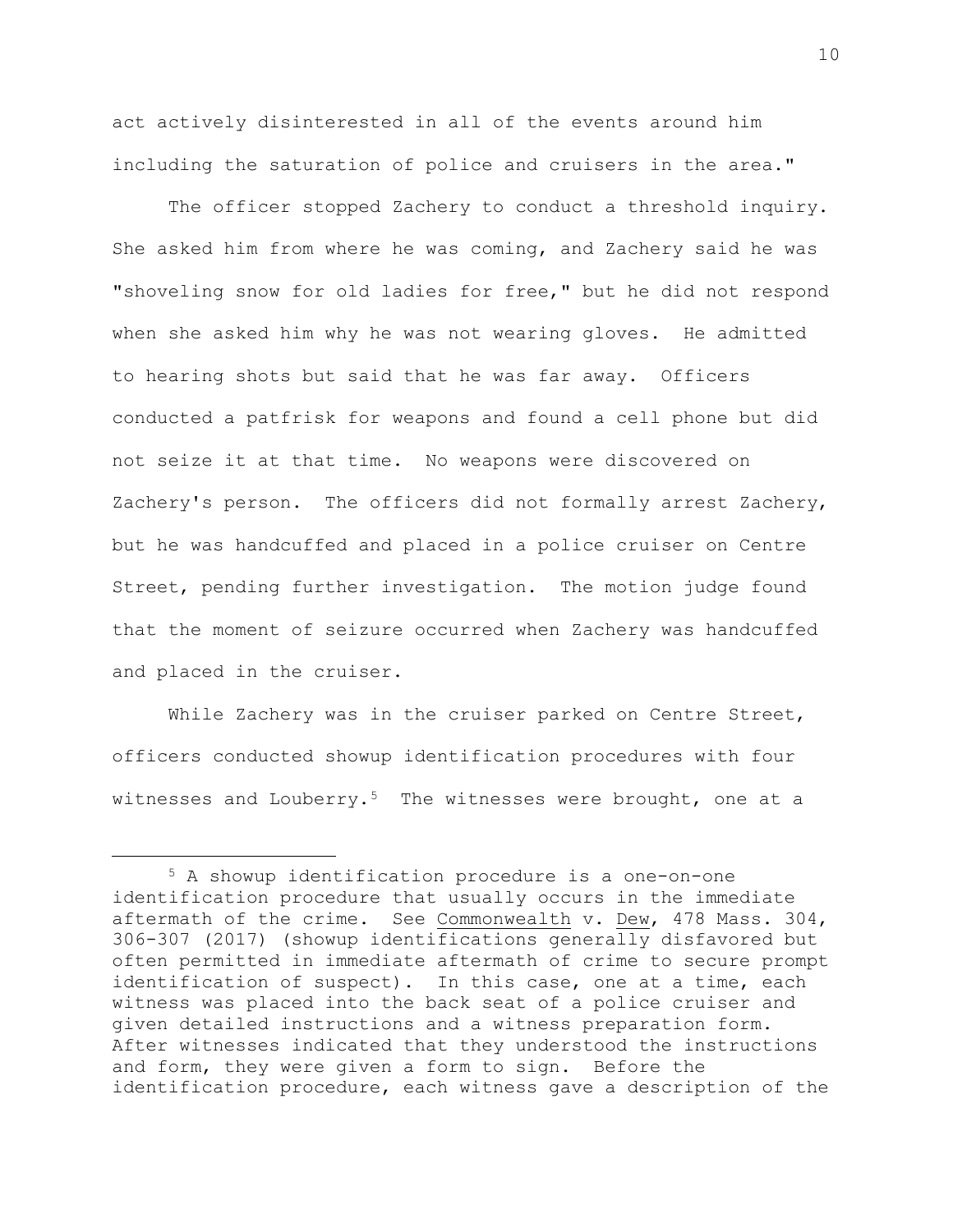time, to see Zachery and the other individual police had apprehended.<sup>6</sup> No witness positively identified Zachery, and all except one indicated that he looked more like the shooter, or the individual they had seen running away from the scene of the crime with a gun, than the other individual the police had detained.

Louberry, who chased Zachery on foot, also was asked to make an identification. He asserted that the other individual police had detained was not the shooter. He observed that Zachery's appearance was consistent with the appearance of the shooter. However, he noted that Zachery was not wearing the black jacket the shooter had been wearing. Louberry later viewed the black jacket the police had recovered from the house near the corner of Centre and Aldworth Streets and said that it could have been the one the shooter was wearing.

ii. The stop of Zachery. Zachery argues that the police did not have reasonable suspicion to stop him. The motion judge found, and the parties agree, that Zachery was seized when he was handcuffed and detained in the police cruiser even though he

shooter to the police. Witnesses were then shown two suspects, Zachery and one other individual, in person. We note that the motion judge also referred to the identification procedure as a "bring back."

<span id="page-10-0"></span><sup>6</sup> Zachery challenged the identification procedure before trial but has not pursued this issue on appeal.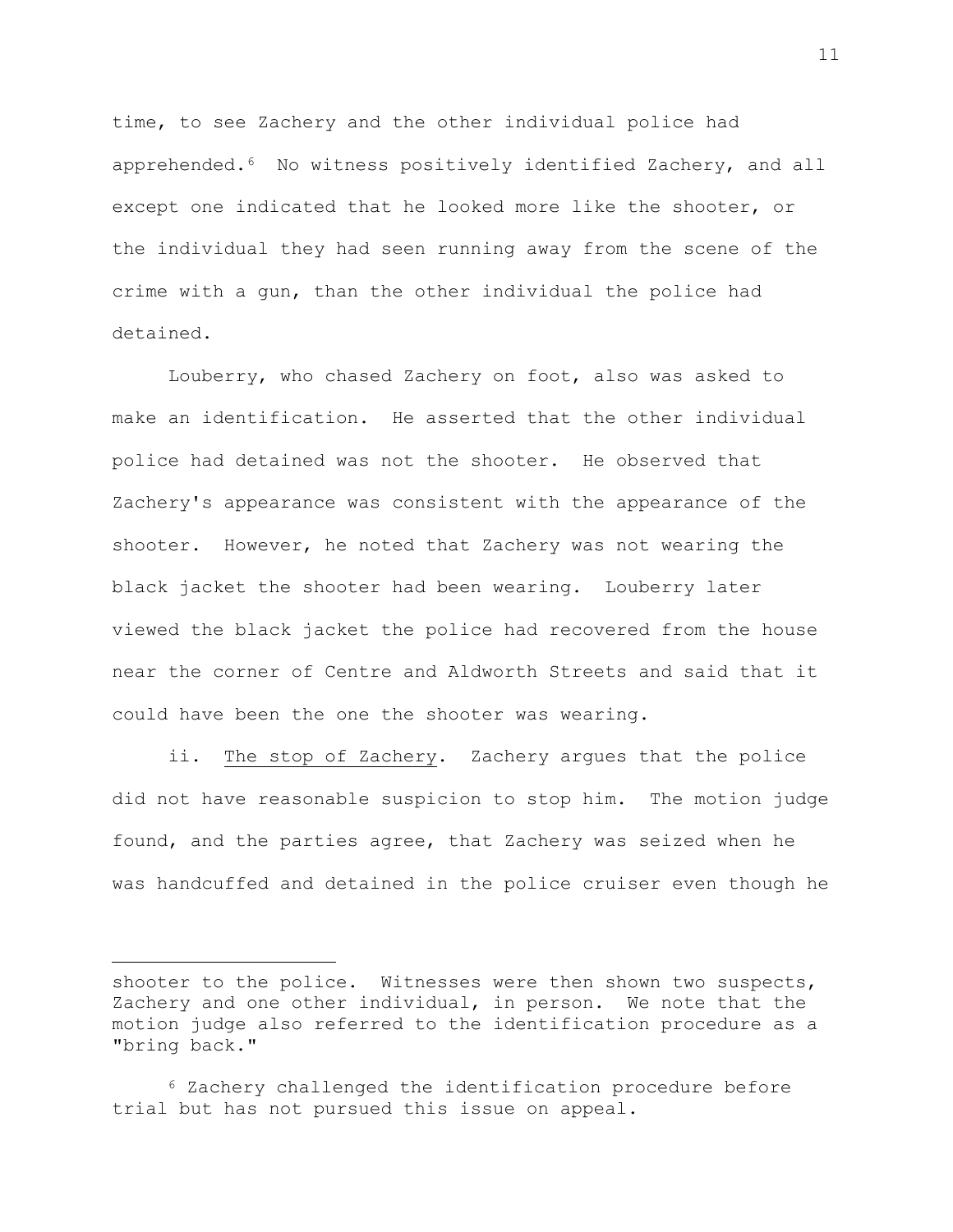was not under arrest at the time. See Commonwealth v. Barros, 435 Mass. 171, 173-174 (2001) (police seizure in constitutional sense occurs when, in view of totality of circumstances, reasonable person would have believed he or she was not free to leave). Accordingly, we consider whether Oller had reasonable suspicion to justify the stop.

To justify a police stop under art. 14, "police officers must have had 'reasonable suspicion, based on specific and articulable facts, that the defendant had committed, was committing, or was about to commit a crime.'" Commonwealth v. Evelyn, 485 Mass. 691, 704 (2020), quoting Commonwealth v. Depina, 456 Mass. 238, 242 (2010). See Terry v. Ohio, 392 U.S. 1, 21 (1986). Reasonable suspicion requires less than probable cause to arrest but must be based on more than just a hunch. See Commonwealth v. Lyons, 409 Mass. 16, 19 (1990). The standard of reasonable suspicion does not require that an officer exclude all possible explanations of the facts and circumstances. See Commonwealth v. Deramo, 436 Mass. 40, 44 (2002).

Here, the motion judge found several of these factors relevant to the reasonableness of the officers' suspicion. Zachery fit the physical description given by Louberry. With the exception of the black jacket, an item that easily could be removed, he was wearing the clothing that the officer described.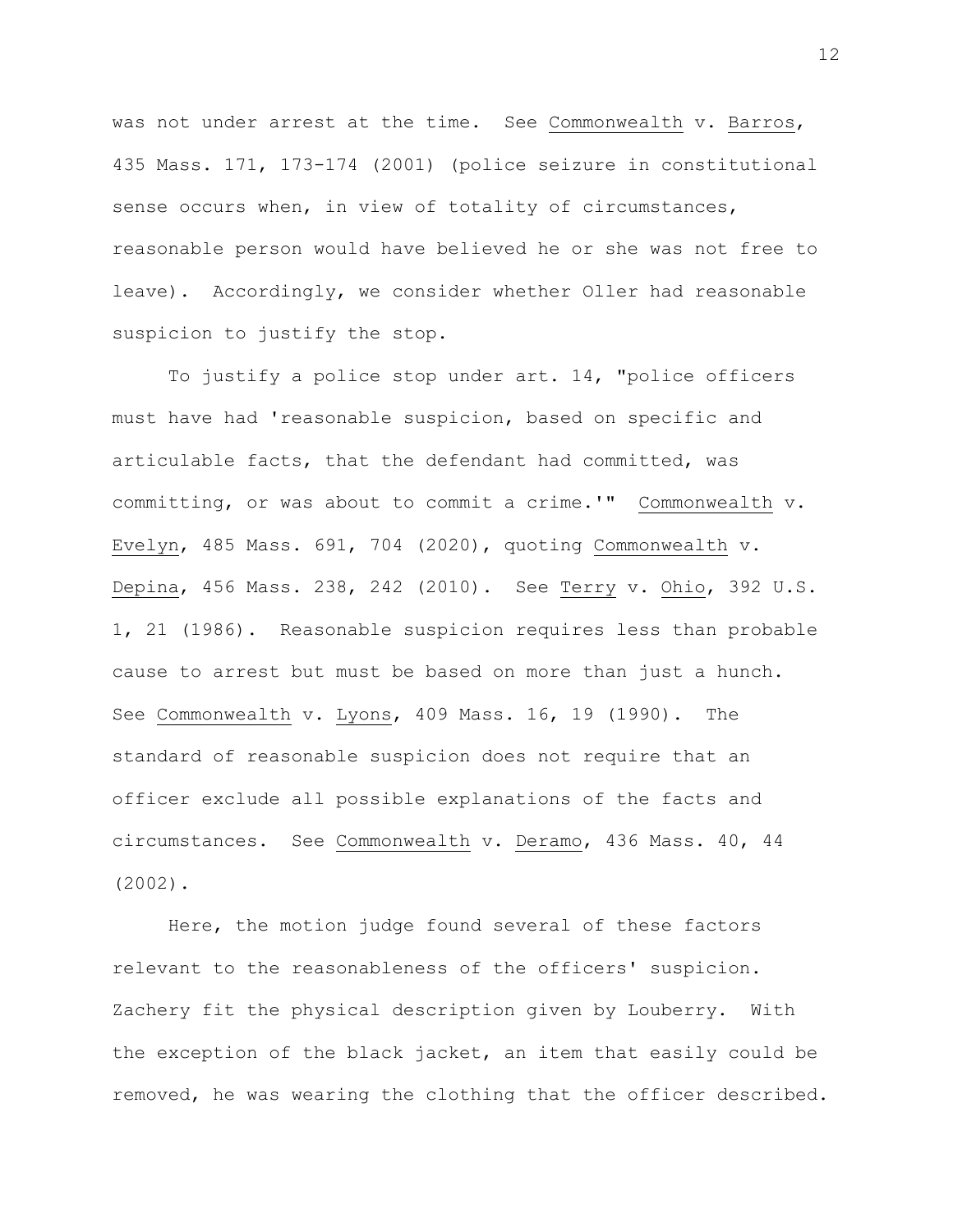Additionally, Zachery's demeanor was unusual considering the events taking place around him. His attire also was inappropriate given the extreme weather conditions. The motion judge found that his explanation that he was "shoveling snow for old ladies for free" was implausible based on his attire. Finally, Zachery was observed two blocks from the scene of the crime, within five to six minutes of the time the officer had reported losing sight of the shooter.

Although, standing alone, any one of these factors might not have been sufficient to justify the stop, when viewed as a whole, we agree with the motion judge that they gave rise to reasonable suspicion. See Commonwealth v. Watson, 430 Mass. 725, 729 (2000) ("Seemingly innocent activities taken together can give rise to reasonable suspicion justifying a threshold inquiry"). See also Commonwealth v. Gomes, 453 Mass. 506, 511 (2009), quoting Commonwealth v. Thibeau, 384 Mass. 762, 764 (1981) ("We view the 'facts and inferences underlying the officer's suspicion . . . as a whole when assessing the reasonableness of his [or her] acts").

First, the physical description of the suspect when combined with the other circumstances was particular enough to support Oller's reasonable suspicion that the defendant had committed a crime. See Commonwealth v. Hilaire, 92 Mass. App. Ct. 784, 791 (2018) (standing alone, description of suspects as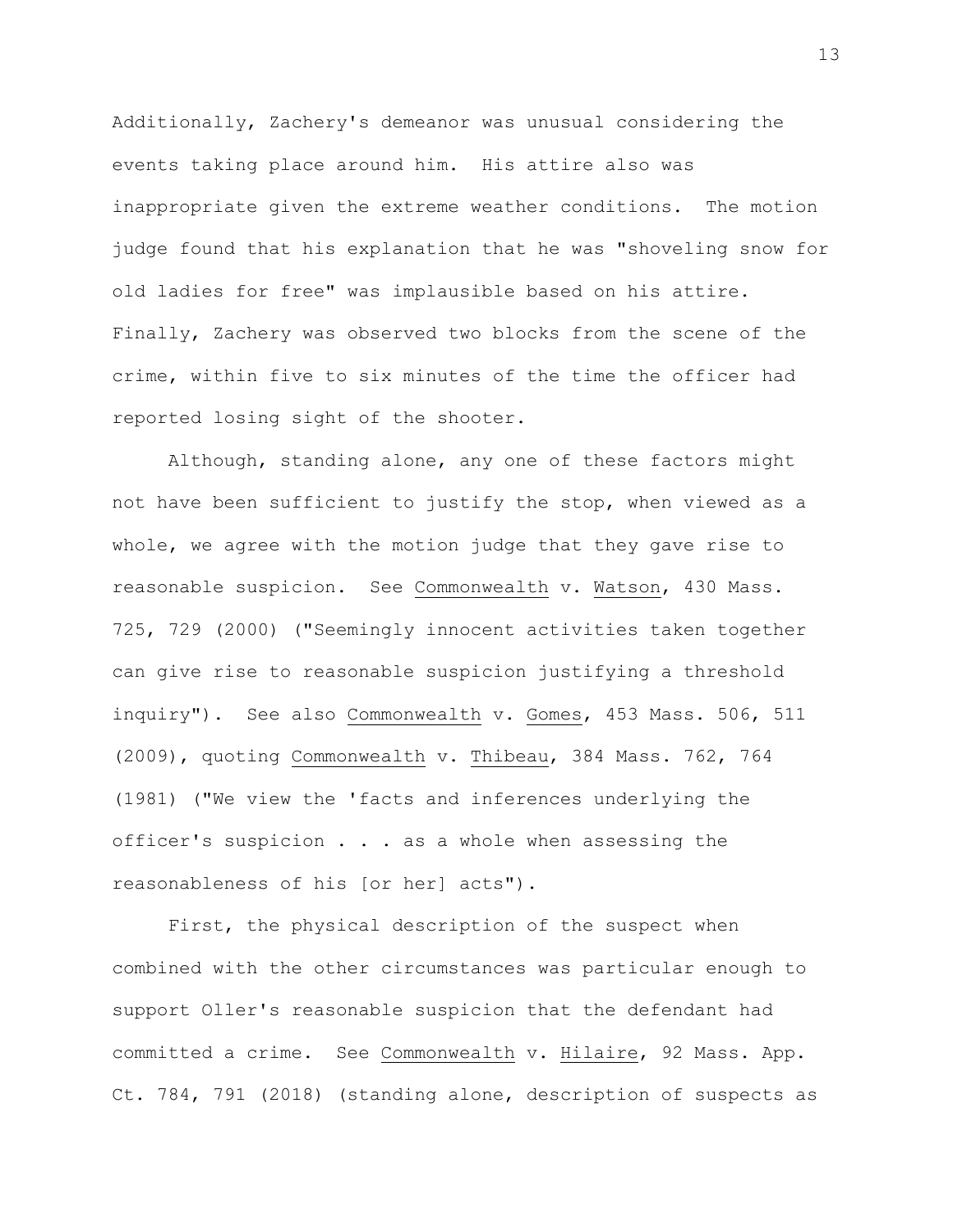three young Black males wearing regular clothes with backpacks insufficiently particularized to support reasonable suspicion but enhanced by other factors known to police). The description was not so general that it would include a large number of people in the area where the stop occurred. See Depina, 456 Mass. at 245-246. Louberry described the suspect's race, height, and age, as well as the clothing he was wearing. See Commonwealth v. Staley, 98 Mass. App. Ct. 189, 192 (2020) (description of suspect that contained information about facial features, skin tone, height, weight, age, and clothing sufficiently detailed to establish reasonable suspicion). Contrast Commonwealth v. Warren, 475 Mass. 530, 535-536 (2016) (general description of suspects as three Black men, two wearing dark clothing and one wearing red hooded sweatshirt, lacked information about suspect's physical characteristics and was not sufficient to establish reasonable suspicion where defendant was with only one other person when stopped); Commonwealth v. Mock, 54 Mass. App. Ct. 276, 279, 282-283 (2002) (no reasonable suspicion to stop defendant where judge found that defendant only fit general description of suspect as Black male despite conflicting testimony about description of suspect).

Next, we consistently have held that geographic and temporal proximity are relevant factors in the reasonable suspicion analysis. See Evelyn, 485 Mass. at 704. "Proximity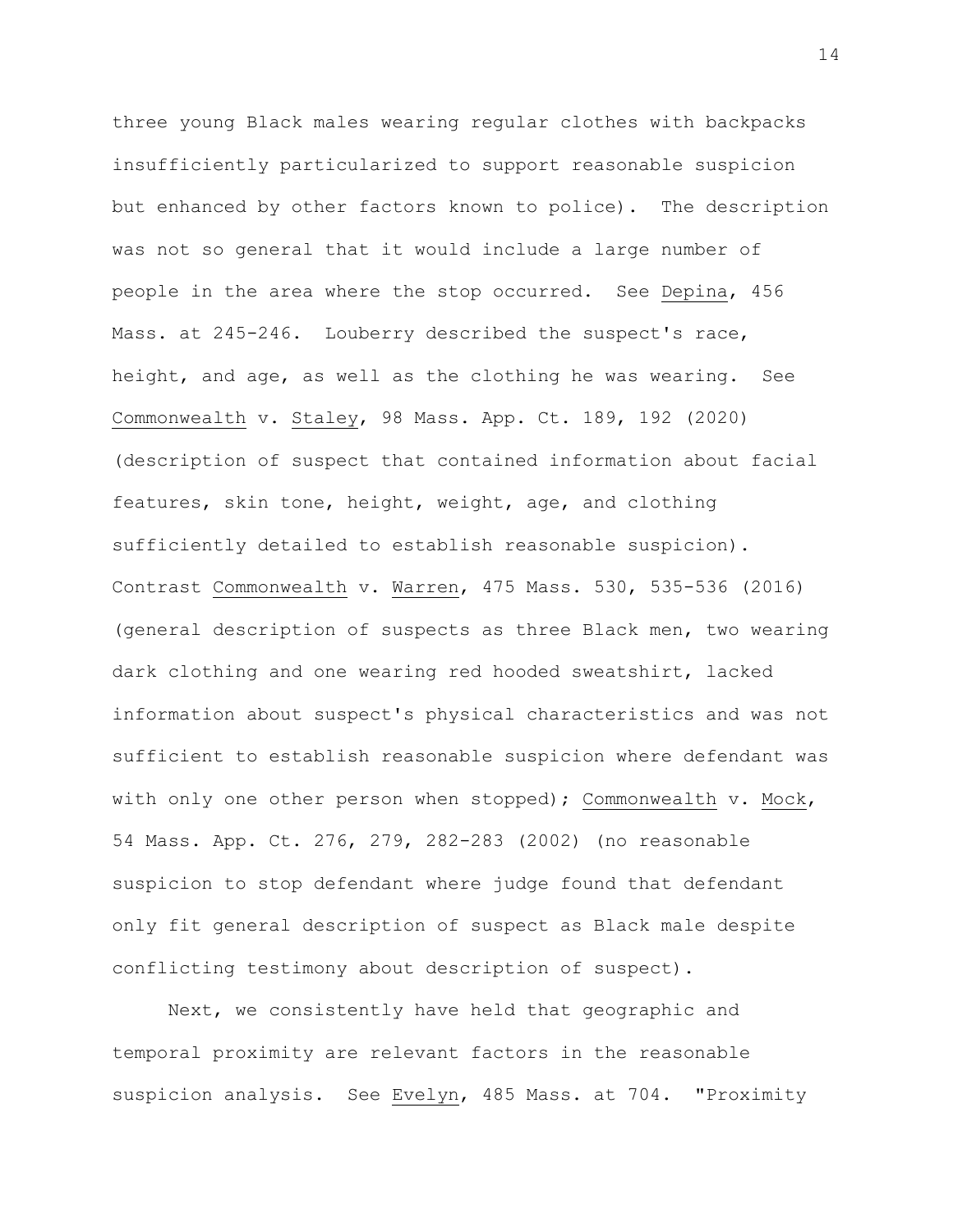is accorded greater probative value in the reasonable suspicion calculus when the distance is short and the timing is close." Warren, 475 Mass. at 536. Here, there is no question that Zachery's physical and temporal proximity to the crime supported reasonable suspicion. Zachery was stopped while walking on Centre Street, only two blocks away from where the shooting had occurred. He was coming from the location Louberry last reported seeing the suspect, and only five minutes had passed since the officer's radio transmissions. Compare Evelyn, supra at 704-705 (defendant's proximity to crime scene supported reasonable suspicion where defendant was found thirteen minutes after shooting, one-half mile distant from it). The facts in this case are in stark contrast to those in Warren, where the defendant was stopped thirty minutes after the crime occurred and it was estimated that the suspects could have traveled on foot within a two mile radius of the crime scene, or within 12.57 square miles, during that period. See Warren, supra at 536-537.

Finally, we consider that the circumstances of this crime, a shooting that left one victim dead, presented an ongoing risk to public safety. "The gravity of the crime and the present danger of the circumstances may be considered in the reasonable suspicion calculus." See Depina, 456 Mass. at 247. See also Evelyn, 486 Mass. at 705 ("circumstances indicated a potential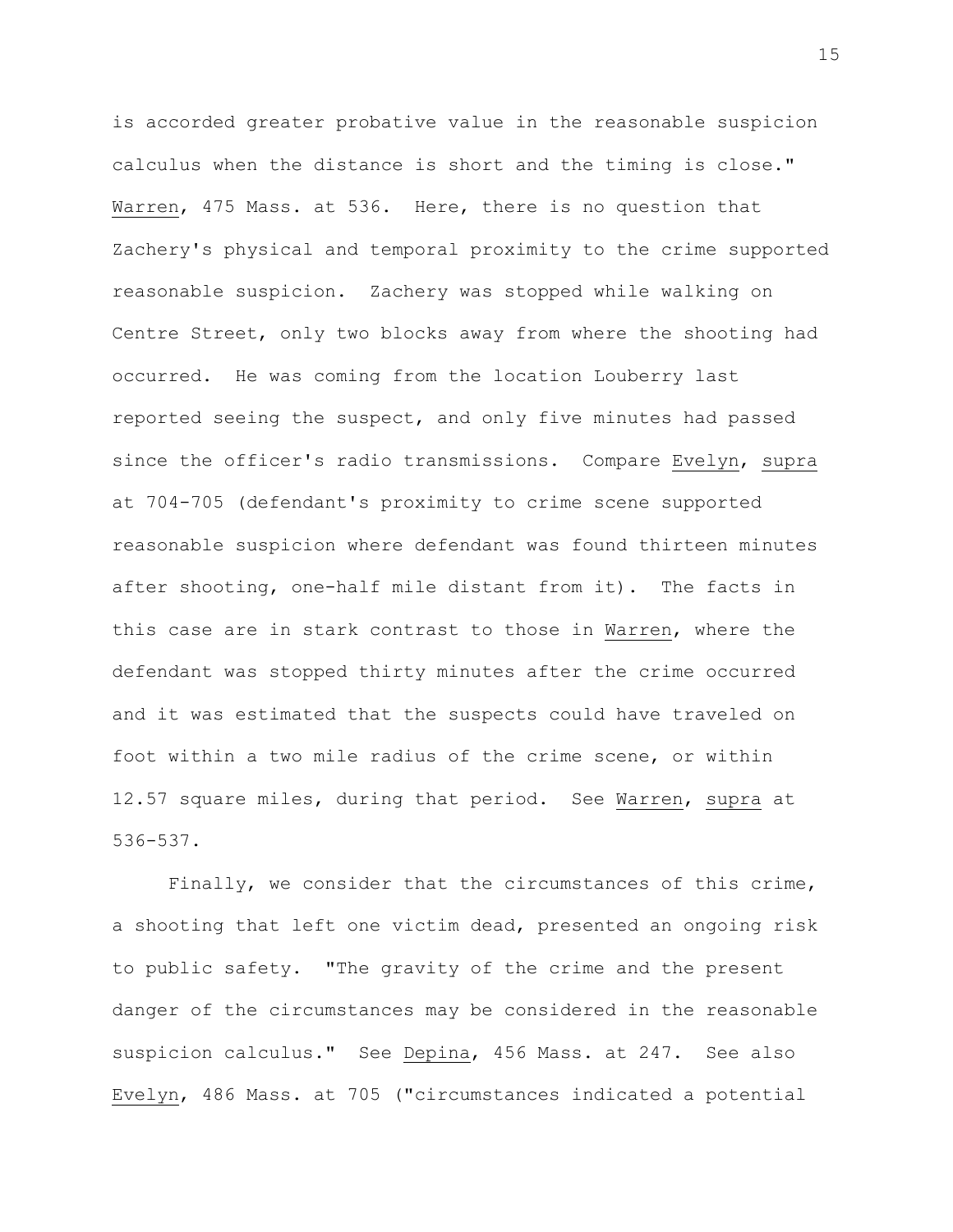ongoing risk to public safety and therefore weighed in favor of reasonable suspicion"); Commonwealth v. Meneus, 476 Mass. 231, 239 (2017) ("the fact that the crime under investigation was a shooting, with implications for public safety, was relevant but not dispositive in determining the reasonableness of the stop"). In addition to shooting the victim, the shooter also had shot at Louberry. This, along with the fact that the murder was actively being investigated, further supported reasonable suspicion. Depina, supra. See Meneus, supra; Commonwealth v. Doocey, 56 Mass. App. Ct. 550, 557 (2002). Although not dispositive, we consider in our reasonable suspicion calculus that the shootings, which occurred only minutes before the stop, presented an ongoing risk to public safety. See Meneus, supra.

We conclude that police had reasonable suspicion to justify an investigatory stop of the defendant based on a convergence of supporting factors, including the physical description detailed in the police dispatch, the defendant's physical and temporal proximity to the crime, the defendant's suspicious demeanor, and the ongoing danger to public safety. See Commonwealth v. Mercado, 422 Mass. 367, 371 (1996).

Having concluded that the stop of the defendant was constitutional, we consider whether Oller was permitted to frisk the defendant. "[T]o proceed from a stop to a frisk, the police officer must reasonably suspect that the person stopped is armed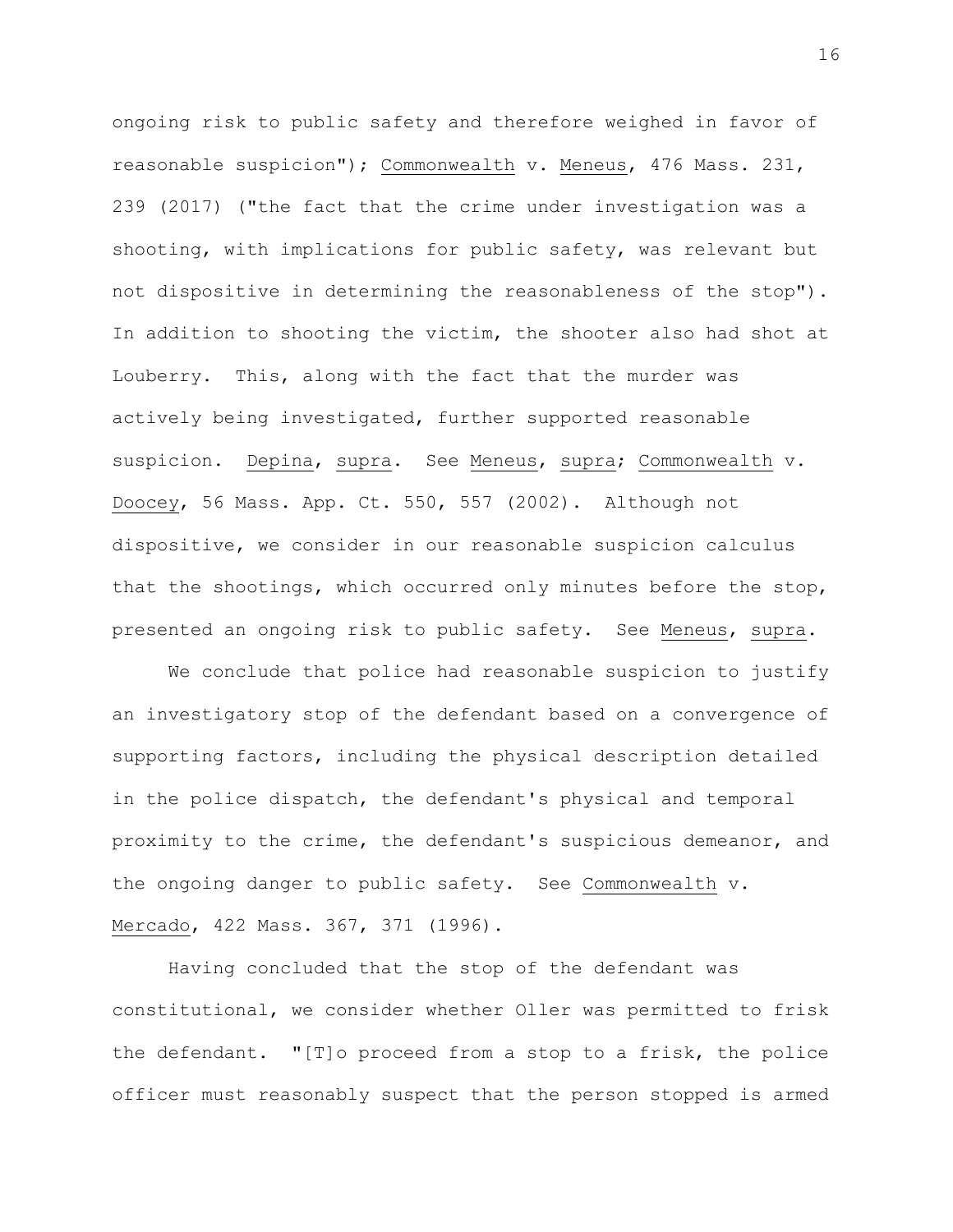and dangerous." Commonwealth v. Narcisse, 457 Mass. 1, 7 (2010), quoting Arizona v. Johnson, 555 U.S. 323, 326-327 (2009).

The same factors that supported reasonable suspicion for the stop supported the officer's suspicion that Zachery was armed and dangerous. Based on the factors discussed infra, officers suspected that Zachery had committed two shootings. The officers' suspicion that Zachery was armed and dangerous when he was stopped approximately five minutes after the second shooting was reasonable. See Narcisse, 457 Mass. at 9-10 (suspicions that individual committed crime and was armed and dangerous may arise simultaneously).

We also agree with the Commonwealth that Zachery was properly detained to facilitate further investigation. "It is a well 'settled principle that a justifiable threshold inquiry permits a limited restraint of the individuals involved as long as their detention is commensurate with the purpose of the stop'" (quotation and alteration omitted). Commonwealth v. Sinforoso, 434 Mass. 320, 325 (2001), quoting Commonwealth v. Torres, 424 Mass. 153, 162 (1997). While Zachery was detained in the police cruiser, officers diligently pursued an investigation that confirmed many of their suspicions. During this time, officers discovered the footpath leading from where the shooter was last seen to a porch where the black jacket was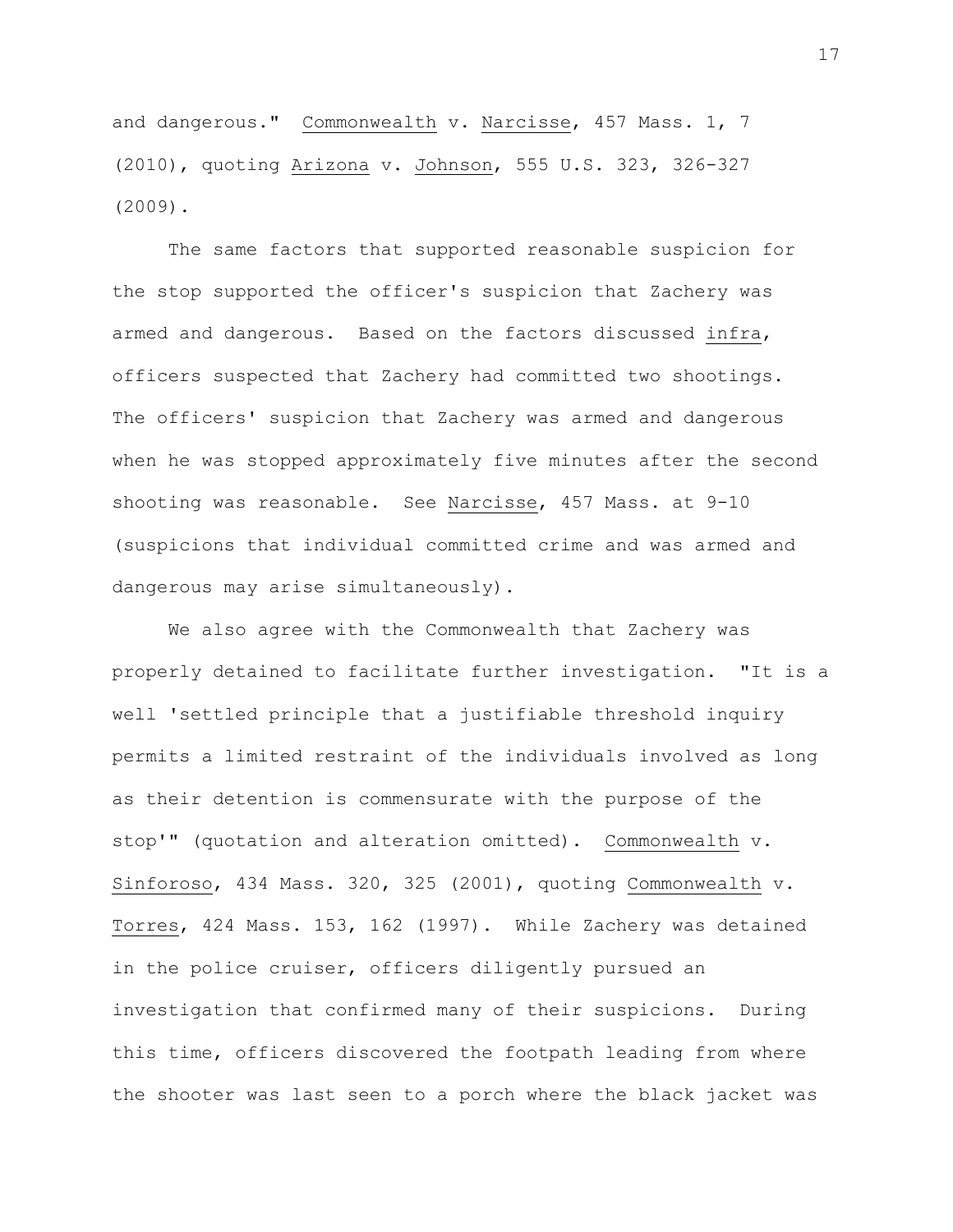found and from where the shovel had been taken. The police also conducted identification procedures with witnesses. Although no witness definitively identified Zachery, all but one said Zachery looked more like the suspect than the other individual police had detained.

iii. Warrantless search of the CharlieCard. Zachery was transported from the scene of the crime to police headquarters for an interview.[7](#page-17-0) After the interview, Zachery was placed under arrest and his CharlieCard was seized. Zachary argues that the motion judge erred in failing to suppress the data obtained from a warrantless search of the defendant's CharlieCard, including the location where he boarded an MBTA train and surveillance footage from that location. The Commonwealth counters that the actions of police in obtaining Zachery's CharlieCard transactions from the MBTA did not constitute a search in the constitutional sense and therefore no warrant was required. The Commonwealth also argues that the third-party doctrine applies to CharlieCard transactions and that the cell site location information (CSLI) exception to the third-party doctrine should not be extended.

<span id="page-17-0"></span><sup>&</sup>lt;sup>7</sup> Zachery also moved to suppress statements made during a police interview before his arrest, but he did not pursue this claim on appeal.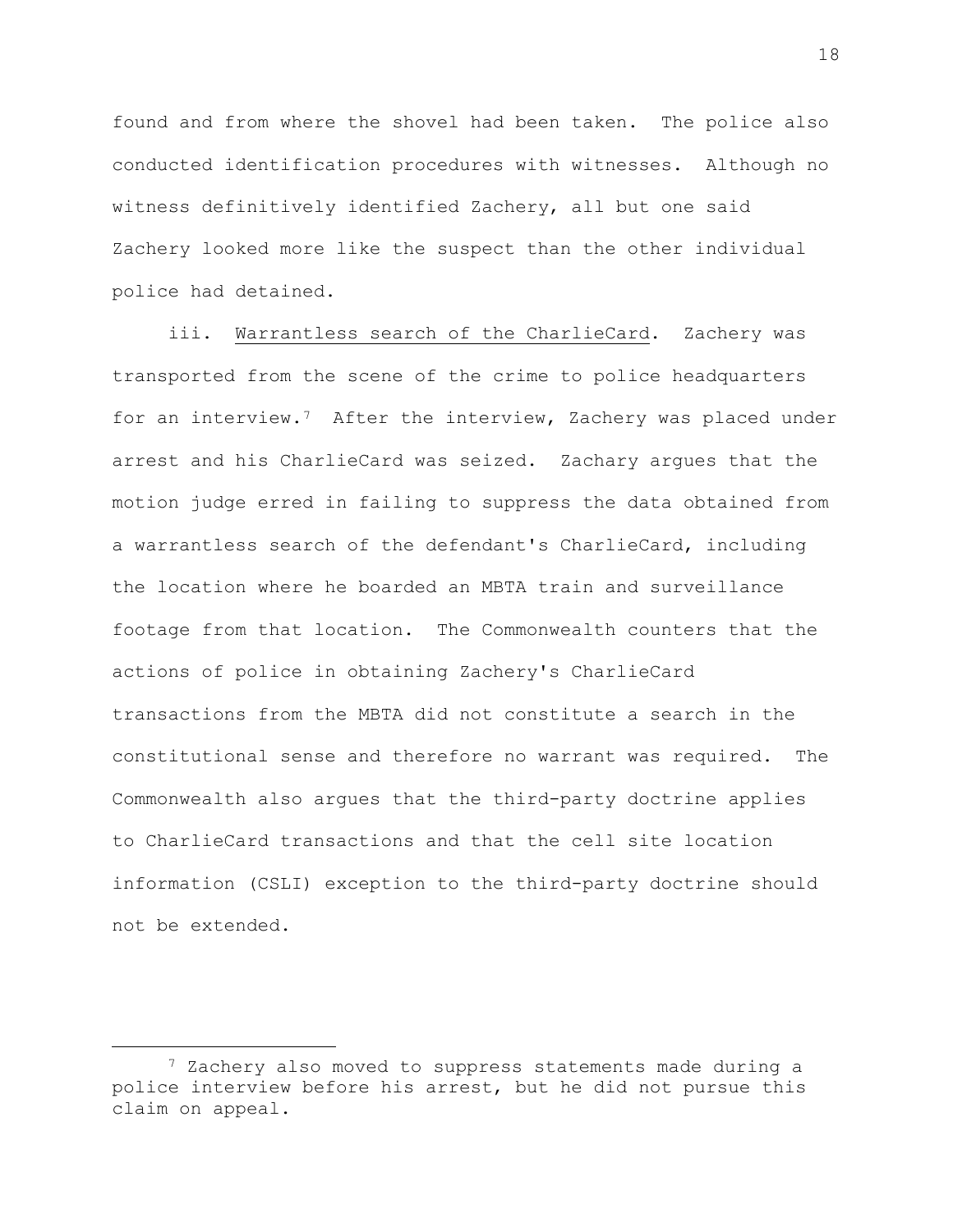We provide context for the analysis, based on the motion judge's findings and uncontroverted testimony from the evidentiary hearing, by explaining how a CharlieCard records a user's activity and provides this data to the MBTA. A CharlieCard is a plastic stored-value card used to pay for MBTA bus and subway fares. Every card has a unique number, but the holder of the card is unknown unless that individual takes steps to register the card. Zachery's card was an "M-7" card, which is a reduced fare card issued to students through their schools. A user's name is not associated with an M-7 card. All CharlieCards record information each time they are used to pay the fare to board a bus, trolley, or train. Significantly, a CharlieCard is used only at a fare vending machine to enter the MBTA system, not to disembark from a bus or subway or to transfer from one subway line to another.

The information generated by a CharlieCard is stored for fourteen months on a central computer system database owned by the MBTA. The data stored is transactional in nature, with no directly personally identifiable information. It is kept only for ridership information and accounting purposes. The practice of the MBTA is to provide this information to law enforcement when requested. This practice is posted on the MBTA website as part of its privacy policy. The location information retrieved from the CharlieCard data can then be used to access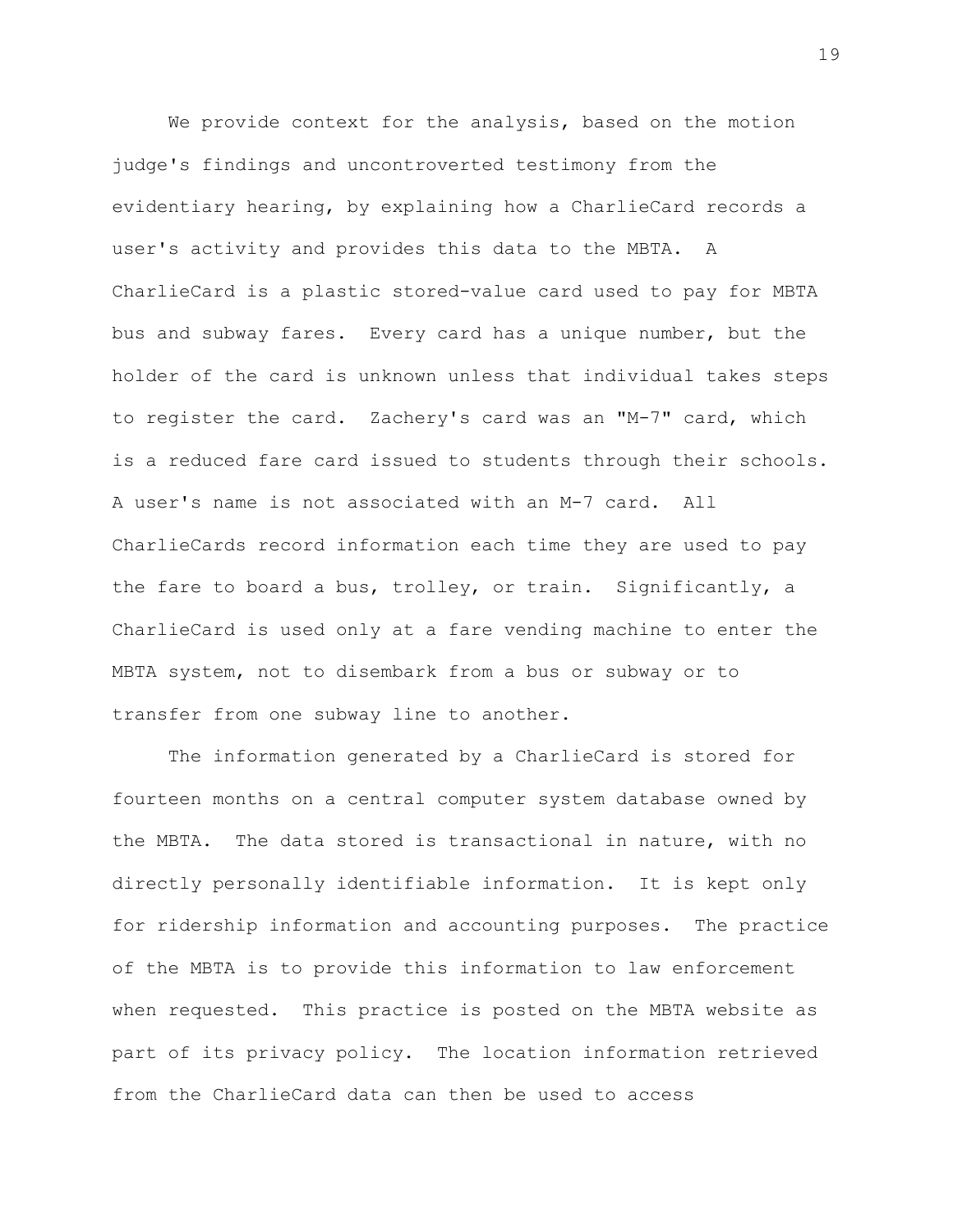surveillance video recordings at bus and subway stations by the MBTA police.

A. Third-party doctrine. Before we consider the defendants' arguments that Zachery was subjected to a warrantless search of his CharlieCard, we take this opportunity to observe that the third-party doctrine is not a viable refuge for the Commonwealth. The central tenet of the third-party doctrine is that when an individual voluntarily conveys information to a third party, for instance a telephone company, that individual does not have a reasonable expectation of privacy because he or she knows that the company records information for legitimate business purposes and assumes the risk that the company may disclose that information to others, including the government. See Smith v. Maryland, 442 U.S. 735, 743-744 (1979).

In Commonwealth v. Augustine, 467 Mass. 230, 245, 251 (2014), S.C., 470 Mass. 837 and 472 Mass. 448 (2015), we concluded that even though CSLI is business information belonging to and existing in the records of private cellular service providers, it is substantively different from the thirdparty information identified by the United States Supreme Court. See Smith, 442 U.S. at 743-744 (petitioner had no legitimate expectation regarding numbers he dialed on telephone because numbers were turned over automatically to third-party telephone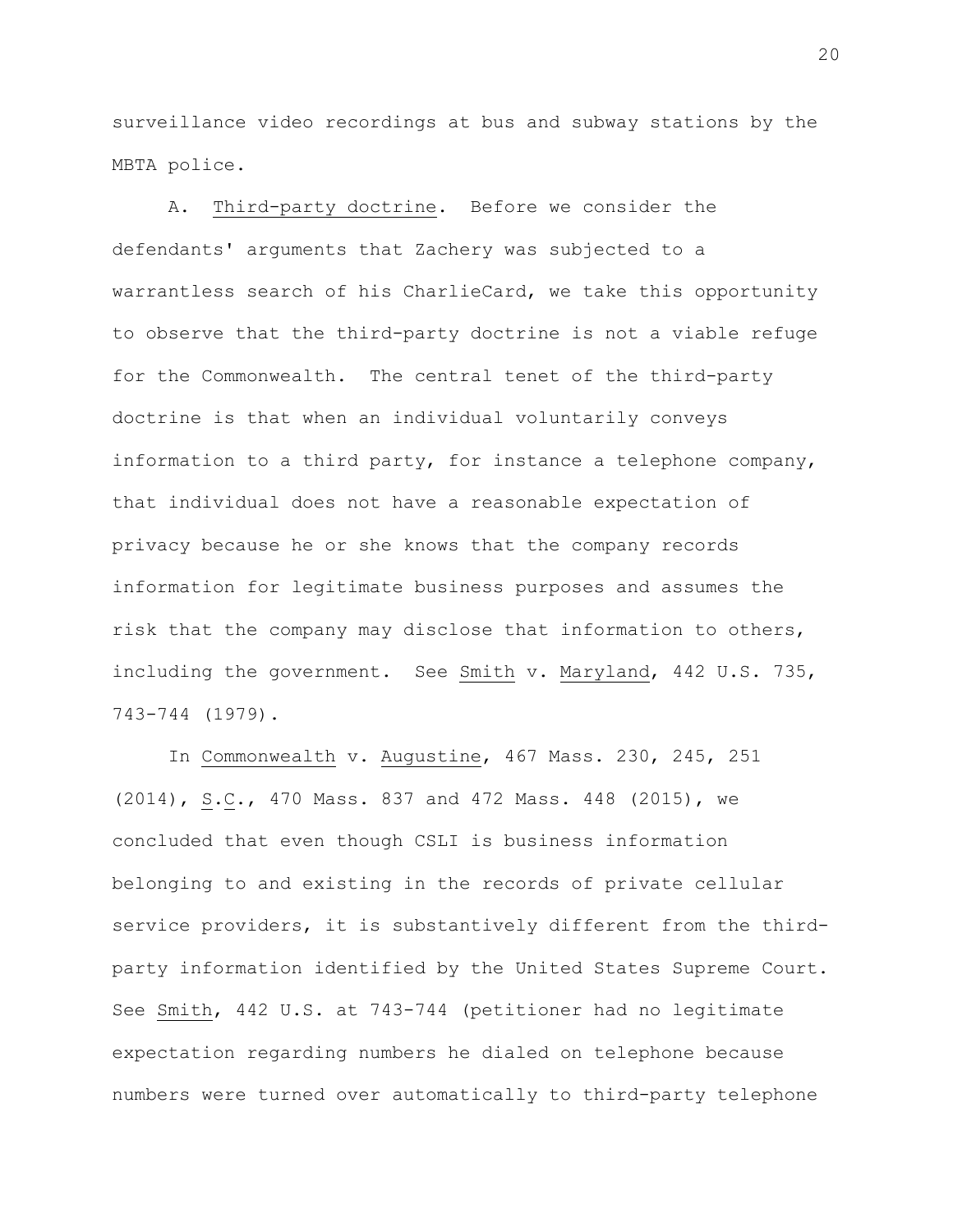company); United States v. Miller, 425 U.S. 435, 442-443 (1976) (bank depositor had no legitimate expectation of privacy in financial information voluntarily conveyed to third-party banks). We reasoned in Augustine that there is a reasonable expectation of privacy in CSLI because, unlike a record of telephone numbers, CSLI is not provided knowingly to a third party. Augustine, supra at 250. Further, CSLI has nothing to do with a cell phone user's primary purpose in owning and using the cell phone. See id. See also Carpenter v. United States, 138 S. Ct. 2206, 2217 (2018) ("Given the unique nature of cell phone location records, the fact that the information is held by a third party does not by itself overcome the user's claim to Fourth Amendment protection"). Instead, we noted, CSLI is the "location-identifying by-product of the cellular telephone technology." Augustine, supra at 251.

It similarly is inappropriate to apply the third-party doctrine to this case. The information conveyed to the MBTA when an individual pays a fare with his or her CharlieCard is far removed from the individual's primary purpose in owning and using a CharlieCard -- to pay for public transportation. See Augustine, 467 Mass. at 250. Unlike a telephone user, who takes the affirmative step of providing the telephone company information by dialing a number, a CharlieCard user does not knowingly transmit data to a third party. Individuals do not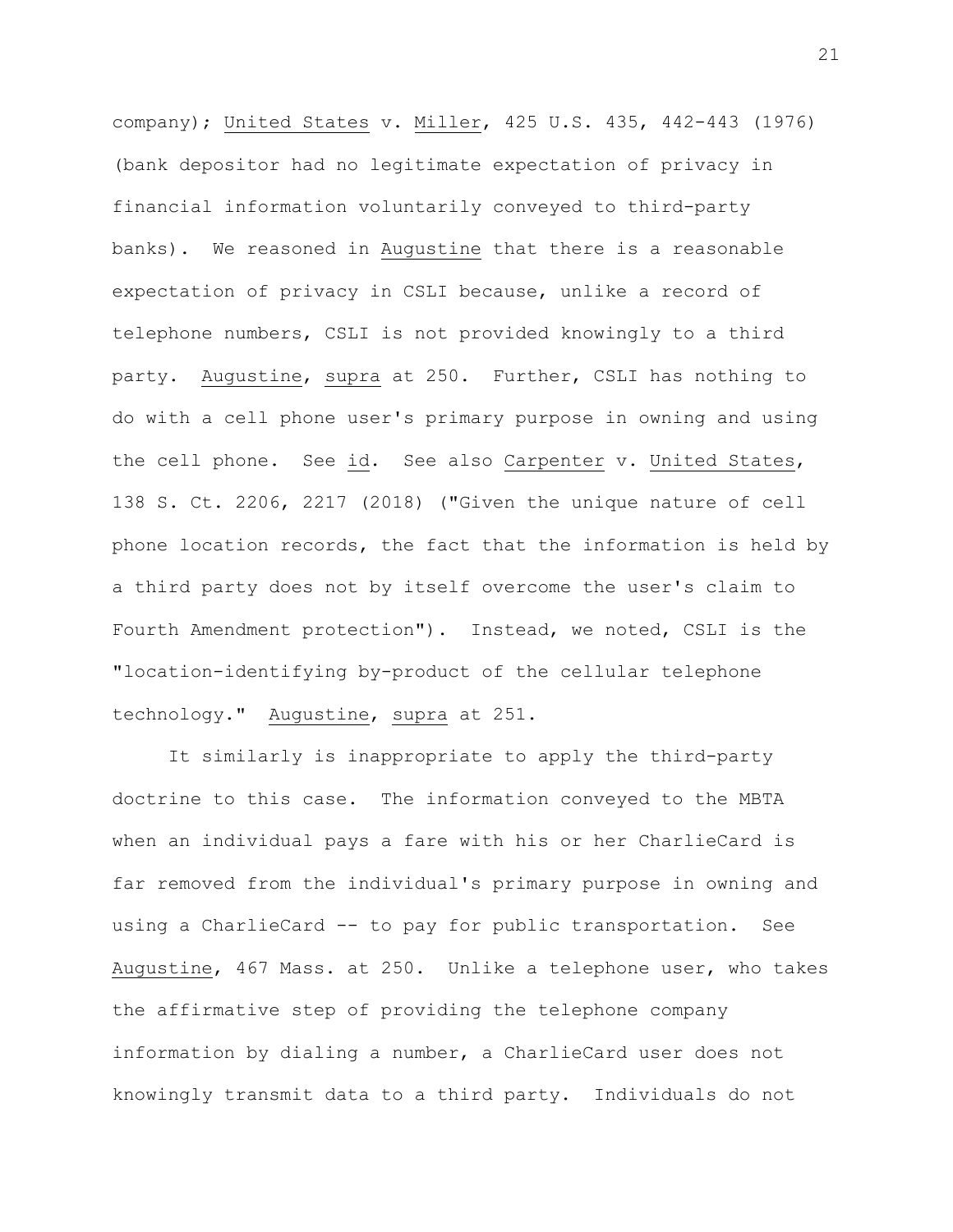purchase a CharlieCard with the purpose or expectation of sharing information about their location with the MBTA.

In the digital age, the technology of real-time monitoring has become commonplace. Before electronic monitoring, "law enforcement might have pursued a suspect for a brief stretch, but doing so 'for any extended period of time was difficult and costly and therefore rarely undertaken.'" Carpenter, 138 S. Ct. at 2217, quoting United States v. Jones, 565 U.S. 400, 429 (2012). Today, real-time monitoring can "provide[] an intimate window into a person's life, revealing not only his particular movements, but through them his 'familial, political, professional, religious, and sexual associations.'" Carpenter, supra, quoting Jones, supra at 415. "[I]t is objectively reasonable for individuals to expect to be free from sustained electronic monitoring of their public movements." Commonwealth v. McCarthy, 484 Mass. 493, 503 (2020). See Jones, supra at 417 (Sotomayor, J., concurring) ("[I]t may be necessary to reconsider the premise that an individual has no reasonable expectation of privacy in information voluntarily disclosed to third parties. This approach is ill suited to the digital age, in which people reveal a great deal of information about themselves to third parties in the course of carrying out mundane tasks" [citations omitted]). Accordingly, we decline to "mechanically apply[] the third-party doctrine," and we reject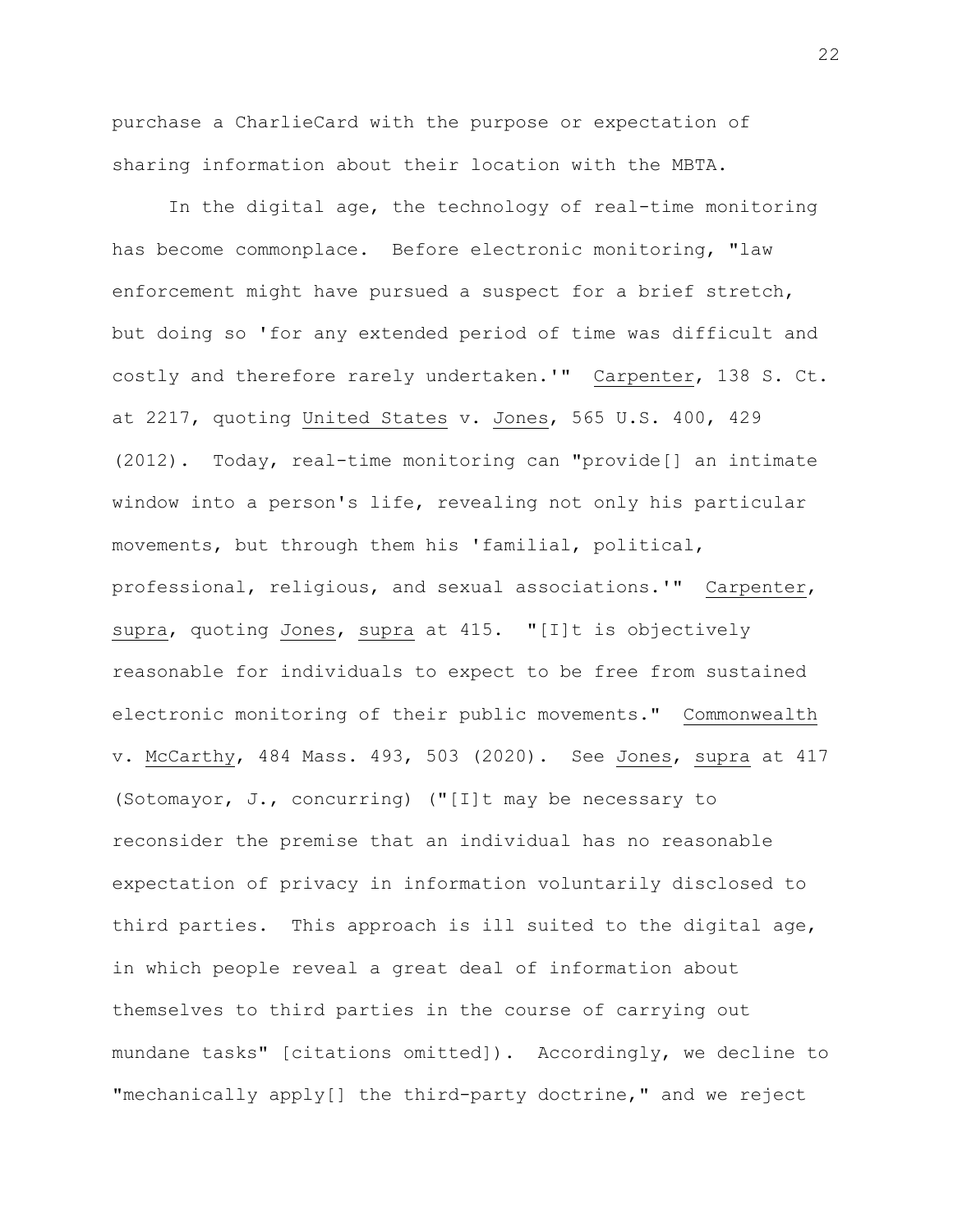the doctrine as applied to this case, where the data at issue has no connection to the limited purpose for which an individual uses a CharlieCard. Carpenter, supra at 2219.

B. The mosaic theory. The Fourth Amendment and art. 14 afford protections against unreasonable searches when a search or seizure is conducted by or at the direction of the government. See Augustine, 467 Mass. at 240. "Under both the Federal and Massachusetts Constitutions, a search in the constitutional sense occurs when the government's conduct intrudes on a person's reasonable expectation of privacy." Id. at 241, citing Katz v. United States, 389 U.S. 347, 361 (1967) (Harlan, J., concurring). The defendant bears the burden of proving that he or she had a reasonable expectation of privacy in the items seized. See Commonwealth v. Miller, 475 Mass. 212, 219 (2016). The defendant must demonstrate that he had a subjective expectation of privacy in the item and that the expectation of privacy is one that society is prepared to recognize as reasonable. Id. at 219-220.

As we have observed in previous cases, the technological developments in surveillance of public space require us to take a careful look at society's reasonable expectation of privacy. See McCarthy, 484 Mass. at 499. We are guided by our historical understanding of what constitutes an unreasonable search and seizure; however, we recognize that technological developments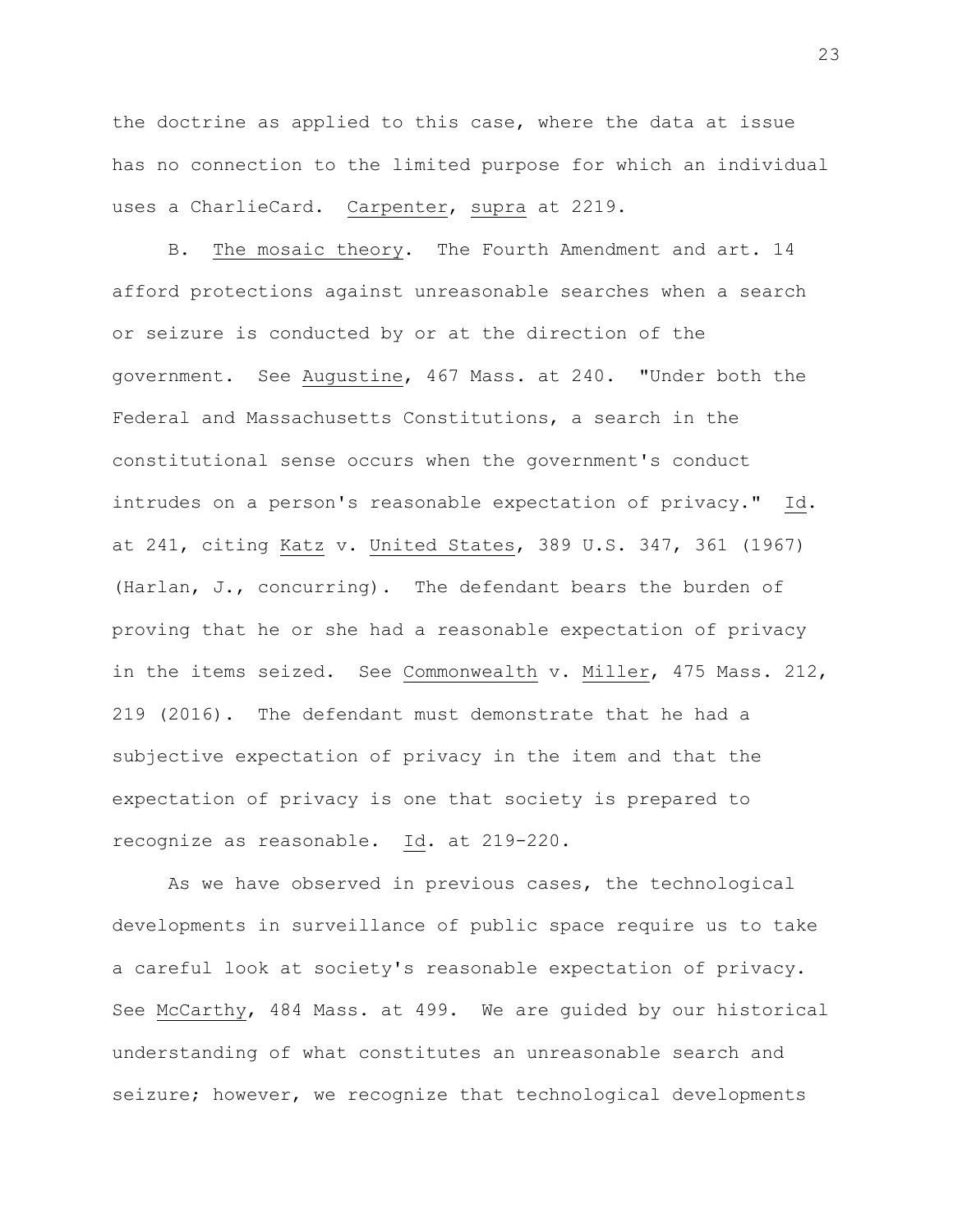have placed "'extraordinarily powerful surveillance tool[s]' in the hands of police." Id. at 498, quoting Commonwealth v. Almonor, 482 Mass. 35, 46 (2019). We have acknowledged the usefulness of these tools in crime detection while, at the same time, cautioning against allowing the "power of technology to shrink the realm of guaranteed privacy." McCarthy, supra, quoting Almonor, supra at 41. In these circumstances, we have applied the "mosaic theory." The mosaic theory requires that we consider the governmental action as a whole and evaluate the collected data when aggregated. See McCarthy, supra at 503.

With this in mind, we first consider whether Zachery had a subjective expectation of privacy in the data obtained from his CharlieCard. Zachery argues that he had a subjective expectation of privacy in being able to move freely about the city, akin to cell phone users who use a cell phone to communicate with others, without sharing detailed information about his or her whereabouts with the government. See Augustine, 467 Mass. at 255 & n.38.

We are satisfied that the first prong of the analysis is met. In his affidavit, Zachery averred that he "did not know that the use of the [CharlieCard] generated a record of [his] whereabouts and travel history on the MBTA" and that "he did not consent to the police conducting a search of [his] MBTA travel history that was connected to the use of the [CharlieCard]."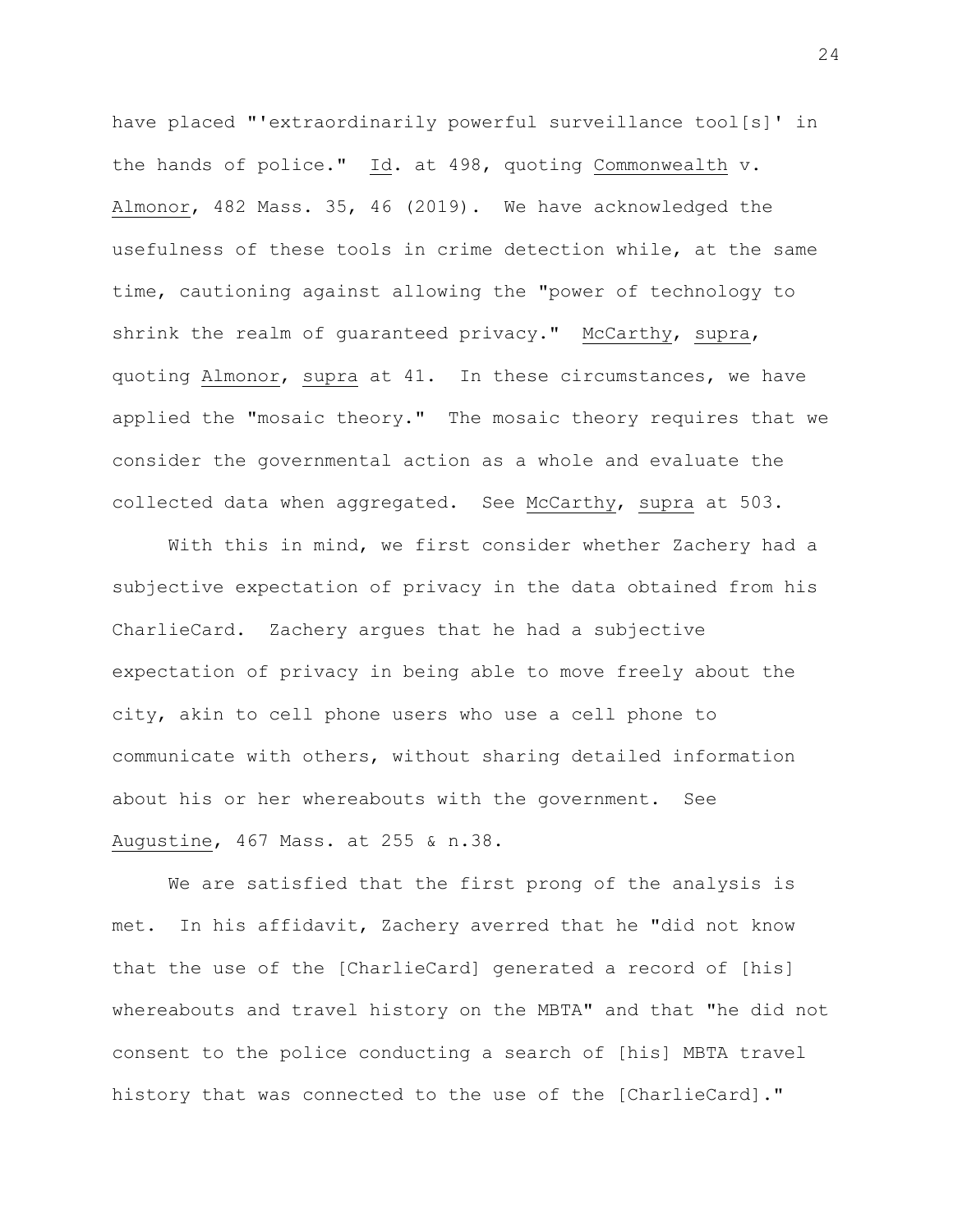See Commonwealth v. Mora, 485 Mass. 360, 366 (2020); Augustine, 467 Mass. at 255 & n.38.

Whether Zachery's expectation of privacy is one that society is prepared to recognize is a more difficult question. We have recognized that "a privacy interest in the whole of one's public movements" exists. McCarthy, 484 Mass. at 502. See Riley v. California, 573 U.S. 373, 403 (2014). This privacy interest can be implicated continually, as when the government affixes a location-tracking device to a suspect's vehicle. See Commonwealth v. Rousseau, 465 Mass. 372, 382 (2013). See also Jones, 565 U.S. at 404. Under the mosaic theory, it also can be implicated as a result of data aggregation. See McCarthy, supra 503. Indeed, "[w]hen collected for a long enough period, 'the cumulative nature of the information collected implicates a privacy interest on the part of the individual who is the target of the tracking.'" Id., quoting Augustine, 467 Mass. at 253. See Mora, 485 Mass. at 373 ("our analysis under art. 14 turns on whether the surveillance was so targeted and extensive that the data it generated, in the aggregate, exposed otherwise unknowable details of a person's life").

"The mosaic theory requires courts to apply the Fourth Amendment search doctrine to government conduct as a collective whole rather than in isolated steps." See Kerr, The Mosaic Theory of the Fourth Amendment, 111 Mich. L. Rev. 311, 320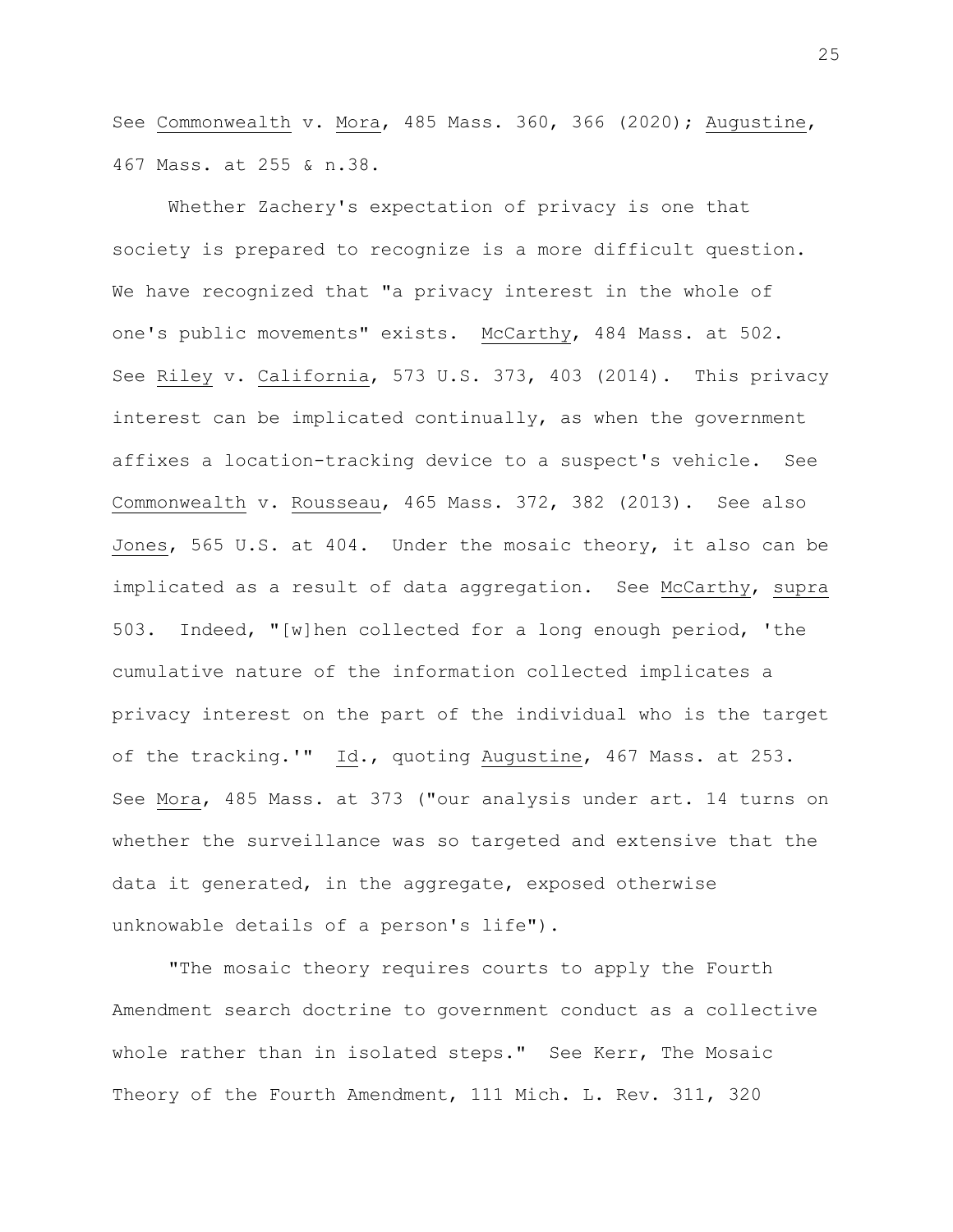(2012). Under the mosaic theory, while each individual piece of information collected may not amount to a search, the cumulative, aggregate nature of the data collected may. See id. In McCarthy, 484 Mass. at 506, we adopted the mosaic theory in the context of automatic license plate reader cameras. Although we held that four cameras located at the ends of two bridges did not reveal information that rose to the level of a search, we acknowledged that "[a] detailed account of a person's movements, drawn from electronic surveillance, encroaches upon a person's reasonable expectation of privacy because the whole reveals far more than the sum of the parts." Id. at 504.

Here, Zachery argues that the mosaic theory applies to the cumulative nature of the information collected from his CharlieCard. While we agree that an extensive record of an individual's MBTA activity could constitute a search under the mosaic theory, the minimal amount of data obtained in this case does not constitute a violation of art. 14 or the Fourth Amendment. Whether the aggregation of data collected by police implicates the mosaic theory depends on how much data police retrieved and the time period involved. See Mora, 485 Mass. at 370. See also Commonwealth v. Estabrook, 472 Mass. 852, 858 (2015). The MBTA has the ability to retain fourteen months of an individual's travel history through the individual's CharlieCard. There is no question that such extensive data, in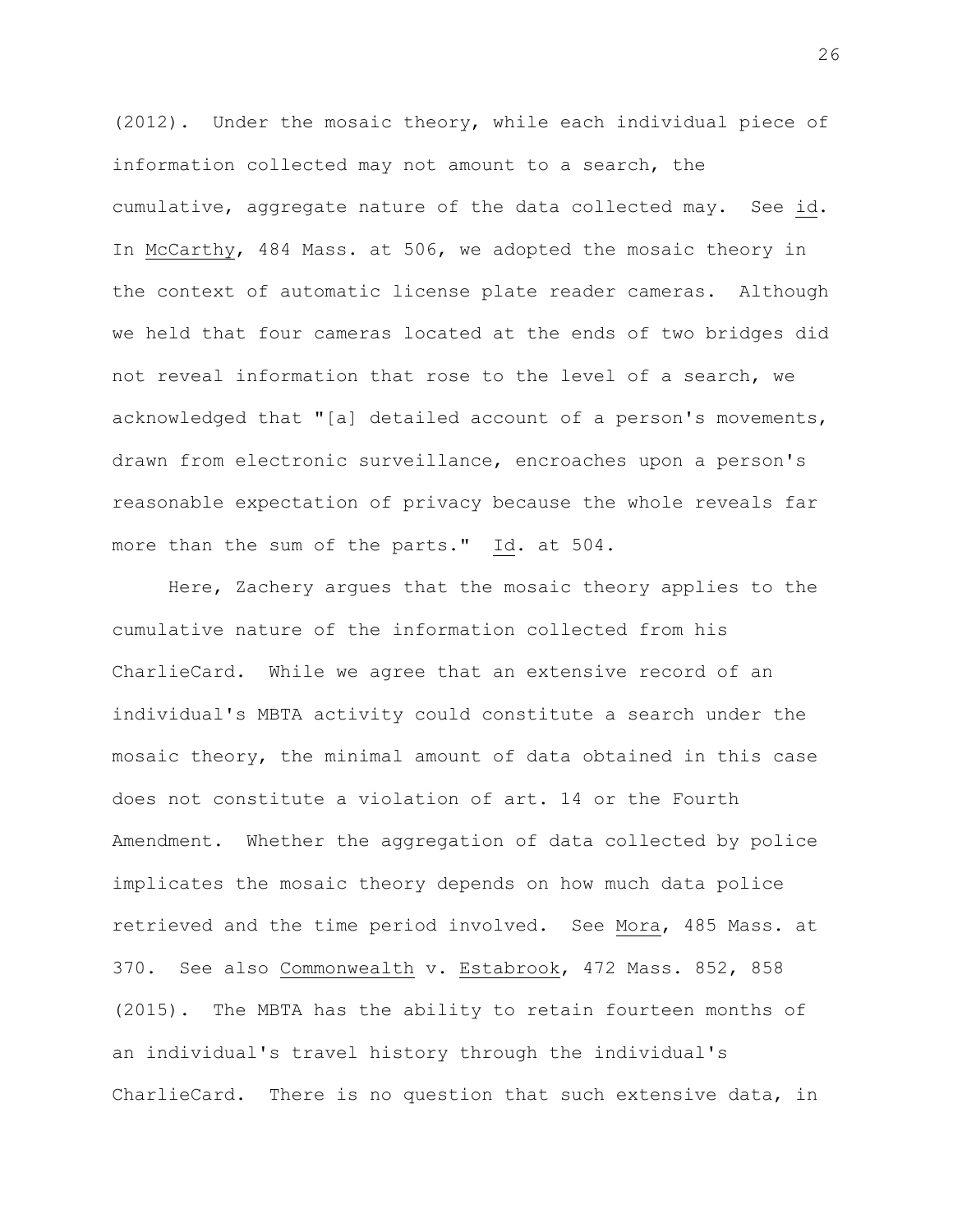certain circumstances, could create a "highly detailed profile." Commonwealth v. Connolly, 454 Mass. 808, 834 (2009) (Gants, J., concurring), quoting People v. Weaver, 12 N.Y.3d 433, 442 (2009). From this information, MBTA police also can search for and retrieve video footage.

Here, a Boston police detective contacted an MBTA police lieutenant detective by telephone to request the travel history and corresponding video footage and still images for Zachery's CharlieCard. To do so, the Boston police detective provided the MBTA with Zachery's CharlieCard number. The detective who made the request did not specify what time frame of travel history he was interested in or limit the request in any way. The time frame the MBTA police used to check the activity on Zachery's CharlieCard is not stated in the record. On the same day, the MBTA police lieutenant detective reported back to the Boston police detective that he had recovered some travel history, as well as some video footage and still images. Boston police then received information about where the card had been used and corresponding video footage that was retrieved based on the time period in which the card was used.

The Boston police detective testified that he received travel history, surveillance video footage, and still images from two dates -- February 11, 2015, the day of the murder; and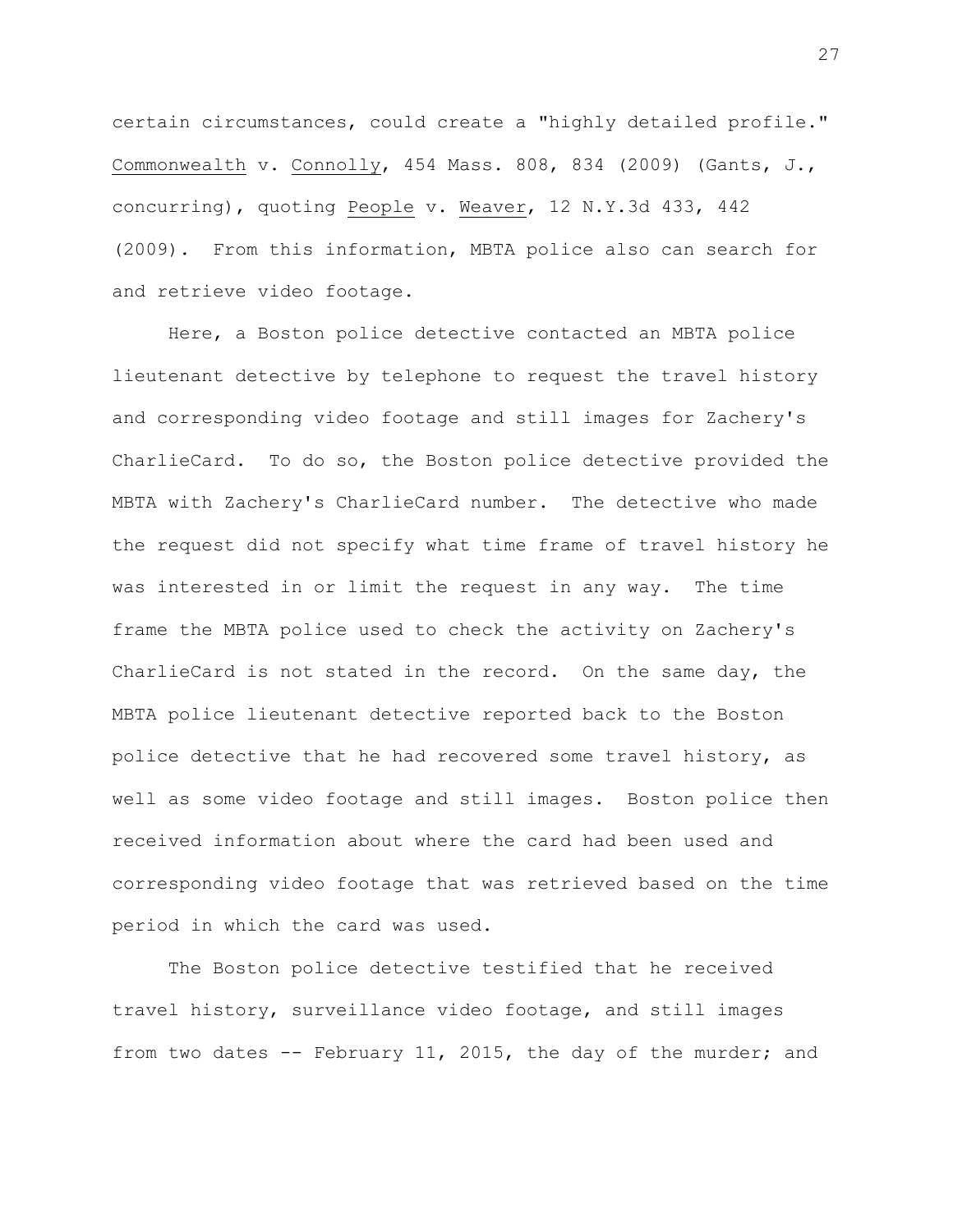January 26, 2015<sup>8</sup> -- and that he did not recall if there were other dates and times he received. The detective also testified that although he was aware that a printout detailing an individual's CharlieCard activity could be generated, he did not recall receiving one in this case. When asked again whether Boston police had received a printout of the travel history associated with Zachery's CharlieCard, the detective said he did not recall.

The motion judge found that police obtained CharlieCard activity and coinciding surveillance video footage from January 26, 2015, and from February 11, 2015, the day of the murder, but did not make any findings regarding the MBTA's collection or review of the data.

On appeal, Zachery reiterates his argument that he has a reasonable expectation of privacy in the data from his CharlieCard where the MBTA retains this data for fourteen months. The Commonwealth counters that the actions by police in obtaining Zachery's CharlieCard transactions from the MBTA did not constitute a search in the constitutional sense because Zachery has failed to establish a privacy interest in a few, recent CharlieCard transactions. Our review of the record confirms the motion judge's finding that police obtained

<span id="page-27-0"></span><sup>8</sup> There is nothing in the record to explain how MBTA officers located data from January 26, 2015.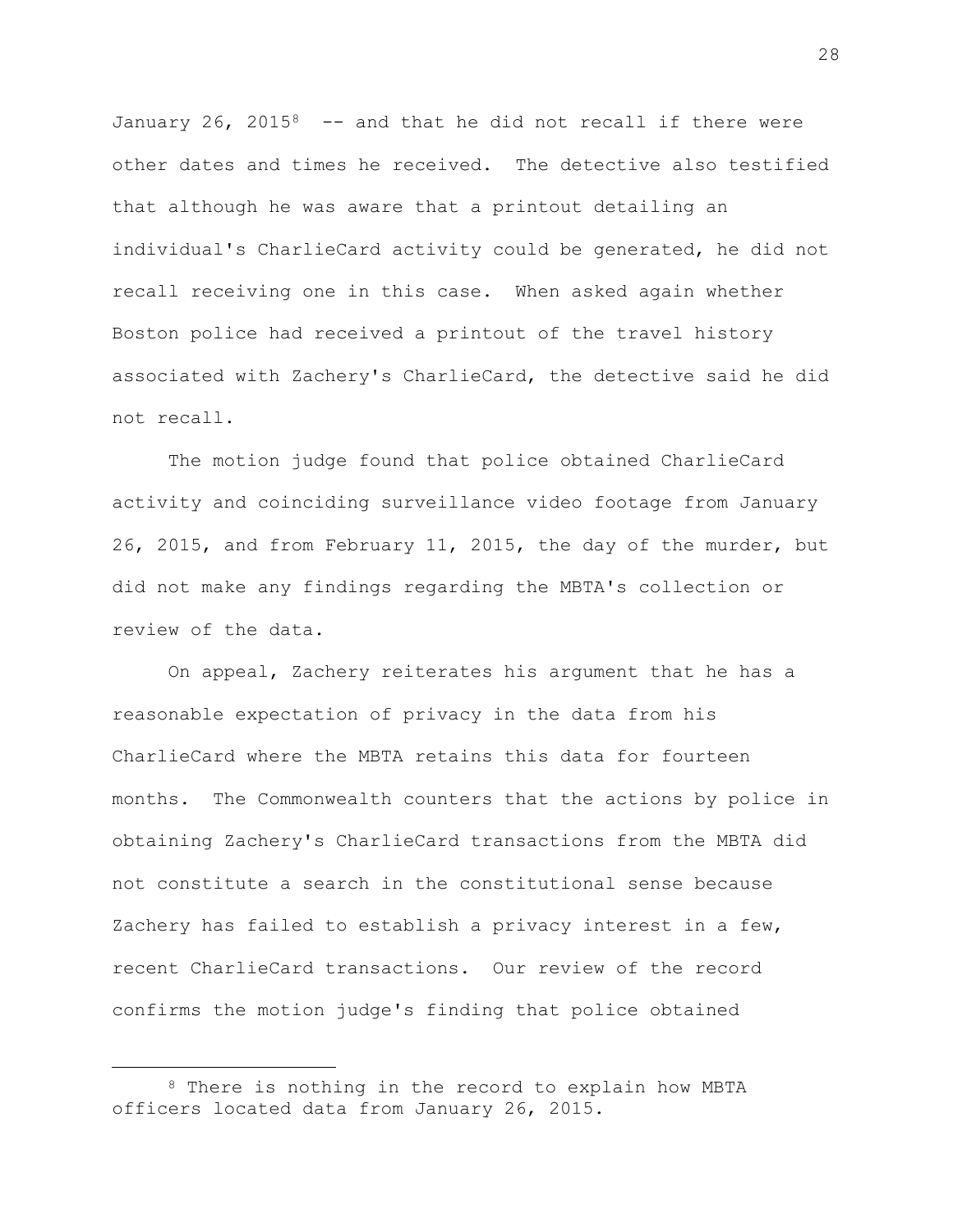Zachery's CharlieCard activity and coinciding surveillance video footage and still images from January 26 and February 11, 2015. Accepting the detective's testimony, as the motion judge did, that he did not receive a printout of Zachery's CharlieCard activity, there is no indication in the record that MBTA police turned over any evidence outside of the data, video recordings, and still images from the day of the murder and from January 26, 2015. Although the MBTA retains fourteen months of data and police made an open-ended request for information relating to Zachery's CharlieCard, the record supports the judge's finding that police received information from only two days.[9](#page-28-0)

The data from Zachery's CharlieCard on the day of the murder, and the coinciding video footage, revealed his travel path to the scene of the crime. Zachery used his CharlieCard to travel from the MBTA station in Jackson Square to the MBTA station in Forest Hills within one hour before the shooting. Officers received surveillance video recordings from both MBTA stations. Even though Zachery did not use his CharlieCard when disembarking from the train at Forest Hills, MBTA police were able to locate surveillance video footage of Zachery's exit from the train toward the busway wearing black pants, a gray hooded sweatshirt, and a black jacket covered by a camouflage jacket on

<span id="page-28-0"></span><sup>&</sup>lt;sup>9</sup> There is nothing in the record to better explain the parameters of the request or the response.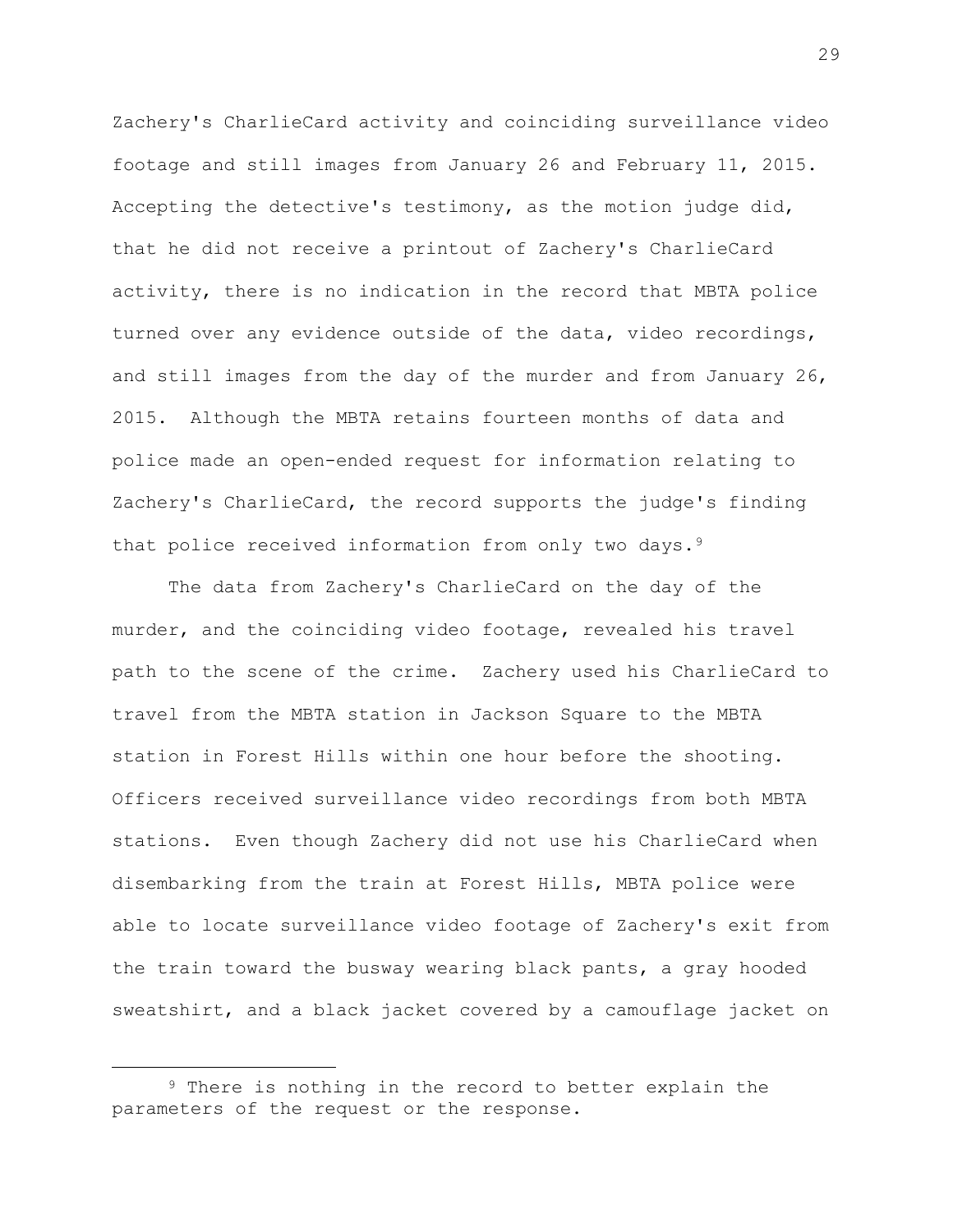the day of the murder. Surveillance video footage recovered from January 26, 2015, shows an individual matching Zachery's description wearing a black jacket similar to the jacket recovered near the corner of Centre and Aldworth Streets on the day of the murder.

In Augustine, we held that a person has a reasonable expectation of privacy in CSLI data relating to his or her cell phone that covered a two-week period. Augustine, 467 Mass. at 232. We concluded, however, that there may be some period of time for which the Commonwealth could obtain an individual's CSLI data without a warrant "because the duration is too brief to implicate the person's reasonable privacy interest." Id. at 254. In Estabrook, we adopted a bright-line rule that "the Commonwealth may obtain historical CSLI for a period of six hours or less relating to an identified person's cellular telephone from the cellular service provider without obtaining a search warrant, because such a request does not violate the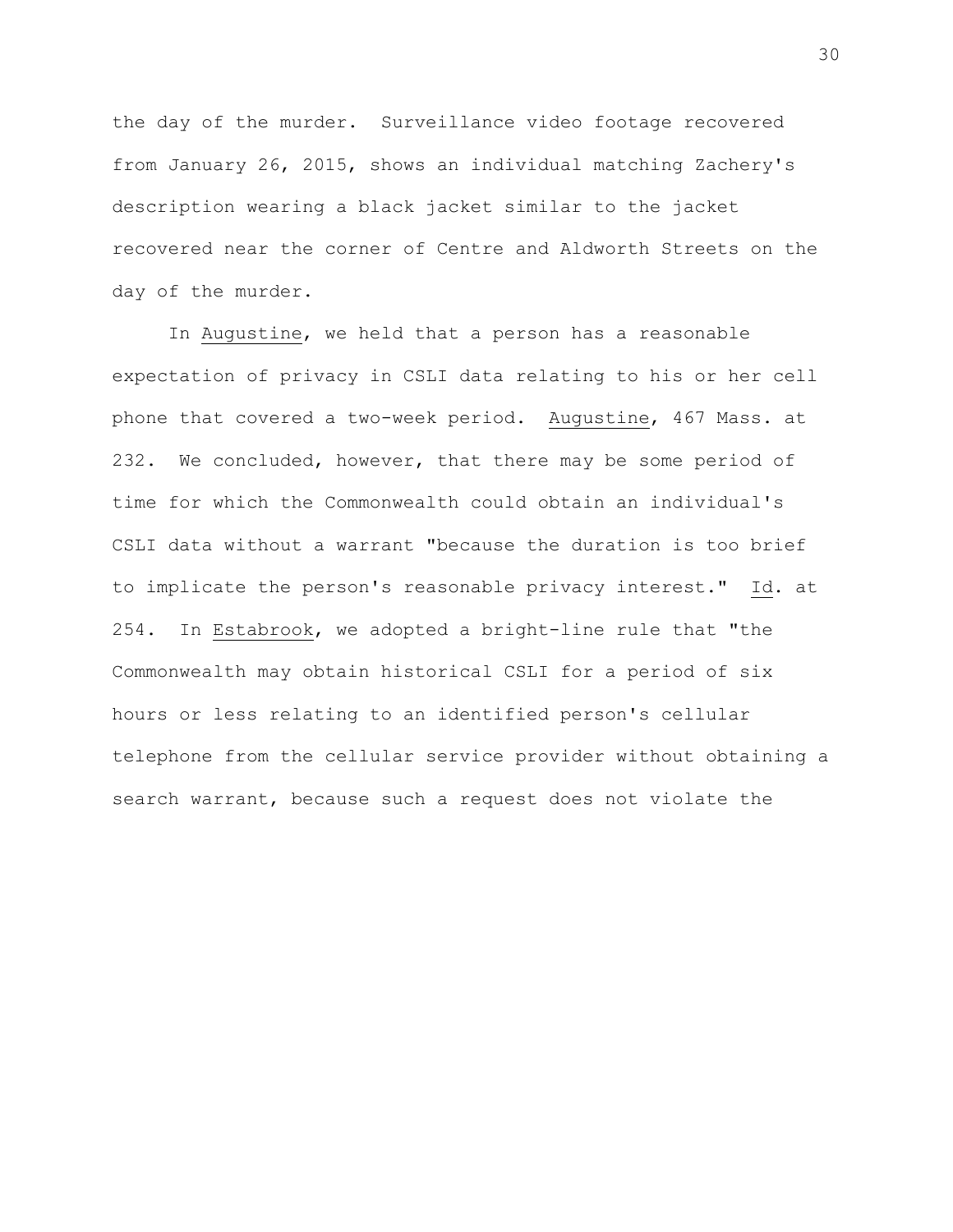person's constitutionally protected expectation of privacy." Estabrook, 472 Mass. at 858.[10,](#page-30-0)[11](#page-30-1)

In Mora, 485 Mass. at 370, we analyzed the applicability of the mosaic theory in the context of pole cameras. There, we concluded that "the limited pole camera surveillance of [the defendants] away from their homes did not collect aggregate data about the defendants over an extended period." Id. Although these pole cameras surveilled twenty-four hours a day, seven days a week, they captured the defendants on only a few

<span id="page-30-1"></span><sup>11</sup> The court in Estabrook distinguished between the length of time for which a person's CSLI is requested and the length of time covered by the person's CSLI that the Commonwealth ultimately seeks to use as trial evidence. Estabrook, 472 Mass. at 858-859. We note that the distinction in this case is slightly different. Here, police made an open-ended request to the MBTA for data stemming from Zachery's CharlieCard. Nonetheless, police were provided only two days of data and the Commonwealth received only two days of data. The salient consideration here is not the police's initial open-ended request, which could have encompassed fourteen months of data, but rather the data that actually was obtained by police and then provided to the Commonwealth.

<span id="page-30-0"></span><sup>&</sup>lt;sup>10</sup> We noted, however, that this exception applies only to "telephone call" CSLI and not "registration" CSLI. The distinction is an important one. "Telephone call" CSLI "indicates the 'approximate physical location . . . of a cellular telephone only when a telephone call is made or received by that telephone.'" Commonwealth v. Estabrook, 472 Mass. 852, 858 n.12 (2015), quoting Commonwealth v. Augustine, 467 Mass. 230, 258-259 (2014) (Gants, J., dissenting), S.C., 470 Mass. 837 and 472 Mass. 448 (2015). "By contrast, 'registration' CSLI 'provides the approximate physical location of a cellular telephone every seven seconds unless the telephone is "powered off," regardless of whether any telephone call is made to or from the telephone.'" Estabrook, supra, quoting Augustine, supra at 259 (Gants, J., dissenting).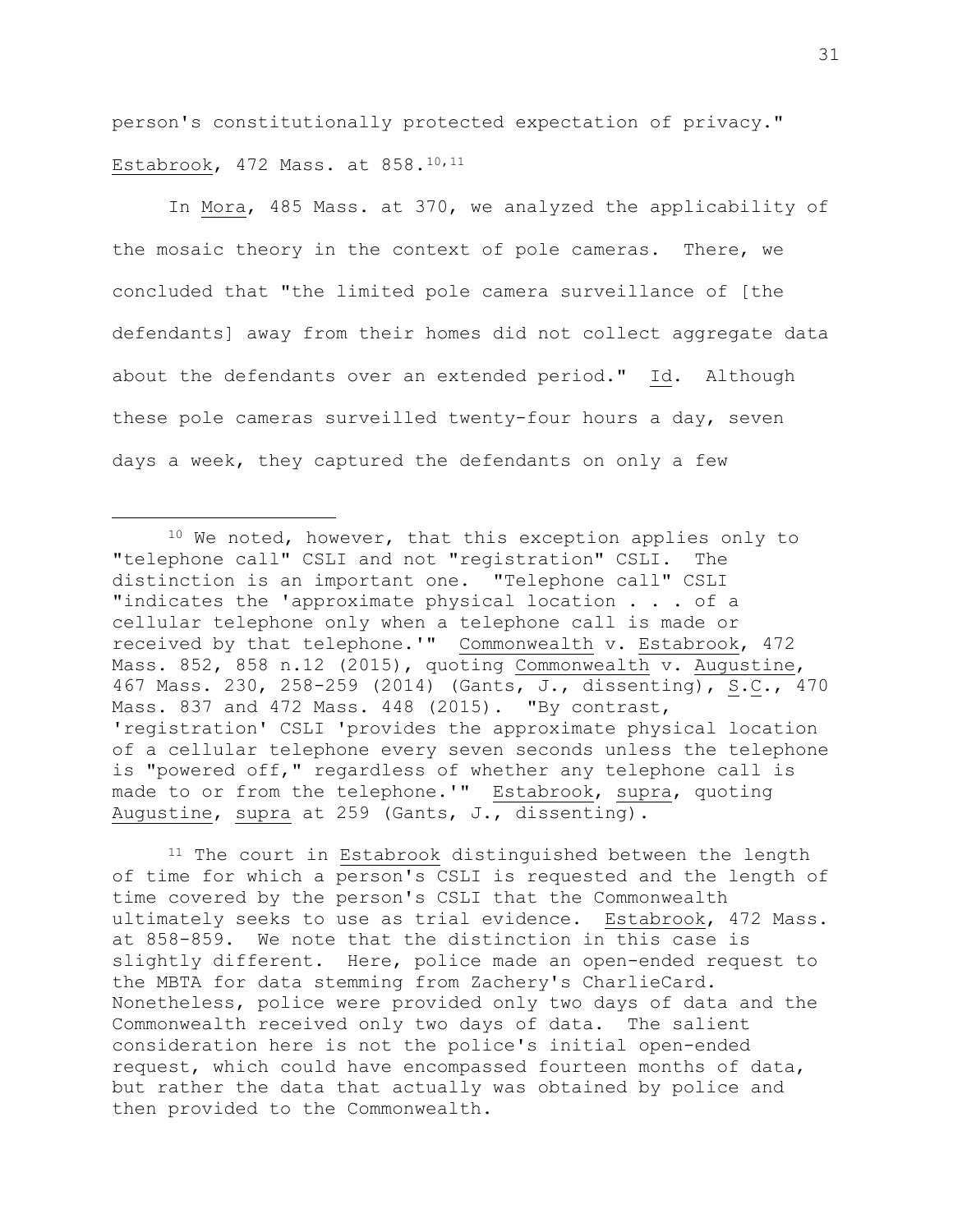occasions. Id. at 362, 369. Pole cameras that targeted the defendants' residences for an uninterrupted period of five months and two months, however, "were able to uncover the defendants' private behaviors, patterns and associations." Id. at 373-374. Accordingly, we concluded that even though the surveillance did not extend inside the defendants' homes, "the targeted, long-duration pole camera surveillance . . . provided the police with a far richer profile of those defendants' lives than would have been possible through human surveillance." Id. at 375. At the same time, we recognized that "[a] briefer period of pole camera use, or one that is not targeted at a home, might not implicate the same reasonable expectation of privacy." Id. at 375-376.

Here, we conclude that the limited extent and use of the MBTA data does not implicate the defendant's expectation of privacy in the whole of his public movements. See Estabrook, 472 Mass. at 858. See also Commonwealth v. Johnson, 481 Mass. 710, 726-727, cert. denied, 140 S. Ct. 247 (2019). The data garnered from a CharlieCard is generated only when an individual pays a fare to enter the MBTA system. Once an individual is traveling within the MBTA system, a CharlieCard does not track his or her movements. In addition, as the Commonwealth notes, surveillance cameras are present in plain view everywhere a CharlieCard transaction can occur. Zachery did not have a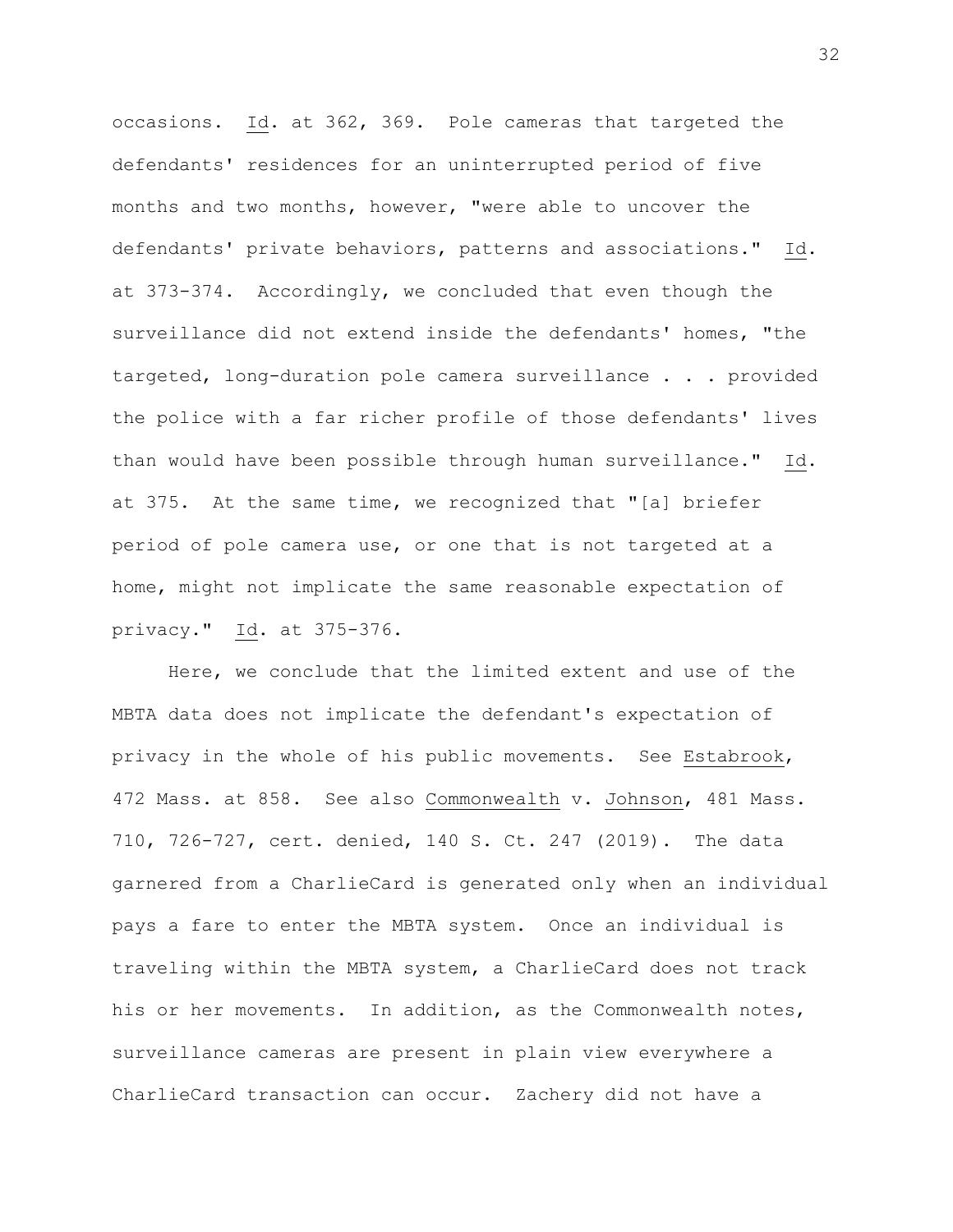reasonable expectation in his MBTA travel history for two isolated days. The data that the Commonwealth received from those two days was a far cry from the months of uninterrupted monitoring in Mora, 485 Mass. at 373-374. This short time period and the limited data generated by Zachery's CharlieCard did not constitute an aggregation of data points that revealed extensive detail about Zachery's movements, much less a profile of his life. See id. at 375. See also United States v. Hammond, 996 F.3d 374, 389 (7th Cir. 2021), quoting Carpenter, 138 S. Ct. at 2217 ("the record of [the defendant's] movements for a matter of hours on public roads does not provide a 'window into [the] person's life, revealing . . . his familial, political, professional, religious, and sexual associations' to the same, intrusive degree as the collection of historical CSLI"). Zachery's CharlieCard generated far less data than other types of location tracking, such as global positioning system monitoring or CSLI gathered from a cell phone. Thus, under the mosaic theory, the police investigation of Zachery's CharlieCard travel history did not constitute a search.

Because we conclude that the government's use of MBTA data did not constitute a search in the constitutional sense, the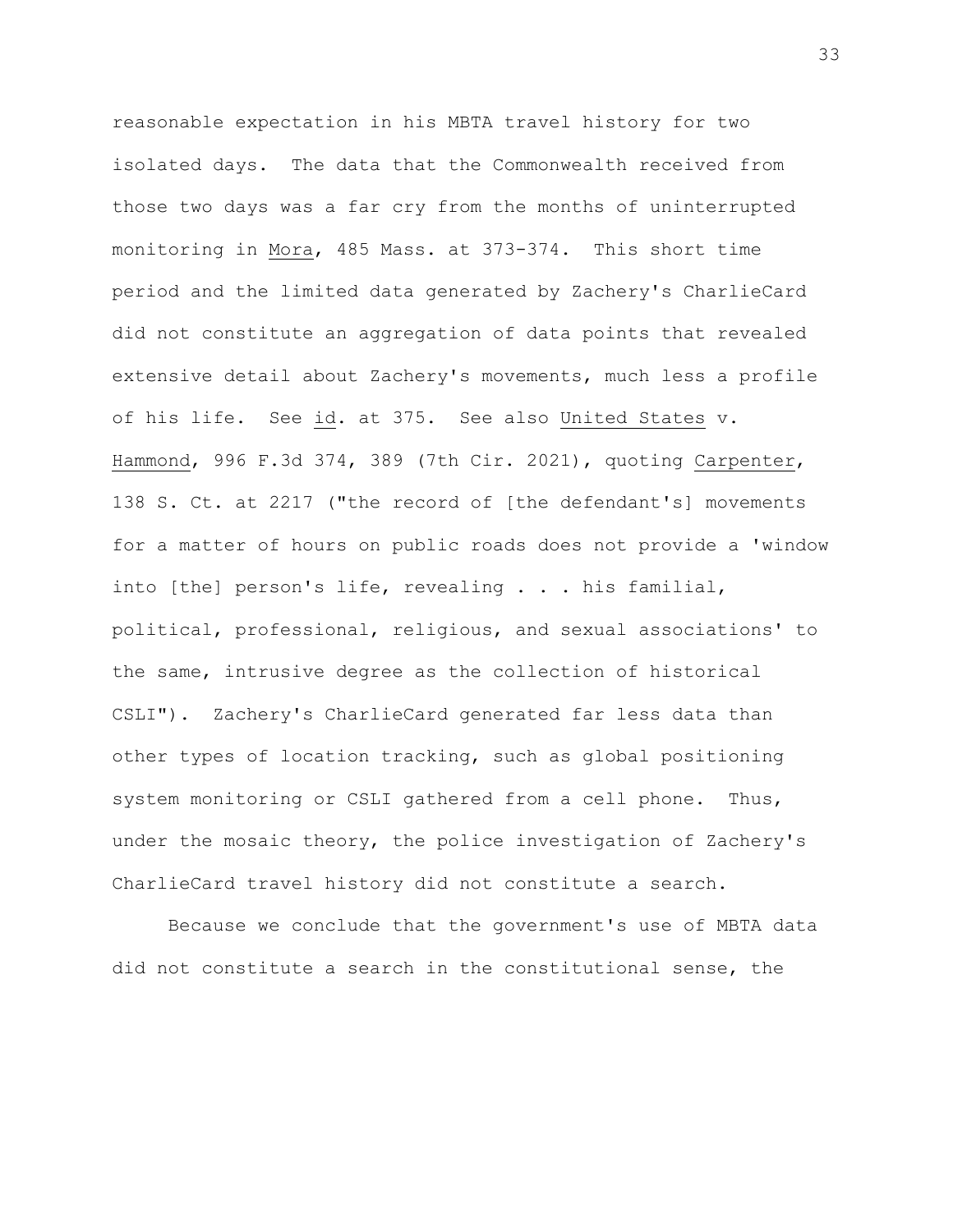Commonwealth's use of the surveillance video footage coinciding with the data from Zachery's CharlieCard was lawful.<sup>[12](#page-33-0)</sup>

b. Search of Zachery's cell phone. Before transporting Zachery to police headquarters to be interviewed, police seized his cell phone. A search warrant for Zachery's cell phone issued six days after the murder. Our review of whether a search warrant was supported by probable cause is limited to review of the four corners of the affidavit. Commonwealth v. Snow, 486 Mass. 582, 586 (2021). "[W]e give considerable deference to a magistrate's determination of probable cause." Commonwealth v. Keown, 478 Mass. 232, 238 (2017), cert. denied, 138 S. Ct. 1038 (2018), quoting Commonwealth v. Dorelas, 473 Mass. 496, 501 (2016). "To establish probable cause, the facts contained in the warrant affidavit, and the reasonable inferences drawn from them, must be sufficient for the issuing judge to conclude that the police seek items related to criminal activity and that the items described 'reasonably may be expected to be located in the place to be searched at the time the warrant issues.'" Commonwealth v. Perkins, 478 Mass. 97, 102 (2017), quoting Commonwealth v. Walker, 438 Mass. 246, 249 (2002). "[T]he burden of establishing that evidence is

<span id="page-33-0"></span><sup>&</sup>lt;sup>12</sup> In this kind of case, the better course may be for police to obtain a search warrant for the data. This is especially so where they do not appear to be in control of the amount of data they receive or the time span covered by the data.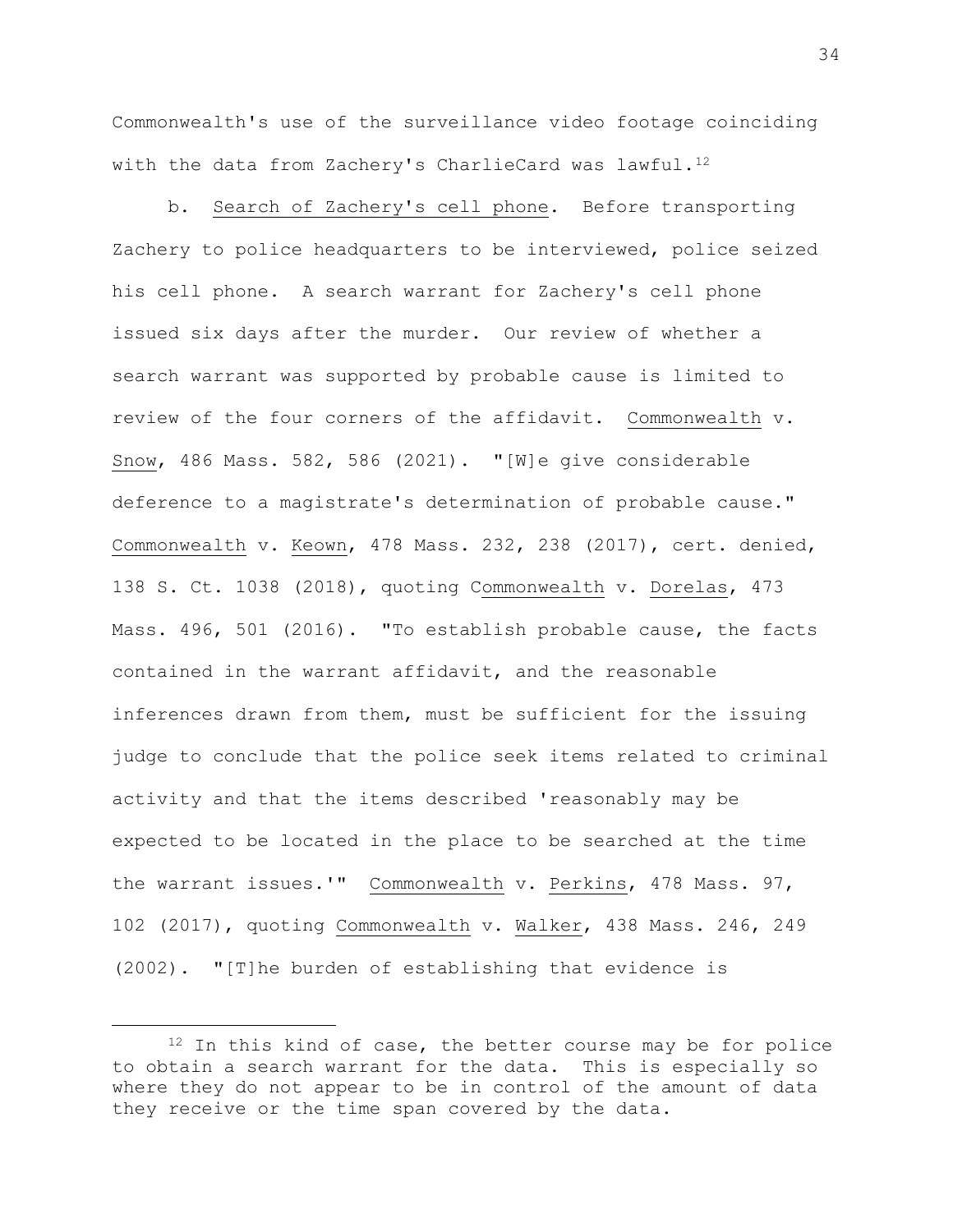illegally obtained is on the defendant when the search is under warrant" (quotation and citation omitted). Commonwealth v. Taylor, 383 Mass. 272, 280 (1981). See Commonwealth v. Forbes, 85 Mass. App. Ct. 168, 173 (2014).

Police applied for a search warrant to search Zachery's cell phone.[13](#page-34-0) Zachery argues that the four corners of the affidavit in support of the search warrant failed to establish probable cause that the cell phone was used before or during the commission of a crime and failed to establish a sufficient nexus between the alleged criminal activity and the device. Zachery also argues that the warrant lacked particularity. The Commonwealth counters that the warrant was supported by probable cause and the search warrant affidavit did not lack particularity because it enumerated eight types of evidence likely to be found on Zachery's cell phone.

i. Probable cause. Under the Fourth Amendment and art. 14, "a search warrant may issue only on a showing of probable cause." Commonwealth v. Anthony, 451 Mass. 59, 68 (2008). "In order to establish probable cause to issue a search warrant, the affidavit must 'contain enough information for the issuing magistrate to determine that the items sought are related to the

<span id="page-34-0"></span><sup>&</sup>lt;sup>13</sup> Zachery does not challenge the motion judge's conclusion that his cell phone properly was seized before he formally was arrested. Accordingly, we do not address it.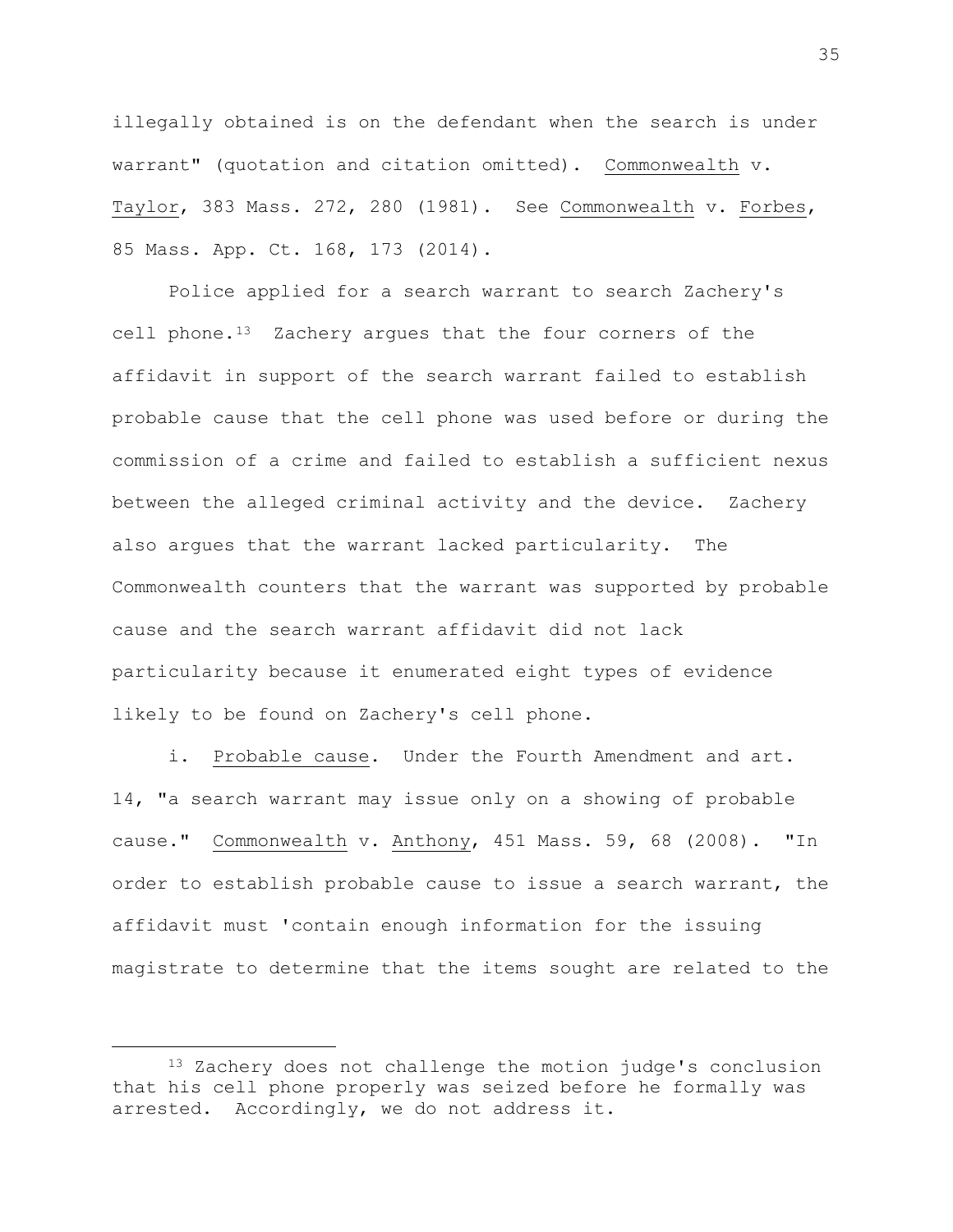criminal activity under investigation, and that they may reasonably be expected to be located in the place to be searched.'" Connolly, 454 Mass. at 813, quoting Commonwealth v. O'Day, 440 Mass. 296, 300 (2003). Probable cause to support the issuance of a search warrant does not require definitive proof of criminal activity. See Anthony, supra at 69. Our review of whether probable cause exists for a search warrant to issue "begins and ends with the 'four corners of the affidavit.'" Commonwealth v. Cavitt, 460 Mass. 617, 626 (2011), quoting O'Day, supra at 297.

Zachery's probable cause argument focuses on an allegedly insufficient nexus between his cell phone and the murder. The government must demonstrate a nexus between the alleged crime and the device to be searched or seized. See Commonwealth v. White, 475 Mass. 583, 588 (2016). We have defined a nexus as a "substantial basis" for concluding that the item searched or seized contains "evidence connected to the crime" under investigation (citation omitted). See Perkins, 478 Mass. at 104. The opinions of investigating officers do "not, alone, furnish the requisite nexus between the criminal activity and the [device] to be searched." Anthony, 451 Mass. at 72. See Burns v. United States, 235 A.3d 758, 774 (D.C. 2020) (bare bones affidavit stating only detective's belief that probable cause existed to search cell phones did not establish nexus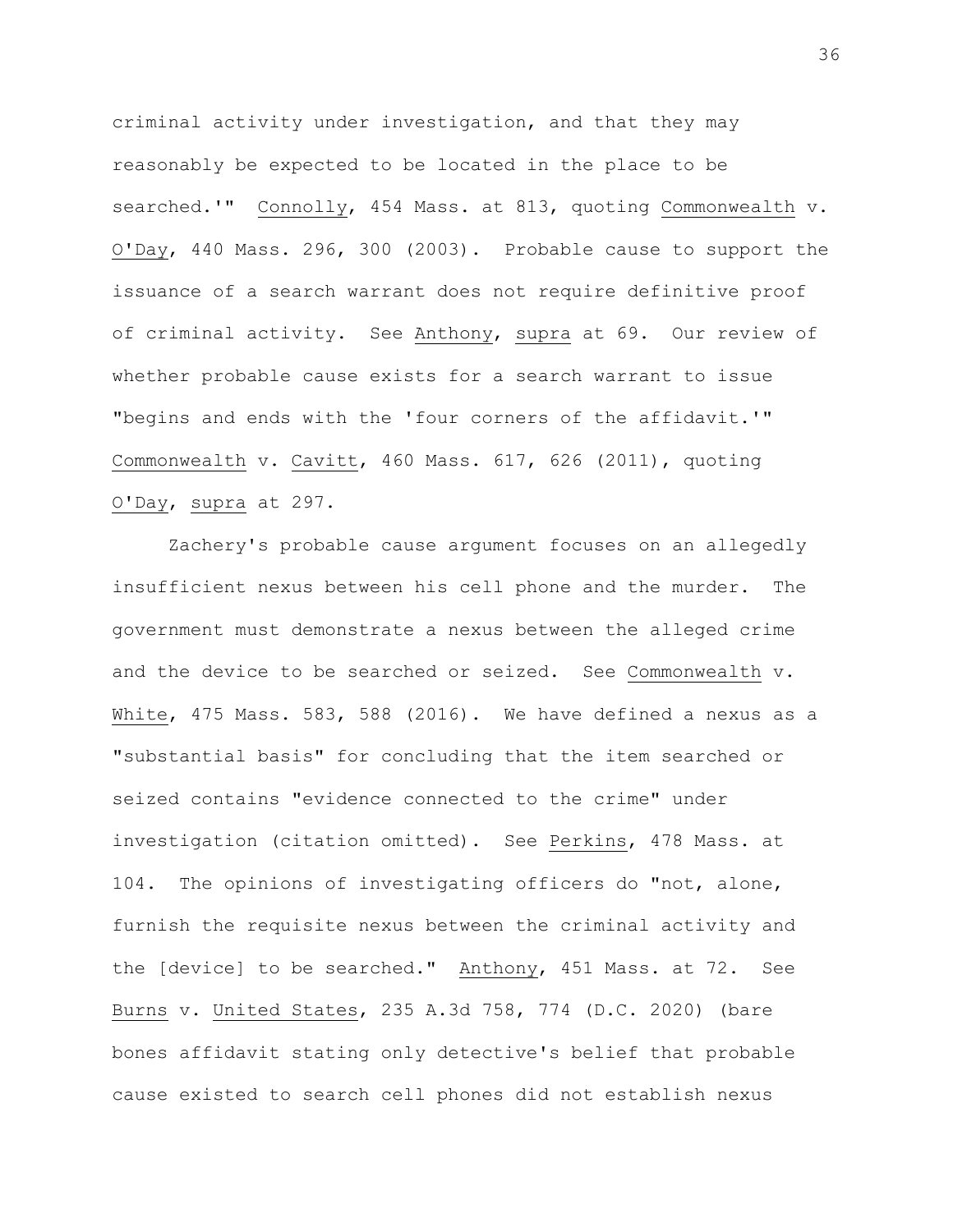between data on cell phones and homicide). Rather, "particularized evidence" is required to create this connection. Dorelas, 473 Mass. at 502.

Search warrants "rely[ing] on the ubiquitous presence of cellular telephones and text messaging in daily life, or generalities that friends or coventurers often use cellular telephones to communicate" are insufficient to establish the nexus for a search of such a device. See Commonwealth v. Jordan, 91 Mass. App. Ct. 743, 750 (2017). Instead, there must be "specific, not speculative," evidence linking the device in question to the criminal conduct. Commonwealth v. Fernandes, 485 Mass. 172, 185 (2020), cert. denied, 141 S. Ct. 1111 (2021).

We are, however, mindful that "[s]earch warrants should not be 'subjected to hypercritical analysis' but, rather, should be 'interpreted in a realistic and commonsense manner.'" Keown, 478 Mass. at 238, quoting Anthony, 451 Mass. at 68. "In dealing with probable cause . . . we deal with probabilities. These are not technical; they are the factual and practical considerations of everyday life on which reasonable and prudent men, not legal technicians, act." Anthony, supra, quoting Commonwealth v. Hason, 387 Mass. 169, 174 (1982). See generally J.A. Grasso, Jr., & C.M. McEvoy, Suppression Matters Under Massachusetts Law § 8-2 (2020 ed.).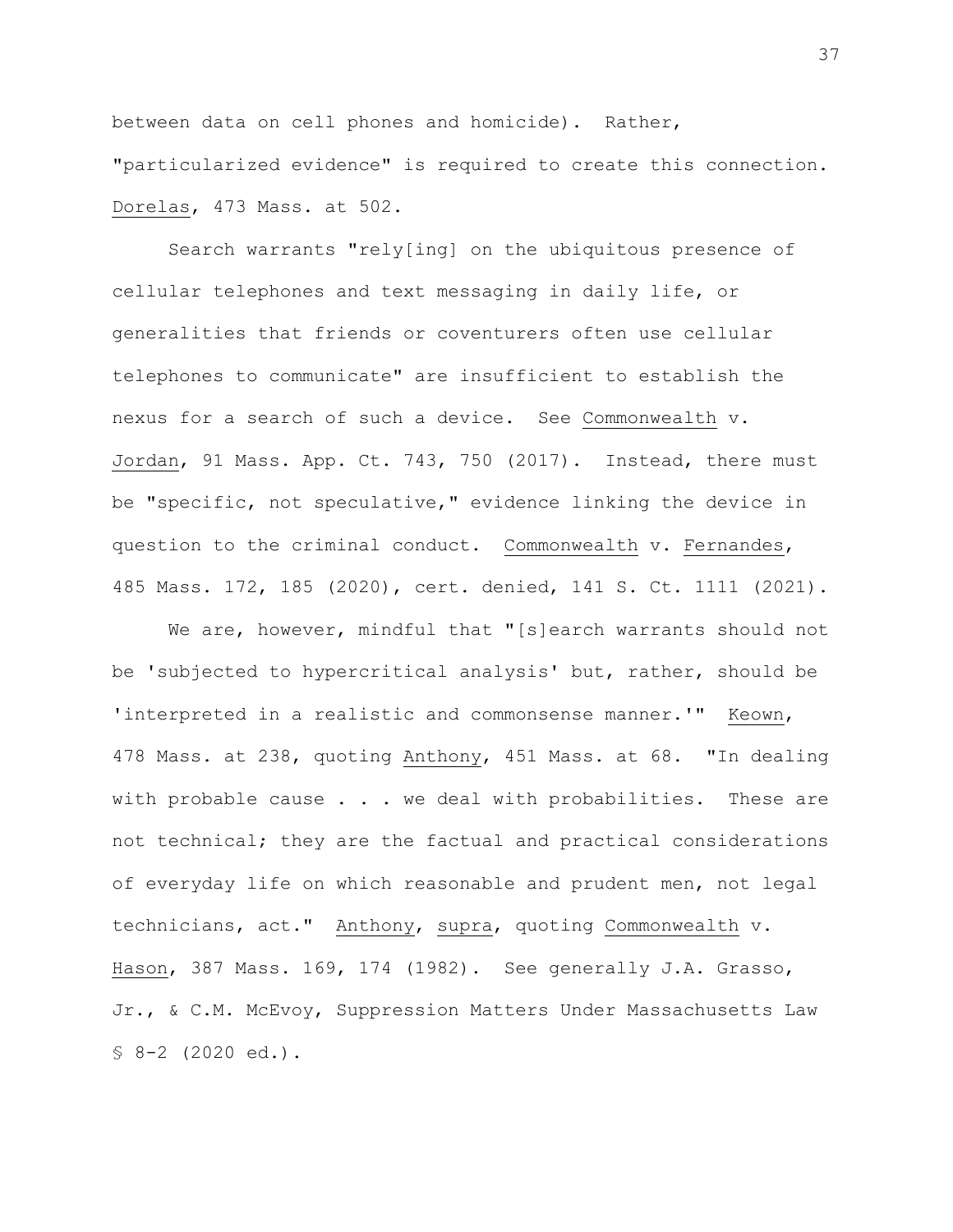Accordingly, "[t]he nexus 'need not be based on direct observation' and it 'may be found in the type of crime, the nature of the [evidence] sought, and normal inferences as to where such evidence may be found.'" Commonwealth v. Hobbs, 482 Mass. 538, 546 (2019), quoting White, 475 Mass. at 589. As with other locations searched, the nexus required to establish that a cell phone may contain evidence of a crime requires only a "fair probability that evidence of such a crime would be found in [the cell phone]." Anthony, 451 Mass. at 72.

Here, the affidavit in support of the search warrant established probable cause and set forth a sufficient nexus between Zachery's cell phone and the crimes alleged. The affidavit presented evidence that Zachery murdered the victim and shot at an officer and that the murder was part of a coordinated effort.

It was reasonable to infer that Zachery was coordinating with a coconspirator to murder the victim for several reasons. To begin, there was no apparent instigating event. Instead, the murder appeared to be planned and targeted. The affidavit presented evidence that Zachery traveled to the area of the crime with the intent to murder the victim. There was no apparent reason for Zachery, who lived in the Hyde Park section of Boston and was supposed to be in school at the time, to be near the crime scene. This suspicion was compounded by the fact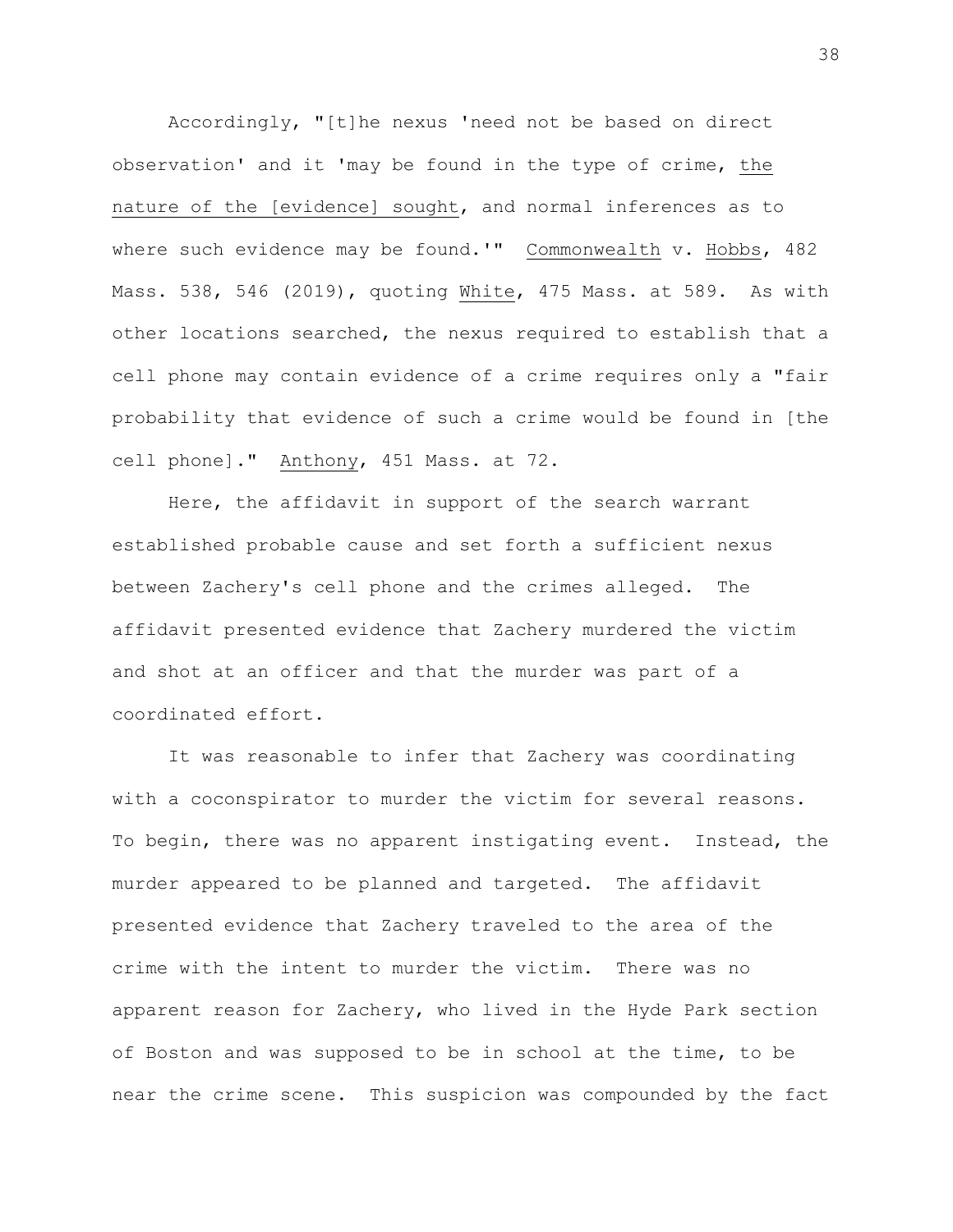that Zachery provided a false explanation for why he was in the area and how he arrived. Zachery told police that he had been traveling throughout Boston by public transportation to help people shovel snow. He claimed that he had a shovel as he traveled and that he had been wearing the same clothing all day. However, in the hour before the shooting, surveillance video footage revealed that Zachery was walking without a shovel and wearing several layers of clothing on top of what he was wearing when he was arrested. In the video footage, he was wearing a camouflage jacket that appeared to be bulky and have another article of clothing underneath it. That article of clothing was black and had a high collar that was visible under the camouflage jacket. The black article of clothing was consistent with the black jacket found underneath the stairwell. Zachery also appeared to be wearing a gray hooded sweatshirt under both of these layers of clothing.

Additionally, the affidavit sets out that the only apparent motive for the murder was gang rivalry. The affidavit states that Zachery was listed in the Boston police gang database as being an active, primary member of the Franklin Hill Giants gang. The victim was listed as being a primary member of the Thetford Avenue gang. Henley, who was part of the same work crew as the victim, also was listed as being an active, primary member of the Franklin Hill Giants gang. The two gangs are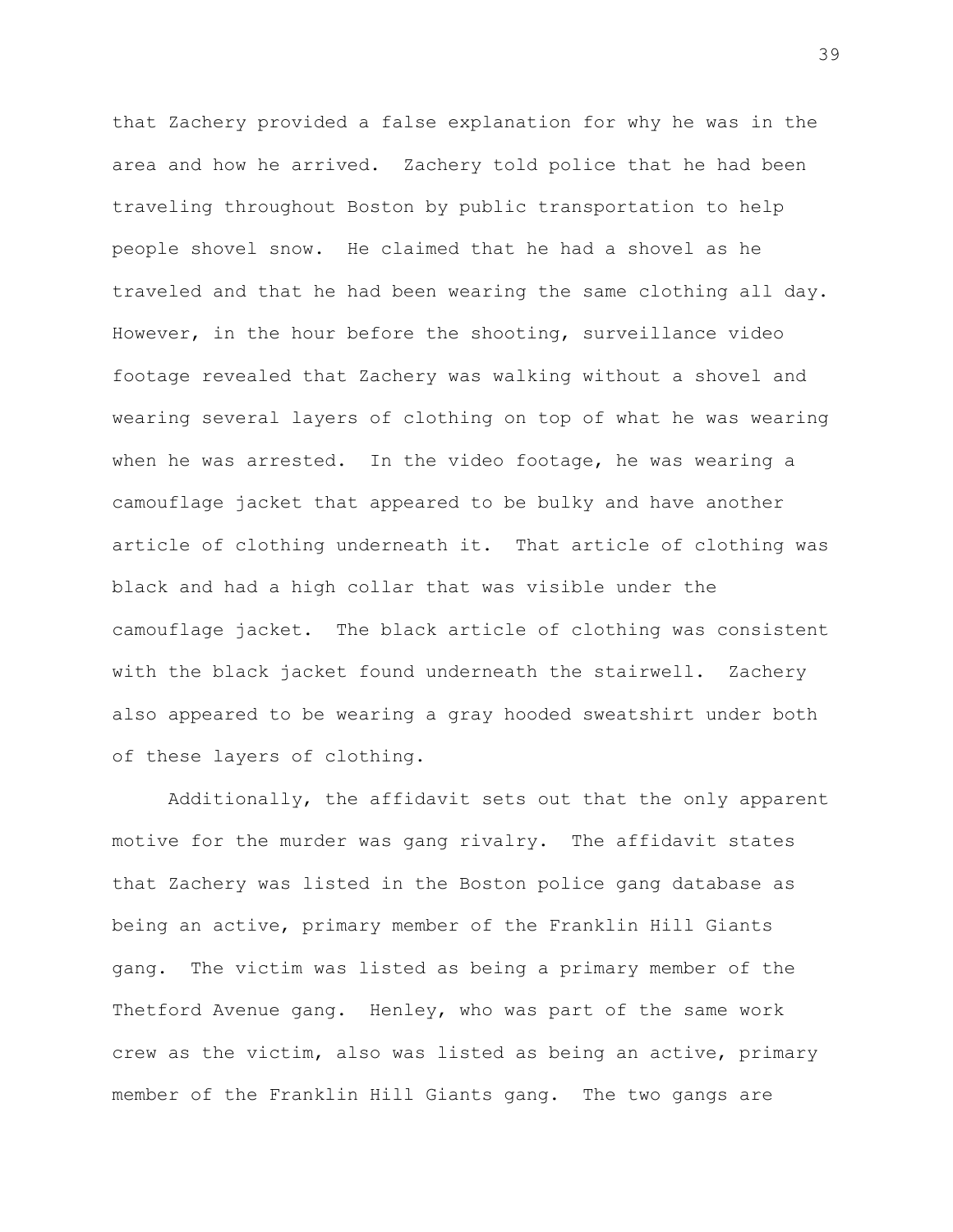known to be rival gangs. Based on the information that the victim and Zachery were in rival gangs, and the fact that there was another person in the work crew with the victim who was part of the same rival gang as Zachery, police found it to be extremely unlikely that Zachery arrived there by coincidence. It was far more likely that Zachery was directed to or alerted to the work crew location in real time. The reasonable inference that Zachery used his cell phone to coordinate the murder follows logically. This evidence of likely coordination was sufficient to establish a nexus between the murder and Zachery's cell phone.

The facts of this case can be distinguished from those in White, 475 Mass. at 590, where we concluded that the seizure of the defendant's cell phone was not supported by probable cause because the nexus requirement was not satisfied. There, police did not have any information on which to base a belief that a cell phone was used in the commission of the crime; rather, the decision to seize the defendant's cell phone was made because officers had reason to believe that the defendant had coventurers and owned a cell phone. $14$  Id. The facts here are far more compelling than the broad assertions made in White,

<span id="page-39-0"></span><sup>14</sup> We also note that the issue here, unlike in Commonwealth v. White, 475 Mass. 583, 590 (2016), is not whether the seizure of the cell phone was proper but rather whether there was probable cause to issue a warrant to search the cell phone.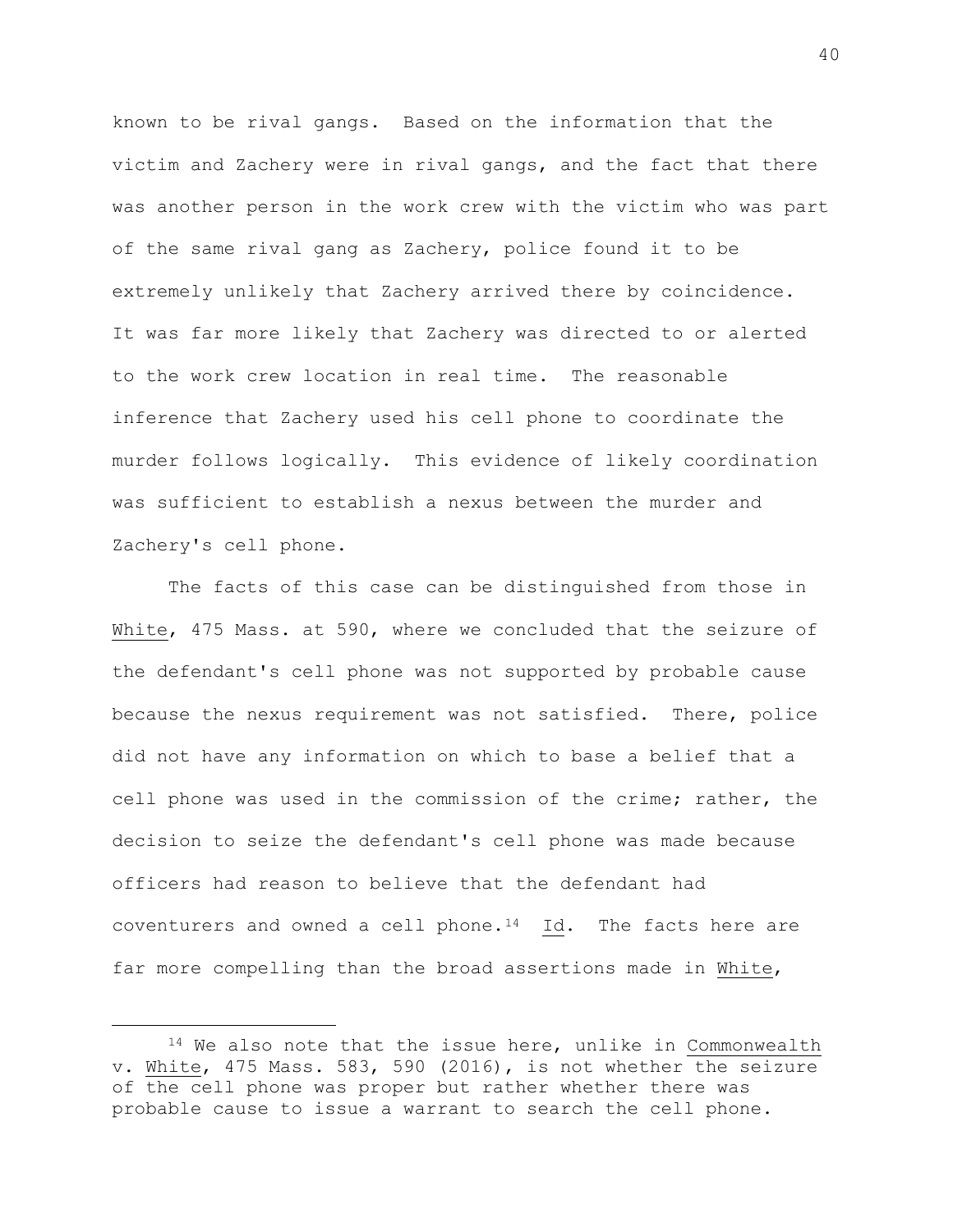which were supported by only the assumption that cell phones are commonly used to communicate. Compare id. with Snow, 486 Mass. at 587-589 (nexus between crime and cell phone where defendant called girlfriend after crime, defendant sent threatening text messages to victim, and evidence existed that crime had been planned ahead of time), and Commonwealth v. Holley, 478 Mass. 508, 522 (2017) (substantial basis to conclude defendant's text messages related to crime where defendant called victim's cell phone immediately before shooting, just as he was entering victim's apartment building).

We emphasize that this case presents a highly unusual combination of factors: there was no apparent instigating event for the murder; two rival gang members, one of whom was the victim, were part of the same work crew at the time of the murder; and, finally, another rival gang member of the victim, who did not live near the work site or have any plausible reason to be there, arrived at the work site at around the time of murder. Based on these factors, it was reasonable for police to believe that the murder was planned. More specifically, the fact that Henley, one of Zachery's fellow gang members, was part of the same work crew as the victim on the day of the murder permitted the inference that Henley may have coordinated the murder with Zachery. This type of coordination is improbable without real-time communication through cell phone calls or text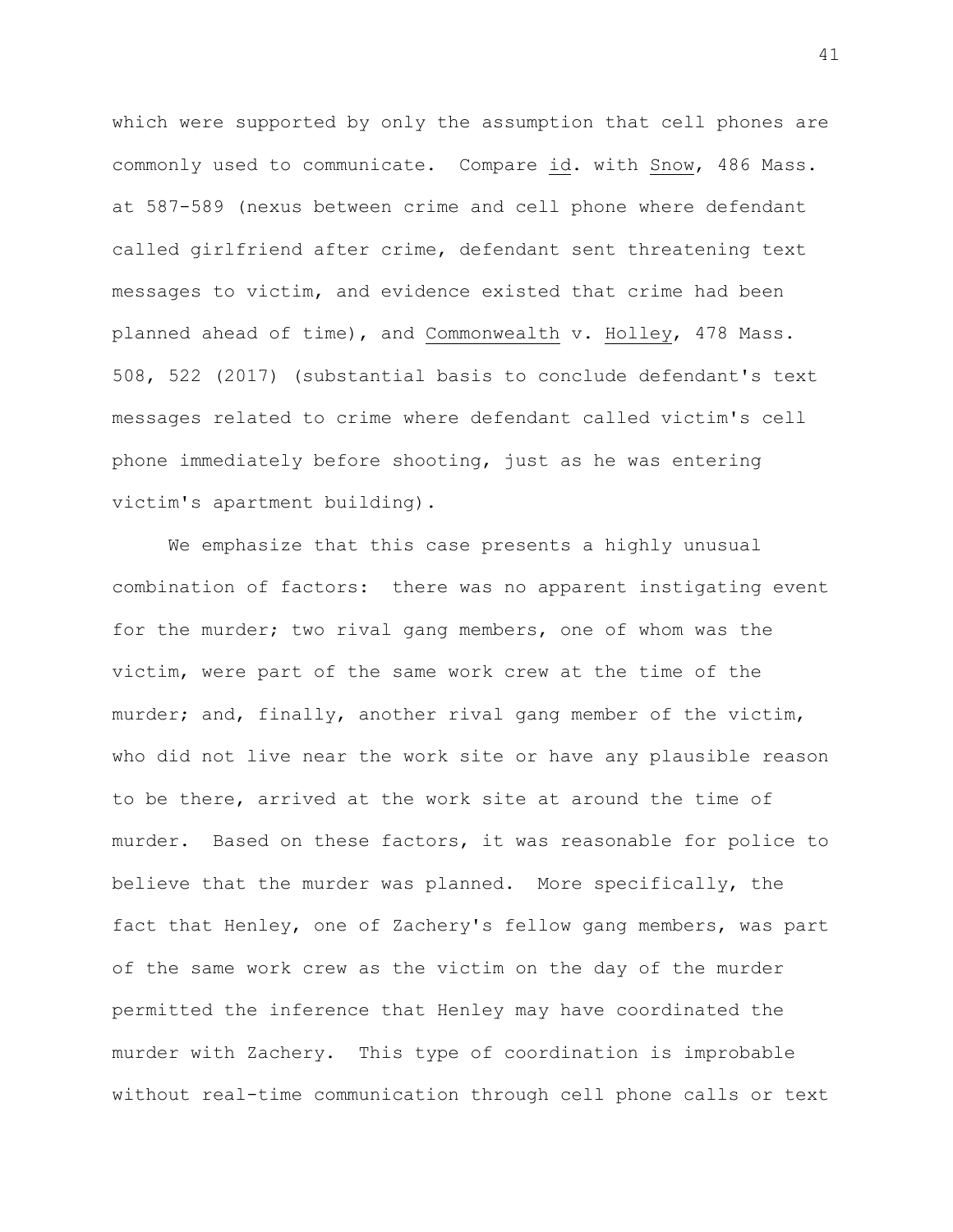messages. Accordingly, these facts, combined with police experience and expertise, established a sufficient nexus for the search warrant.

ii. Particularity. "Under the Fourth Amendment, warrants must 'particularly describ[e] the place to be searched, and the persons or things to be seized.'" Keown, 478 Mass. at 239. Searches of cell phones "must be done with special care and satisfy a more narrow and demanding standard" than physical searches. Dorelas, 473 Mass. at 502. It is not enough to limit the search to the virtual contents of an electronic device. "[W]hat might have been an appropriate limitation in the physical world becomes a limitation without consequence in the virtual one." Id. Nevertheless, a search of an electronic device is proper when officers are clear about what they are seeking on the device. "[A] computer search 'may be as extensive as reasonably required to locate the items described in the warrant.'" United States v. Grimmett, 439 F.3d 1263, 1270 (10th Cir. 2006), quoting United States v. Wuagneux, 683 F.2d 1343, 1352 (11th Cir. 1982), cert. denied, 464 U.S. 814 (1983).

Here, the search warrant application sought eight types of evidence: ownership of the cell phone, contacts with persons at the homicide, discussion or knowledge of the homicide, familiarity with persons involved in the homicide, familiarity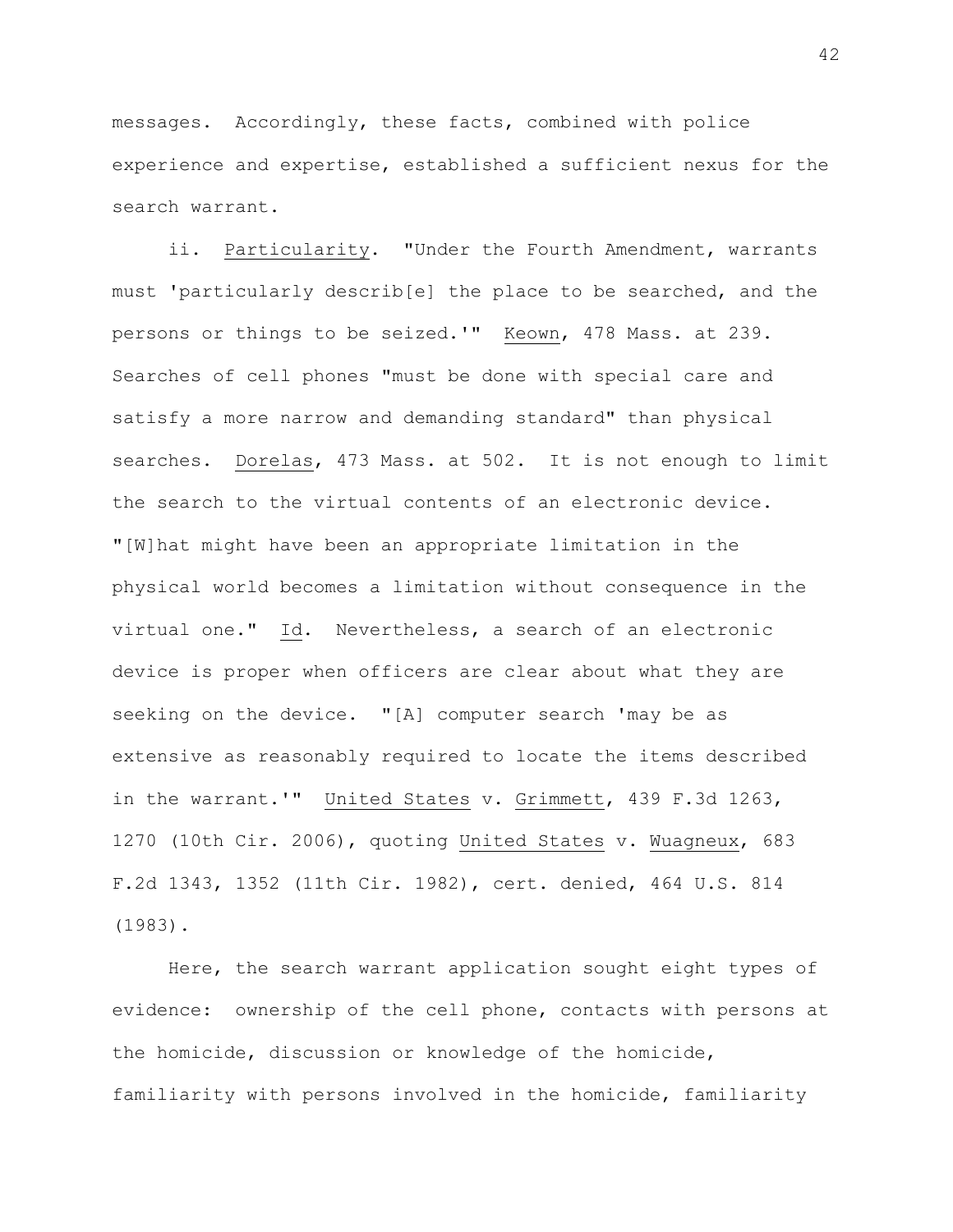or contact with locations or items associated with the homicide, communications that led Zachery to arrive at the scene of the shooting, evidence of gang activity, and discussions of firearms. The application did not, however, specify where on the cell phone the evidence might be found. Indeed, the affiant stated that evidence sought could "be found anywhere in the entire electronic contents of the phone." Even though the scope of the warrant was broad, it was sufficiently particular in these circumstances where officers had no knowledge of where on the cell phone evidence might be located, or in what format, but specifically identified the type of evidence sought. See United States v. Ulbricht, 858 F.3d 71, 102 (2d Cir. 2017), cert. denied, 138 S. Ct. 2708 (2018) ("A warrant may be broad, in that it authorizes the government to search an identified location or object for a wide range of potentially relevant material, without violating the particularity requirement").

Our conclusion in Dorelas that "[o] fficers must . . . conduct the search in a way that avoids searching files of types not identified in the warrant," Dorelas, 473 Mass. at 502, quoting United States v. Walser, 275 F.3d 981, 986 (10th Cir. 2001), cert. denied, 535 U.S. 1069 (2002), requires some clarification. Although general or exploratory searches are not permitted, requiring a search warrant application to identify specific locations or files on a cell phone to be searched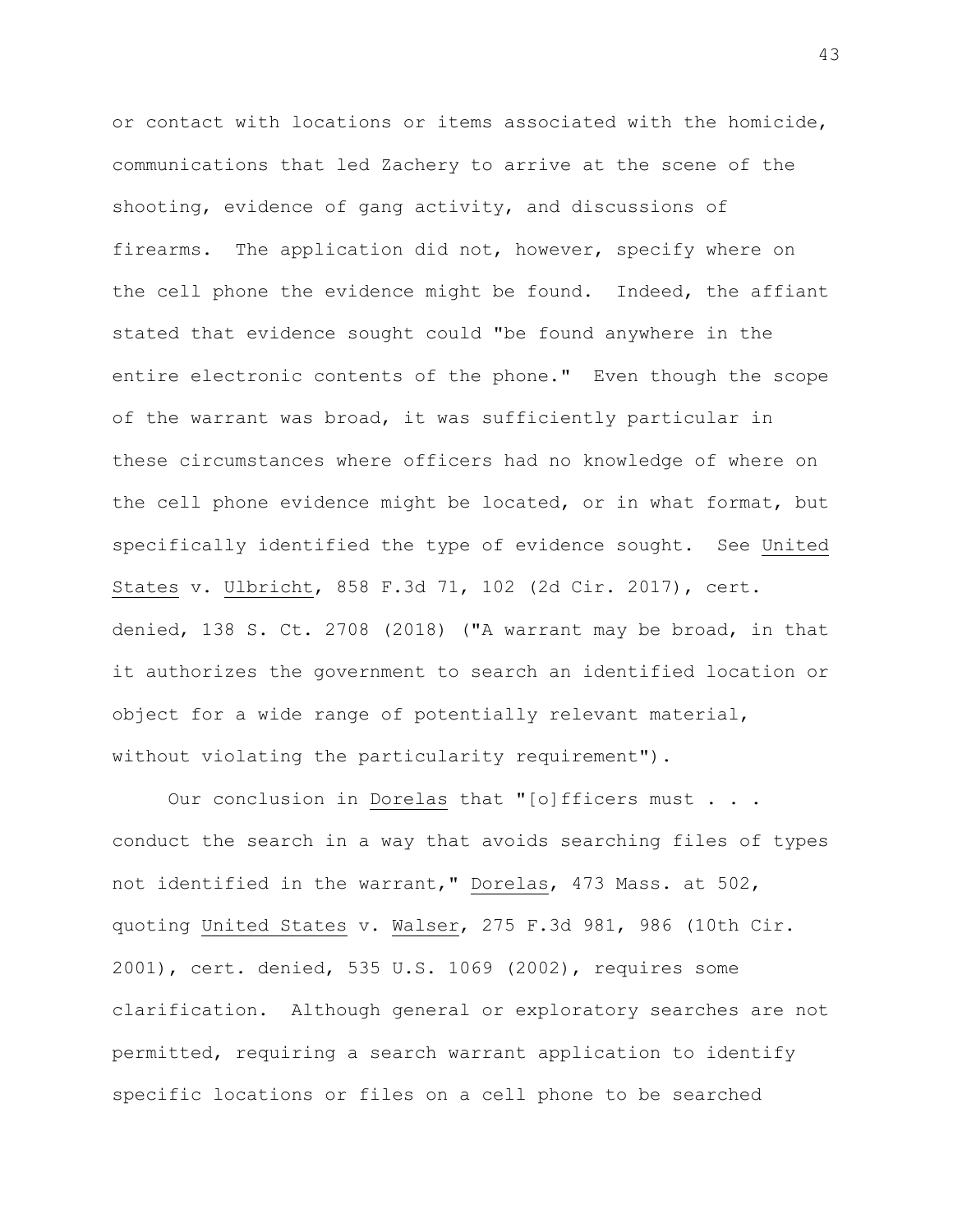places an unrealistic burden on law enforcement and restricts legitimate search objectives, given the storage capacity and file structure of most cell phones. See United States v. Bass, 785 F.3d 1043, 1050 (6th Cir.), cert. denied, 577 U.S. 884 (2015). In most cases, at the time of the seizure, officers are unable to know "where [the] information [is] located in the phone or in what format.["15](#page-43-0) Id.

Although police specified eight categories of relevant evidence for which they were searching, they did not know the precise identity or content of the evidence that would be found. Compare United States vs. Juarez, U.S. Dist. Ct., No. 12-CR-59 (RRM) (E.D.N.Y. Jan. 29, 2013) (warrant "properly cabined the discretion of the officers by limiting the search to a specific phone for enumerated categories of evidence related to a specific crime"), with United States v. Winn, 79 F. Supp. 3d 904, 919-921 (S.D. Ill. 2015) (warrant describing category of data rather than specific items not particular enough where police knew precise identity and content of evidence sought). Without knowing precisely what evidence existed, police did not know, nor could they have known, the precise location within the cell phone where the evidence would be found. In this case, and

<span id="page-43-0"></span><sup>&</sup>lt;sup>15</sup> We have not required digital search protocols in Massachusetts. See Commonwealth v. Martinez, 476 Mass. 410, 422 n.11 (2017); Commonwealth v. Molina, 476 Mass. 388, 398 (2017).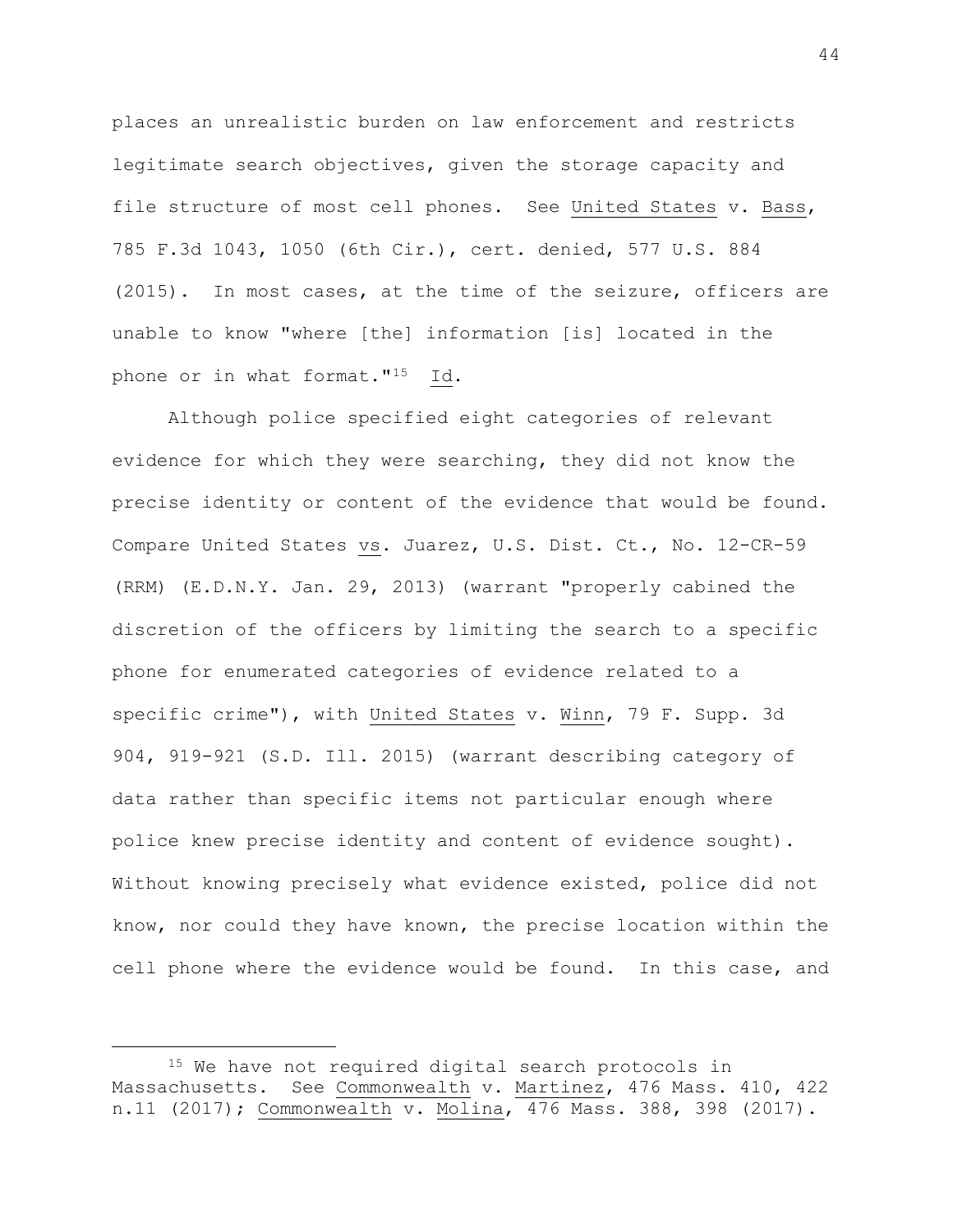other cases where the location of evidence on a cell phone is unknowable to law enforcement, the Dorelas requirement that officers identify file types to be searched in the warrant is impractical.<sup>[16](#page-44-0)</sup> Accordingly, the warrant properly limited the search to enumerated categories of evidence related to the crime without limiting where in the electronic contents of the cell phone the search would take place.<sup>[17](#page-44-1)</sup> See Hedgepath  $v$ . Commonwealth, 441 S.W.3d 119, 130 (Ky. 2014) ("the warrant did not limit the parts of the cell phone that could be searched, or the types of files or data that were to be sought, [but] the clear thrust of the warrant was for evidence related to the physical and sexual assaults committed").

<span id="page-44-1"></span><sup>17</sup> We have yet to address whether the plain view doctrine applies to digital searches. See Snow, 486 Mass. at 595 n.12. Here, there is no showing that police came across any of the data from Zachery's cell phone inadvertently. We note, however, that in a case where police do come across evidence inadvertently, but are within the scope of the search authorized by the warrant, the proper course is for police to stop their search and apply for another warrant. See United States v. Williams, 592 F.3d 511, 524 (4th Cir.), cert. denied, 562 U.S. 1044 (2010) ("We have applied [the plain view doctrine] successfully in the context of warrants authorizing the search and seizure of non-electronic files, and we see no reason to depart from them in the [context] of electronic files" [citation omitted]). But see Dorelas, 473 Mass. at 505 n.16 ("we recognize that the application of that doctrine to digital file searches may, at times, need to be limited").

<span id="page-44-0"></span><sup>&</sup>lt;sup>16</sup> In a case where police know precisely where the evidence for which they are searching is stored, the Dorelas requirement limiting the parts of the cell phone or types of files on the cell phone to be searched stands. See Winn, 79 F. Supp. 3d at 919-920.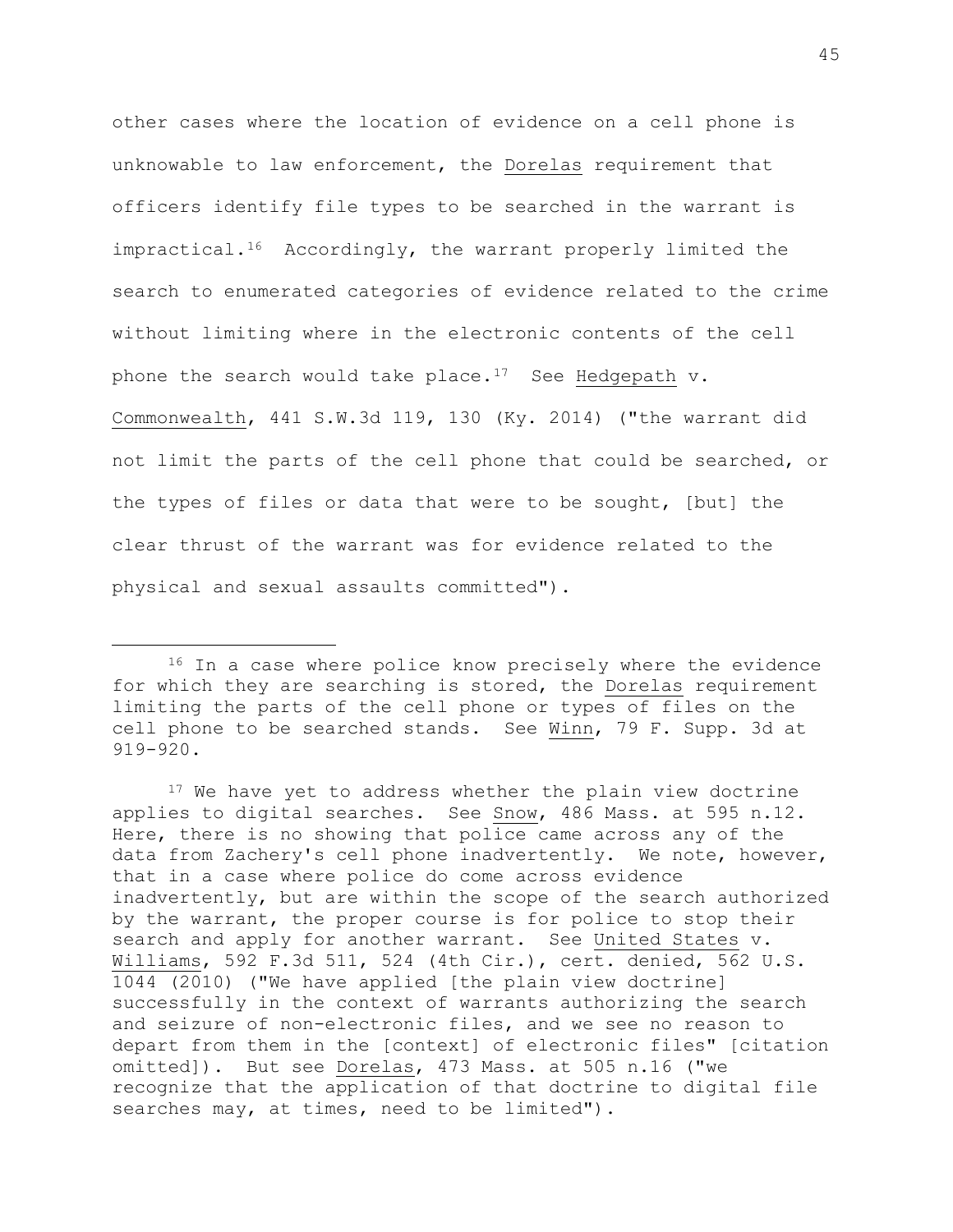That the warrant failed to require a temporal limit, however, raises a different concern in regard to particularity. "[T]o be sufficiently particular, a warrant for a cell phone search presumptively must contain some temporal limit." Snow, 486 Mass. at 594. When considering a temporal limit on a search warrant, "the inquiry can be based on 'the type of crime, the nature of the [evidence] sought, and normal inferences' about how far back in time the evidence could be found." Id., quoting White, 475 Mass. at 589. Cf. Hobbs, 482 Mass. at 549 ("defining the permissible parameters of time for CSLI searches that are justified by probable cause is difficult" and requires "factintensive inquiry" [citation omitted]). In Snow, we concluded that because the feud between the defendant and victim began only days before the murder, the facts did not "support a reasonable inference that evidence related to the crime could be found in the defendant's cell phone data from years, months, or even weeks before the murder." Snow, supra at 595. In contrast, we have recognized that in certain circumstances, such as "in an insider trading case where the tenor of the parties' relationship is critical to the claim, it could be reasonable to look back further in time." Id. at 594, citing United States v. Pinto-Thomaz, 352 F. Supp. 3d 287, 307 (S.D.N.Y. 2018).

Here, the detective averred that "it is both impractical and imprudent to restrict the electronic search by time frame."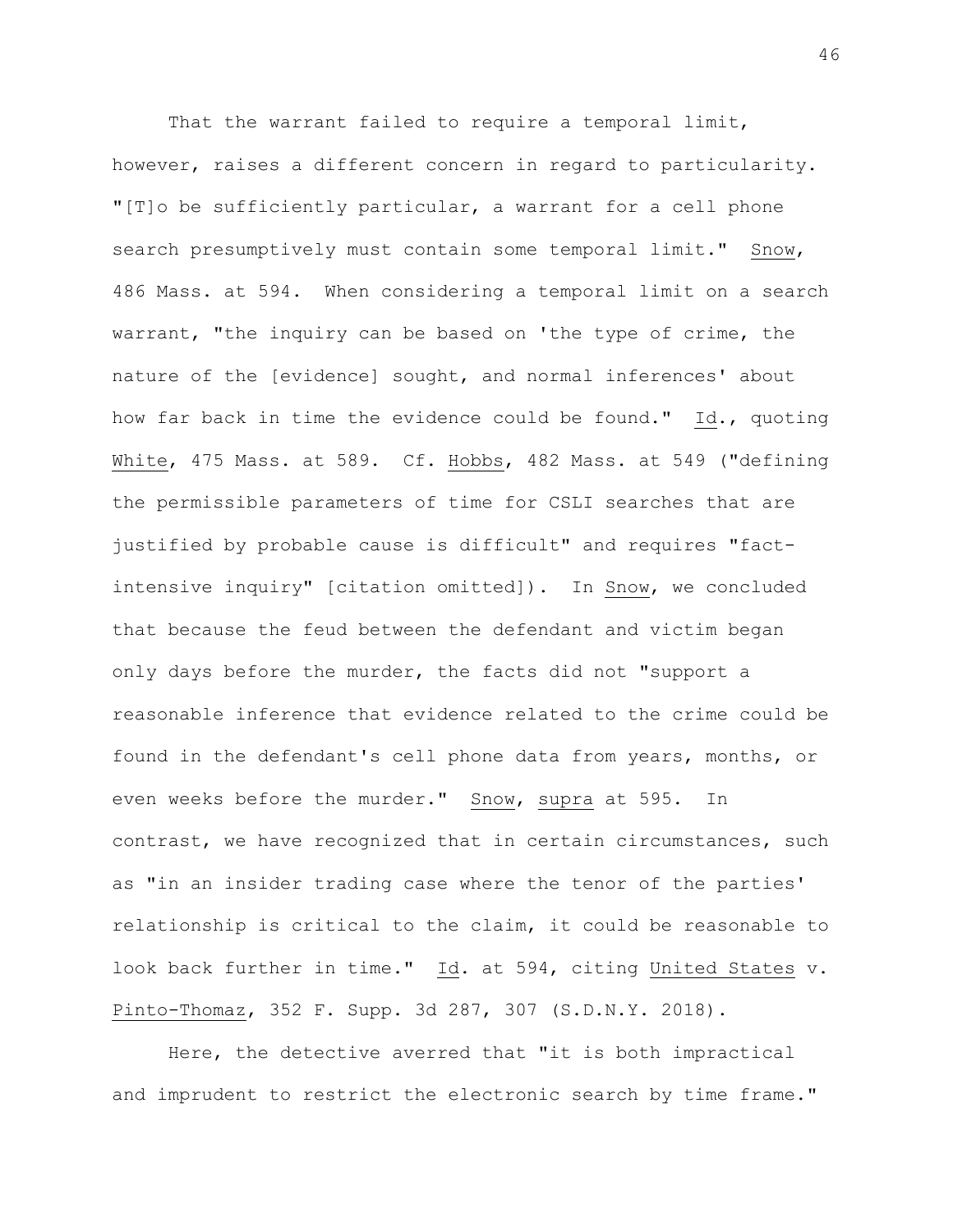This absence of a temporal limit altogether rendered the warrant impermissibly broad. Because a cell phone can store many years of data, some temporal restriction is required. Furthermore, there is little need to carry out a search quickly once a cell phone is seized. Police should "err on the side of narrowness" in an initial search warrant to protect the privacy interests at stake. Snow, 486 Mass. at 594. If officers uncover information during the initial search that supports probable cause to expand the search, they can request a broader warrant. Id. Accordingly, to be sufficiently particular, the warrant should have included some temporal limit.

In determining the permissible temporal parameters for a warrant, we first consider that the crime was a gang-related murder. The relationship between the victim and the defendants is relevant to the theory of the case that the murder was a result of a feud between rival gang members. Unlike in Snow, the record here supports an inference that there was a longstanding relationship between the defendants and the victim. Therefore, a reasonable temporal limit would extend beyond just the day of the murder or even the days leading up to the murder. In fact, evidence was presented that in December 2014, approximately two months before the murder, Henley told his mother about safety concerns he had at the program because of a member of a rival gang who also worked there. We can reasonably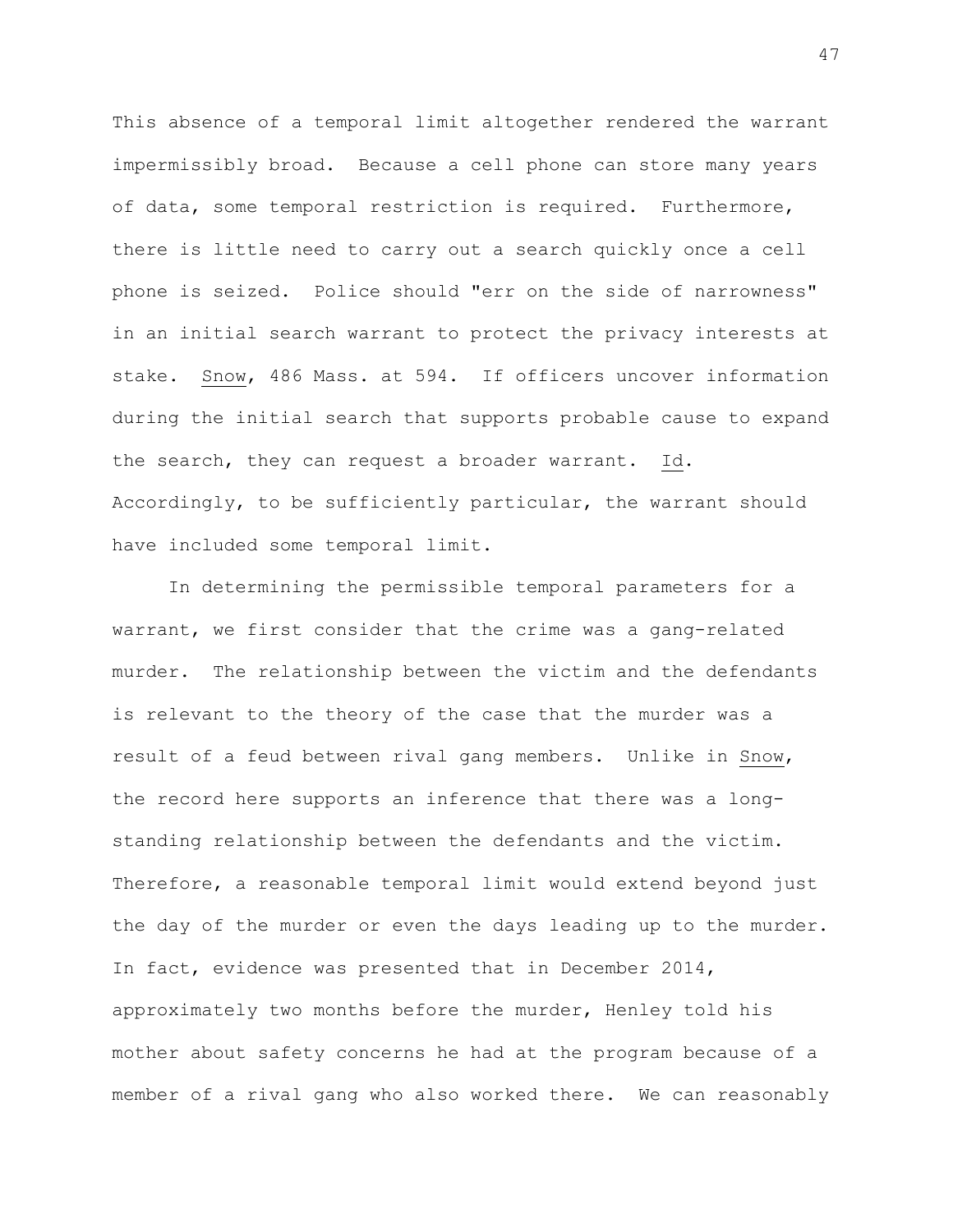infer that evidence relating to the feud between Henley and the victim could be found as far back as two months before the murder. Based on the particular facts of this case, a temporal limit of two months would have been reasonable. We emphasize that this determination is based on a fact-intensive inquiry and "[does] not amount to a general rule as to the temporal scope of cell phone searches." Snow, 486 Mass. at 595.

In any event, a "defendant is not prejudiced by an overbroad warrant if the Commonwealth does not seek to exploit the lack of particularity in the warrant." Snow, 486 Mass. at 591, citing Holley, 478 Mass. at 525. See Hobbs, 482 Mass. at 550-551 (defendant was not prejudiced by overbroad temporal limit where Commonwealth only meaningfully used and relied on evidence from date of killing). At trial, the Commonwealth introduced only text messages and telephone calls from the morning of the murder. Because we conclude that the requisite nexus existed between these text messages and the murder, and that the Commonwealth had probable cause to search Zachery's text messages from that day, we conclude that Zachery was not prejudiced by the lack of temporal limit in the warrant. "[T]he text messages were 'sufficiently limited in content and scope such that the Commonwealth did not capitalize on the lack of particularity in the warrant.'" Hobbs, supra at 551, quoting Holley, supra.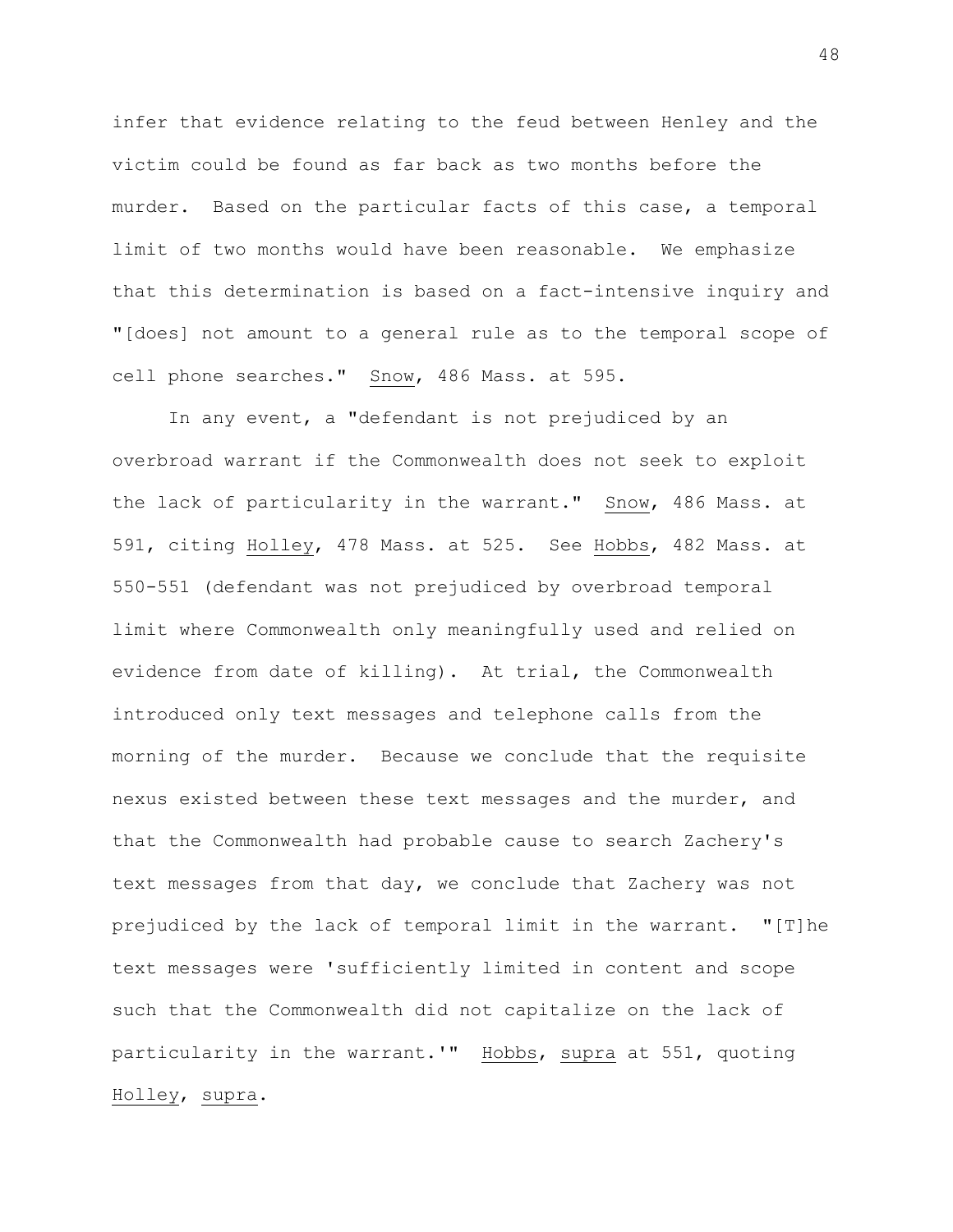2. Failure to sever cases. Before trial, the judge denied Zachery's motion to sever his case from Henley's. Zachery also raised the issue repeatedly at trial.<sup>[18](#page-48-0)</sup> Zachery argues that the judge abused his discretion in denying his repeated requests for severance and eventually for a mistrial. Matters of severance are left to the sound discretion of the trial judge. See Commonwealth v. McAfee, 430 Mass. 483, 485 (1999); Commonwealth v. Moran, 387 Mass. 644, 658 (1982). We weigh the efficiencies of joinder against the rights of the accused. Moran, supra. Failure to sever a trial is only an abuse of discretion when the prejudice from a joint trial deprives the defendant of a fair trial. Id.

Where parties present mutually antagonistic defenses and "the acceptance of one party's defense will preclude the acquittal of the other," the prejudice requires severance. Commonwealth v. DePina, 476 Mass. 614, 628 (2017), quoting Commonwealth v. Ramos, 470 Mass. 740, 749 (2015). The defenses must be "irreconcilable and mutually exclusive." United States v. Crawford, 581 F.2d 489, 491 (5th Cir. 1978). Defenses that merely are hostile or inconsistent do not require severance.

<span id="page-48-0"></span><sup>18</sup> Henley did not raise this issue at trial. On appeal, Henley "join[ed] in the arguments contained in the brief of his codefendant," but did not specifically address the trial judge's failure to sever the cases or how the failure to sever affected him in particular.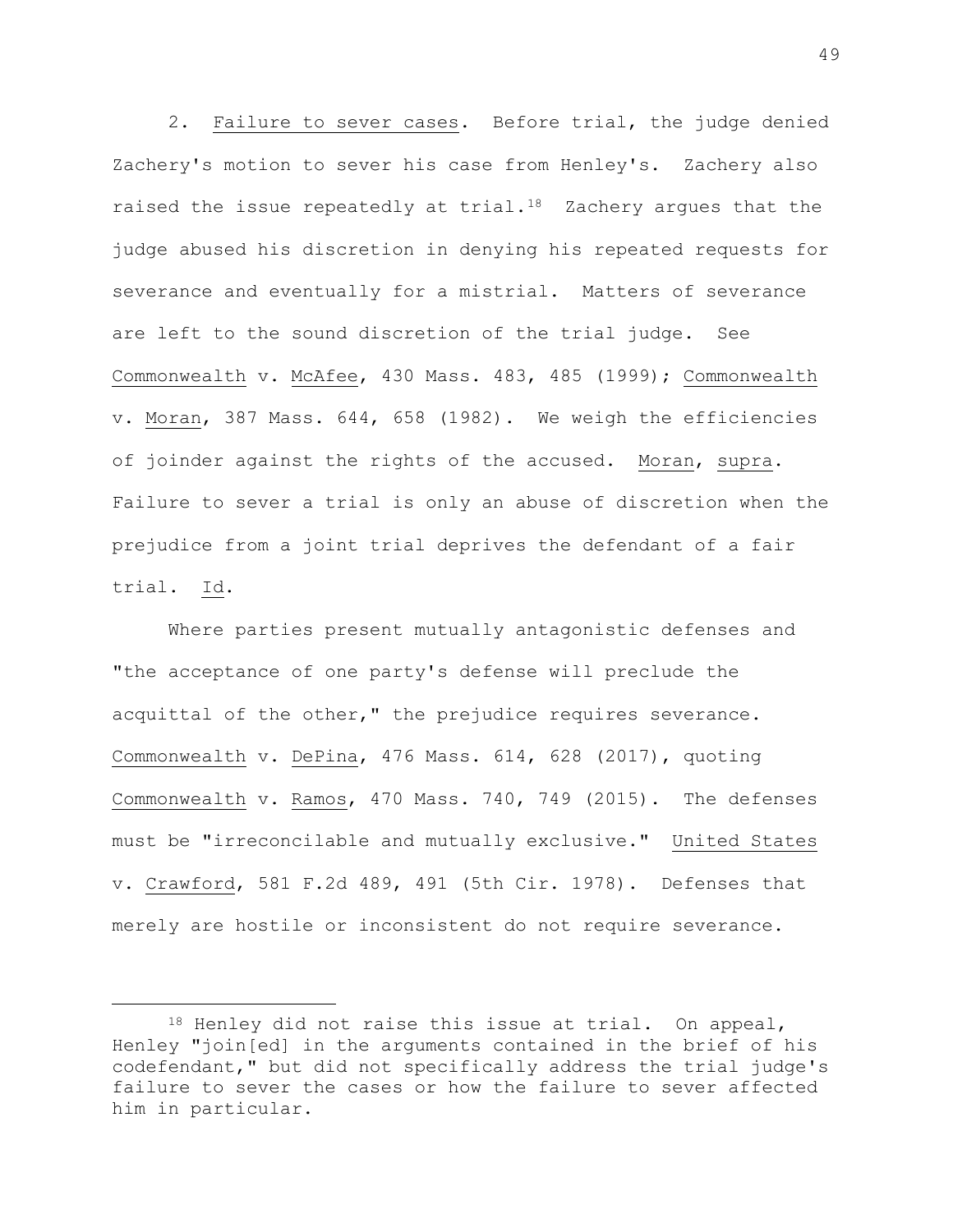McAfee, 430 Mass. at 486 (defenses were not mutually antagonistic where defendant claimed misidentification and codefendant claimed diminished culpability because his coventurer, whom he did not identify as defendant, was shooter). See Commonwealth v. Watson, 487 Mass. 156, 167-169 (2021) (severance was not warranted where defendants had inconsistent arguments about specific testimony but did not seek to inculpate one another); Holley, 478 Mass. at 531-532 (denial of motion to sever was proper where evidence against one defendant was substantially greater than that against other but neither defense rested solely on guilt of other defendant); Commonwealth v. Hernandez, 473 Mass. 379, 391-392 (2015) (denial of motion to sever was proper where codefendants differed in descriptive characteristics they wanted jury to remember about intruders but all named third parties as perpetrators, not each other); Commonwealth v. Rivera, 464 Mass. 56, 72, cert. denied, 570 U.S. 907 (2013) (defenses were not mutually antagonistic where one defendant presented alibi witness and other claimed he had withdrawn from joint venture before murders). Further, where there is sufficient other evidence of guilt, even mutually antagonistic and irreconcilable defenses do not justify severance. Commonwealth v. Vasquez, 462 Mass. 827, 838 (2012).

Zachery argues that his trial should have been severed from Henley's trial because he was prejudiced by evidence that Henley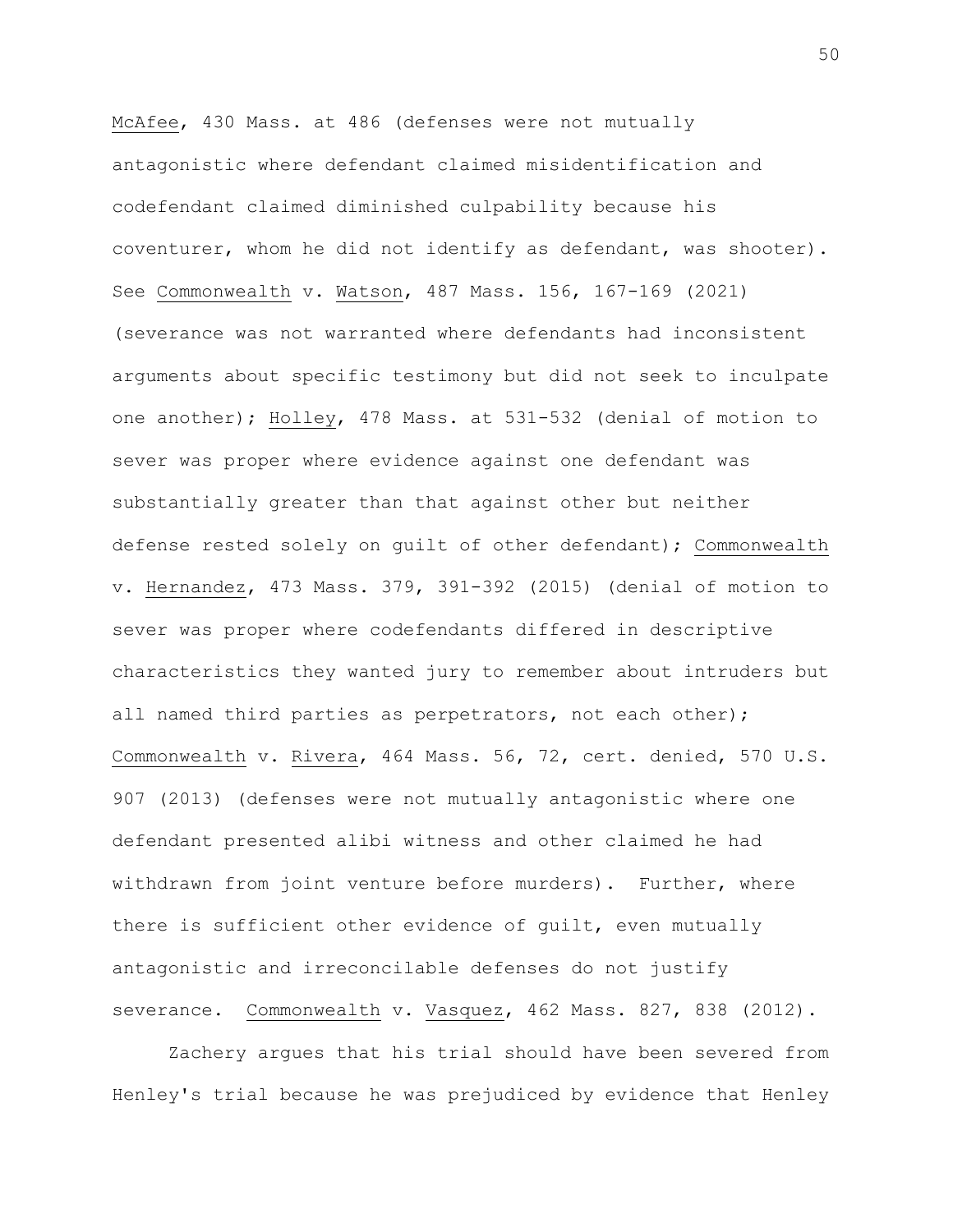was involved in another shooting using the murder weapon from this case. Zachery also argues that the trial should have been severed because his defense at trial that there was insufficient evidence to prove he was the shooter was entirely antagonistic to Henley's defense of miscommunication. Neither of these arguments justifies severance.

Regarding Zachery's first argument, whether Zachery was prejudiced by evidence that Henley was involved in another shooting is not relevant to the issue of severance. The question is not whether a defendant is prejudiced by evidence introduced against a codefendant, but, rather, whether the codefendants' "defenses are . . . mutually antagonistic (or mutually exclusive) and irreconcilable." Vazquez, 462 Mass. at 836. In any event, there was no prejudice to Zachery where the judge gave a contemporaneous limiting instruction that this evidence "may not be considered for any purpose whatsoever against [Zachery]." Moreover, evidence that Henley was involved in another shooting where the murder weapon was used is not prejudicial to Zachery where his defense was that he was not the shooter in this case.

Zachery's second argument is equally unavailing. Zachery's defense at trial was that he was not the shooter. Henley's defense was that he asked Zachery to bring him the gun for protection but did not intend for Zachery to shoot the victim.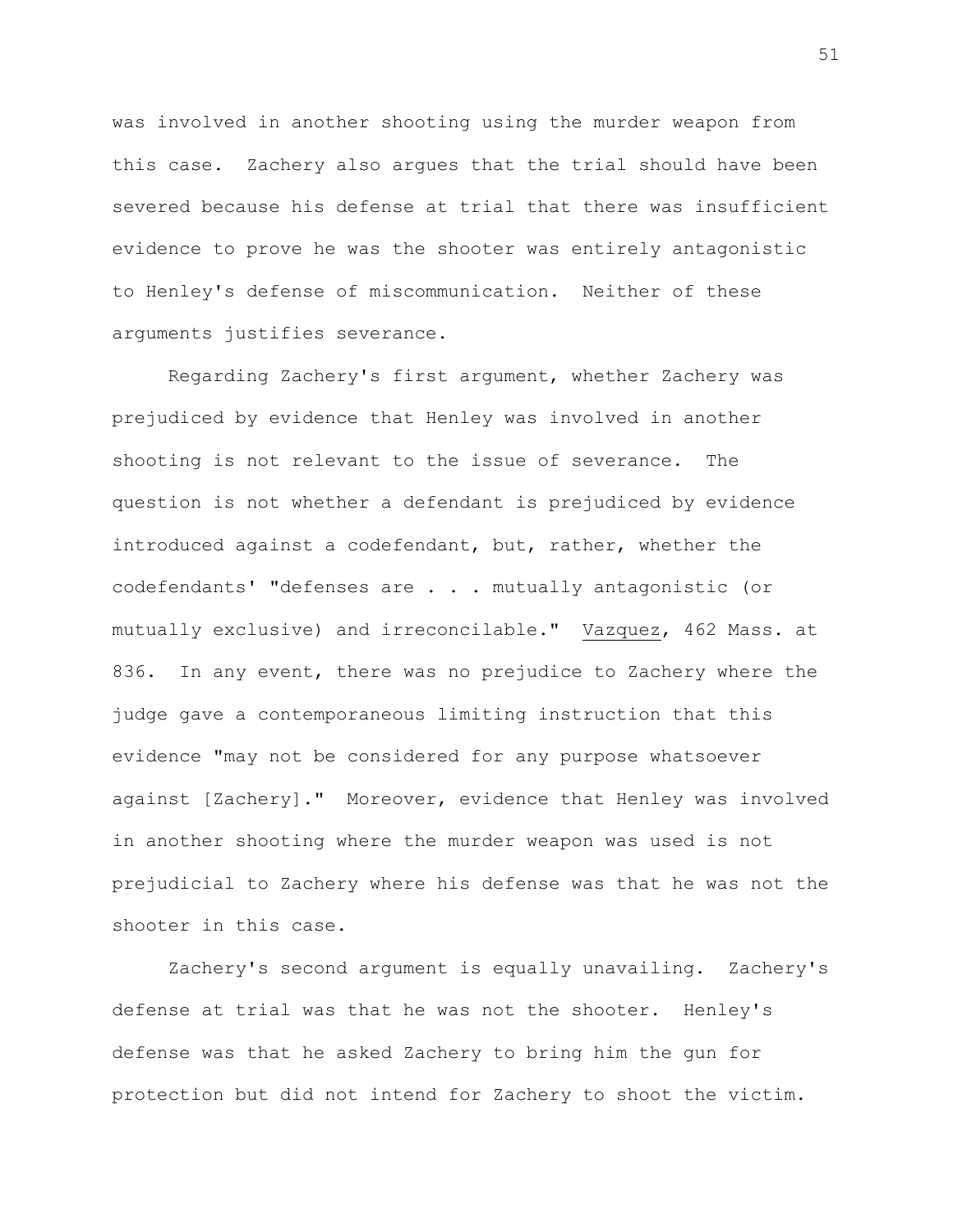These defenses are merely inconsistent and, at best, hostile. See McAfee, 430 Mass. at 486. The jury could have accepted either defense without implicating the other. See DePina, 476 Mass. at 628. Because Zachery did not show that he was unfairly prejudiced by a joint trial, the trial judge did not abuse his discretion in denying Zachery's motion and requests for severance.

3. Evidence of prior misconduct. Henley argues that the trial judge erred in admitting evidence, over his objection, of prior misconduct that connected Henley to an earlier shooting.[19](#page-51-0) The Commonwealth argues that the probative value of the evidence of the prior shooting was not outweighed by unfair prejudice because it established Henley's access to a firearm and was intertwined with the Commonwealth's theory of Henley's involvement in the murder as a coconspirator.

Following a pretrial hearing, the judge ruled that the Commonwealth's witnesses could testify that, approximately five months before the murder, Henley and another individual<sup>20</sup> were observed running away from a location where shots were fired.

<span id="page-51-0"></span><sup>19</sup> In his brief, Zachery joined in Henley's argument that the judge erred in admitting evidence of prior misconduct that connected Henley to an earlier shooting but did not argue that the alleged error prejudiced him personally.

<span id="page-51-1"></span><sup>20</sup> The parties stipulated that the other individual running away was not Zachery.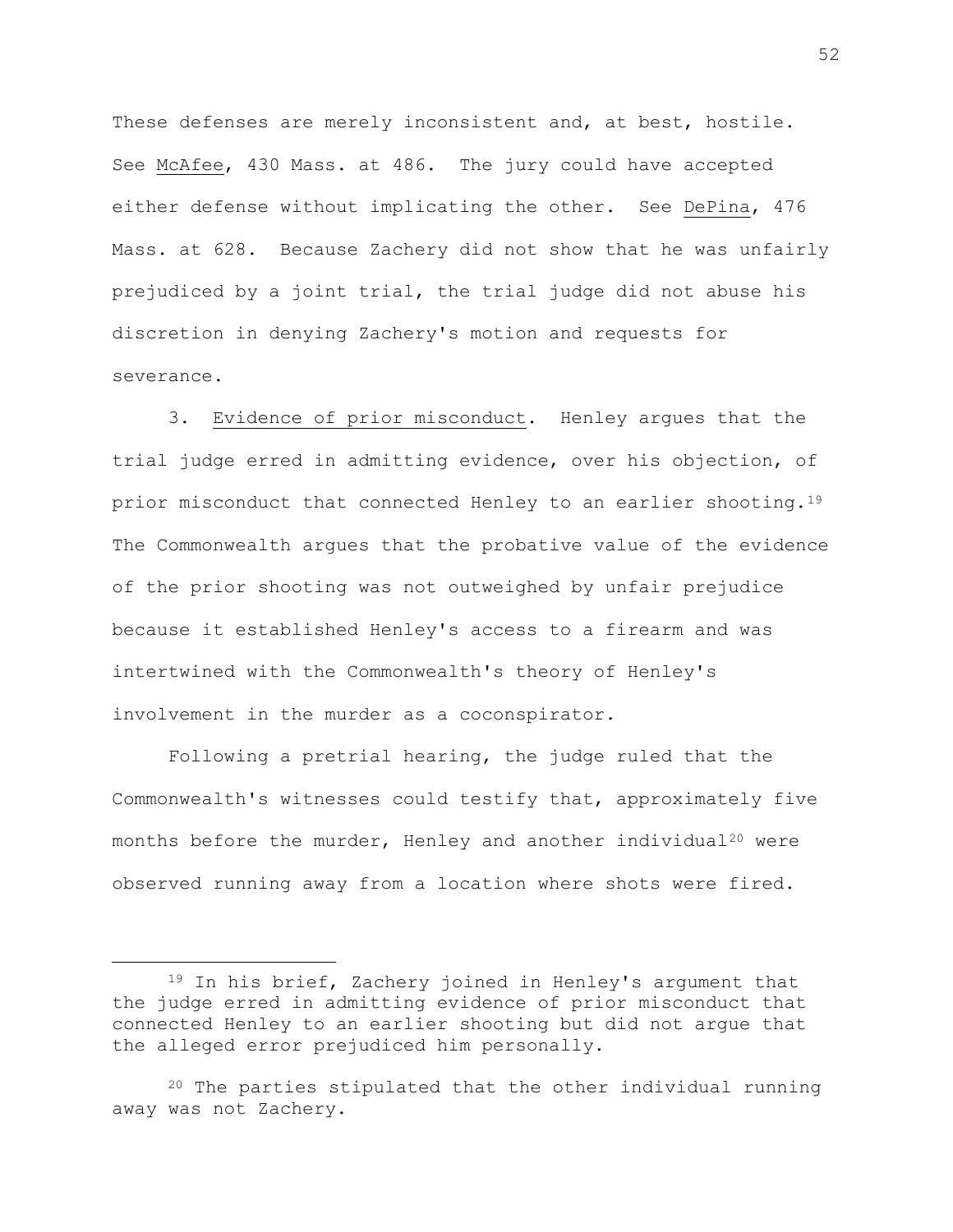The Commonwealth also presented evidence that the firearm used in that incident was the same one used to kill the victim in this case. A judge's decision to allow the admission of such evidence is "not disturbed absent palpable error" (citation omitted). Commonwealth v. McGee, 467 Mass. 141, 156 (2014).

"A weapon that could have been used in the course of a crime is admissible, in the judge's discretion, even without direct proof that the particular weapon was in fact used in the commission of the crime." Commonwealth v. Barbosa, 463 Mass. 116, 122 (2012). Nevertheless, evidence relevant to showing that a defendant has the means to commit a crime will not be admitted if its probative value is outweighed by the risk of prejudice to the defendant. See Commonwealth v. Crayton, 470 Mass. 228, 249 (2014). Henley's contention that the evidence is not probative because it did not demonstrate that Henley possessed or had access to the gun in the earlier incident is unavailing. While the firearm in the earlier incident was, at most, tenuously linked to Henley at the time, the fact remains that it was the same firearm used to carry out the murder in this case. Henley's presence at the earlier incident where the firearm was used established that he may have had access to the firearm, even if he did not possess it at the time. See Holley, 478 Mass. at 532 (evidence of prior uncharged gun theft relevant to show defendant had means of committing crime).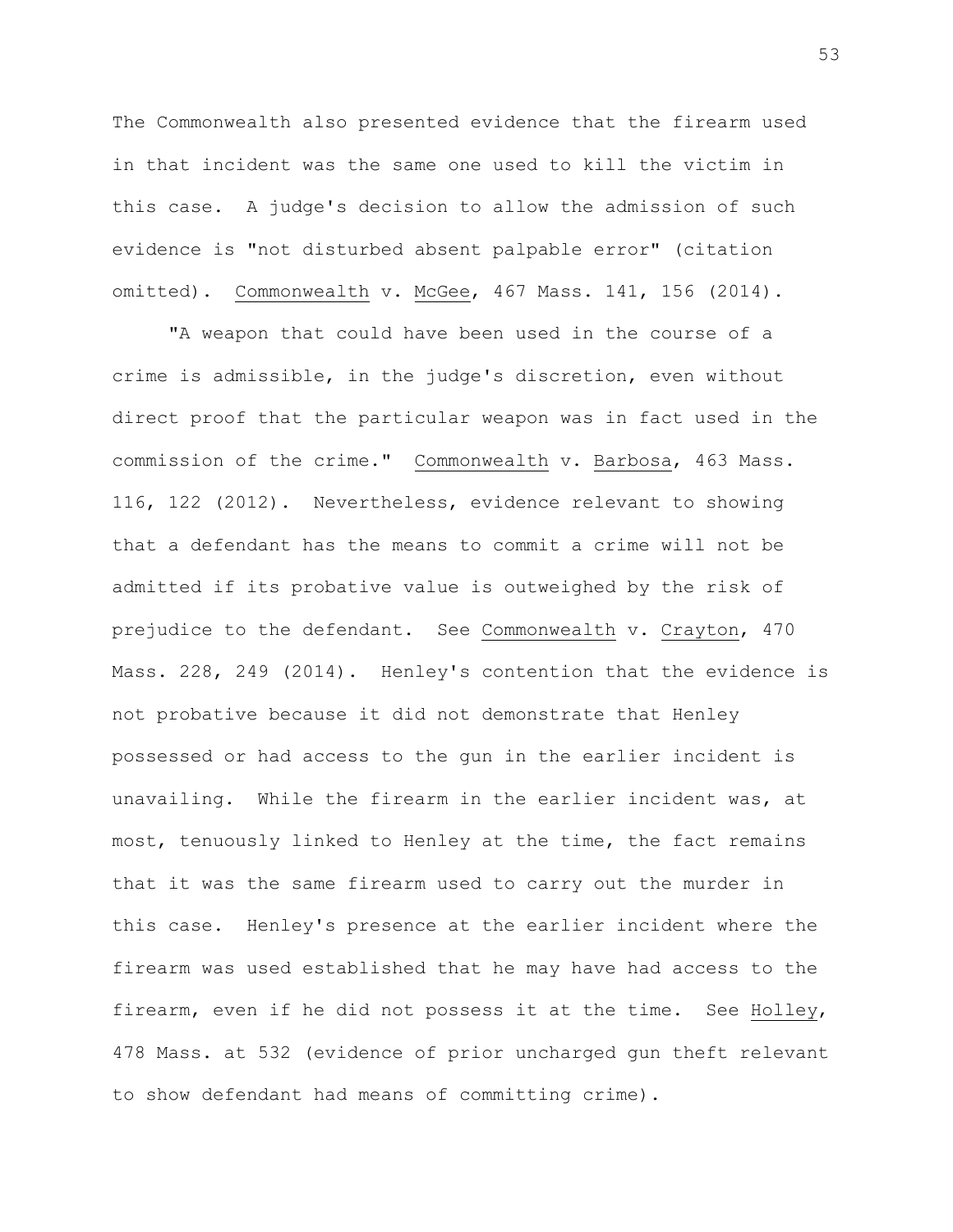Moreover, the risk of prejudice to Henley was limited where the Commonwealth alleged only that Henley was present when the misconduct occurred. While the jurors could have inferred that Henley had some association with the firearm used during that incident, based on the evidence presented, it was not a reasonable inference that Henley fired the gun or had any physical involvement in the shooting.

Finally, any potential risk that the jury would use the evidence to impermissibly infer that Henley had bad character or a propensity to commit the crime was offset by the judge's limiting instruction. See McGee, 467 Mass. at 158. Although the judge did not give a contemporaneous limiting instruction, he included a limiting instruction in his final charge. The judge stated: "If you find the evidence concerning the prior incident credible you may consider that evidence only for a limited purpose; that is, on the issue of whether . . . Henley had knowledge of or access to that particular weapon. You may not use the evidence to conclude that . . . Henley has a bad character or that he has a propensity to commit crimes or that he has committed any crime on that earlier date in September of 2014." We presume that the jury followed the judge's instructions. See Commonwealth v. Medina, 430 Mass. 800, 803 (2000).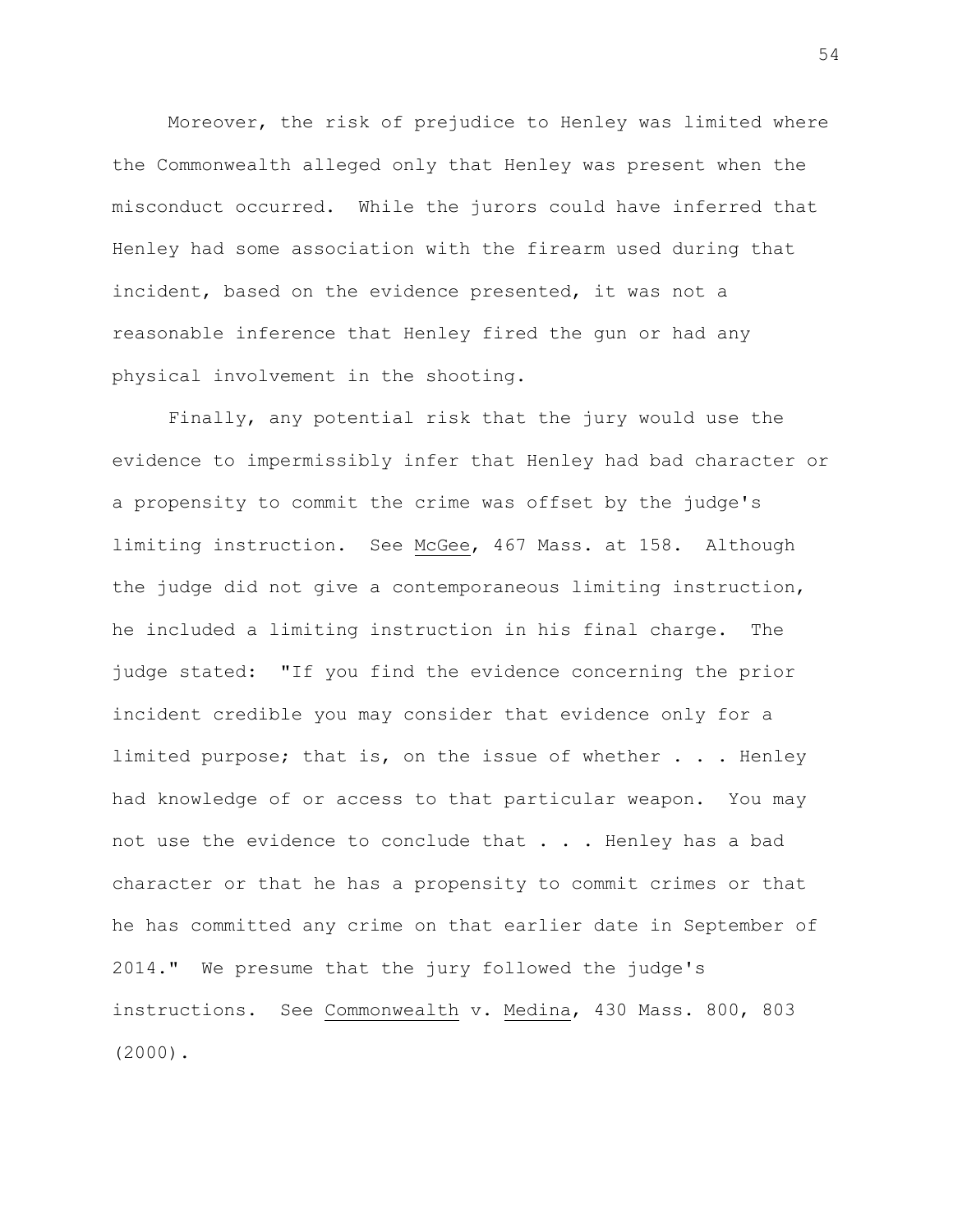4. Officer testimony that he had known Henley since 2005. Henley argues that the judge erred in allowing, over his objection, an officer's testimony that he recognized Henley as part of the work crew at the scene of the crime and had been familiar with Henley since 2005. Henley argues that this testimony impermissibly encouraged the jury to infer that the officer knew Henley as a result of previous stops or arrests. Henley further argues that whether the officer knew Henley and for how long he knew Henley had no probative value where the prosecutor could have simply asked the officer to identify Henley in the court room. The Commonwealth counters that the testimony was admissible because its probative value outweighed any undue prejudice.

We agree that the testimony about the officer's familiarity with Henley and the officer's recognition of Henley at the scene of the crime was probative evidence, central to the Commonwealth's theory that Henley conspired with Zachery to kill the victim. Similarly, the length of time that the officer had known Henley was relevant to the strength of his identification. See Commonwealth v. Adams, 458 Mass. 766, 771 (2011). The probative value, however, is lessened where Henley does not dispute that he was present at the scene of the crime as part of the work crew.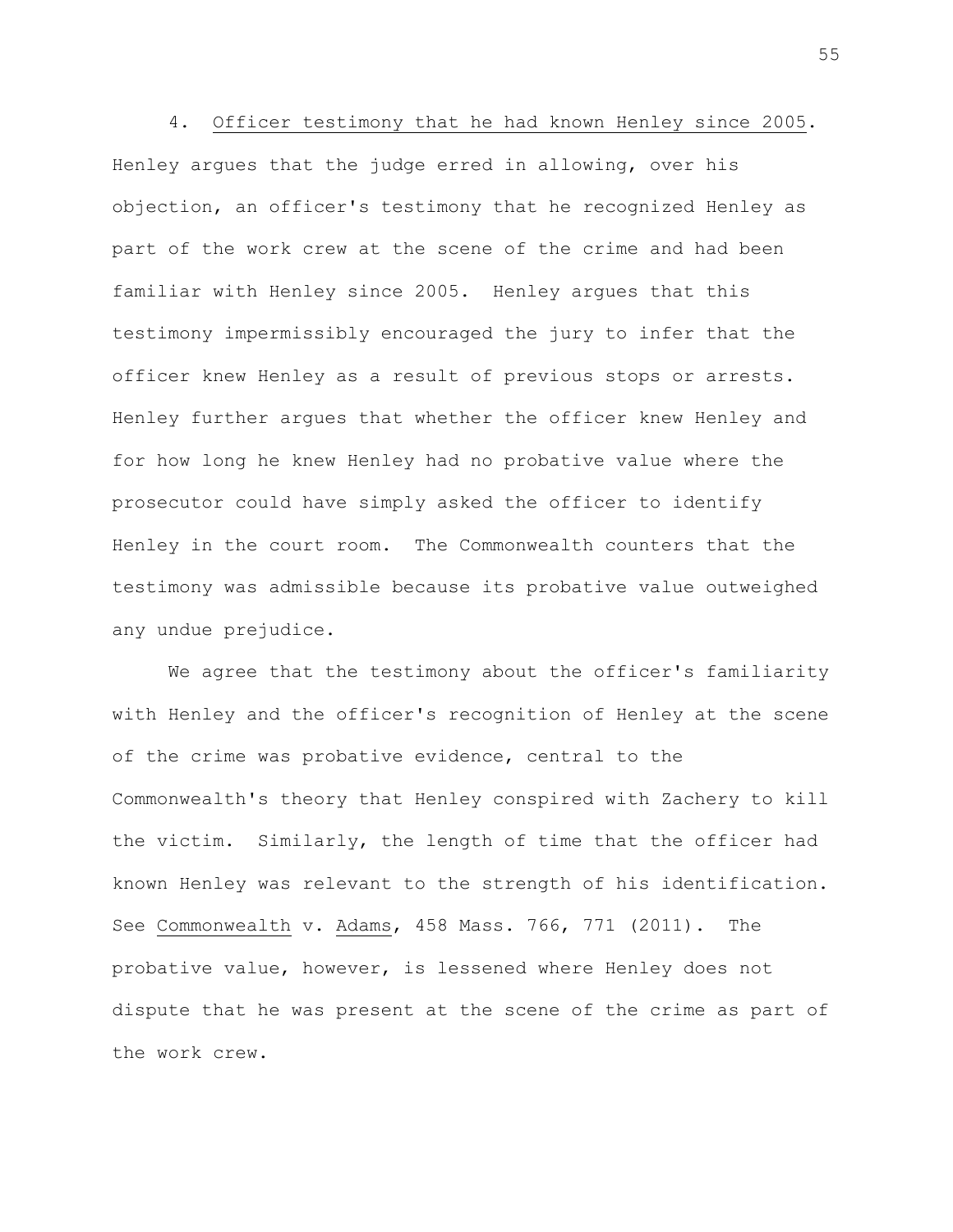There is no question that officer testimony regarding familiarity with a defendant can be prejudicial. Commonwealth v. Pleas, 49 Mass. App. Ct. 321, 327 (2000) ("Identification testimony from a police officer who is so designated increases the potential for inappropriate prejudice to the defendant"). The question, however, is not whether admission of the officer's testimony was prejudicial; "it is rather whether it was unduly prejudicial, or more prejudicial than probative." Commonwealth v. Rosa, 468 Mass. 231, 241 (2014). Here, Henley's claim of undue prejudice is premised on the notion that the jury were likely to infer from the testimony that Henley had a long history of police contact. Because Henley himself used his gang involvement as part of his theory of defense throughout the trial, the officer's testimony about his familiarity with Henley did not amount to undue prejudice.

Furthermore, even if we were to conclude that the probative value of this evidence did not outweigh the prejudice to Henley, there was no prejudicial error because, as stated, Henley's defense included his history of gang involvement. Accordingly, the officer's testimony did not contribute substantively to the Commonwealth's case and was unlikely to have affected the jury.

5. Testimony of the Commonwealth's gang expert. Henley argues that the trial judge improperly admitted portions of the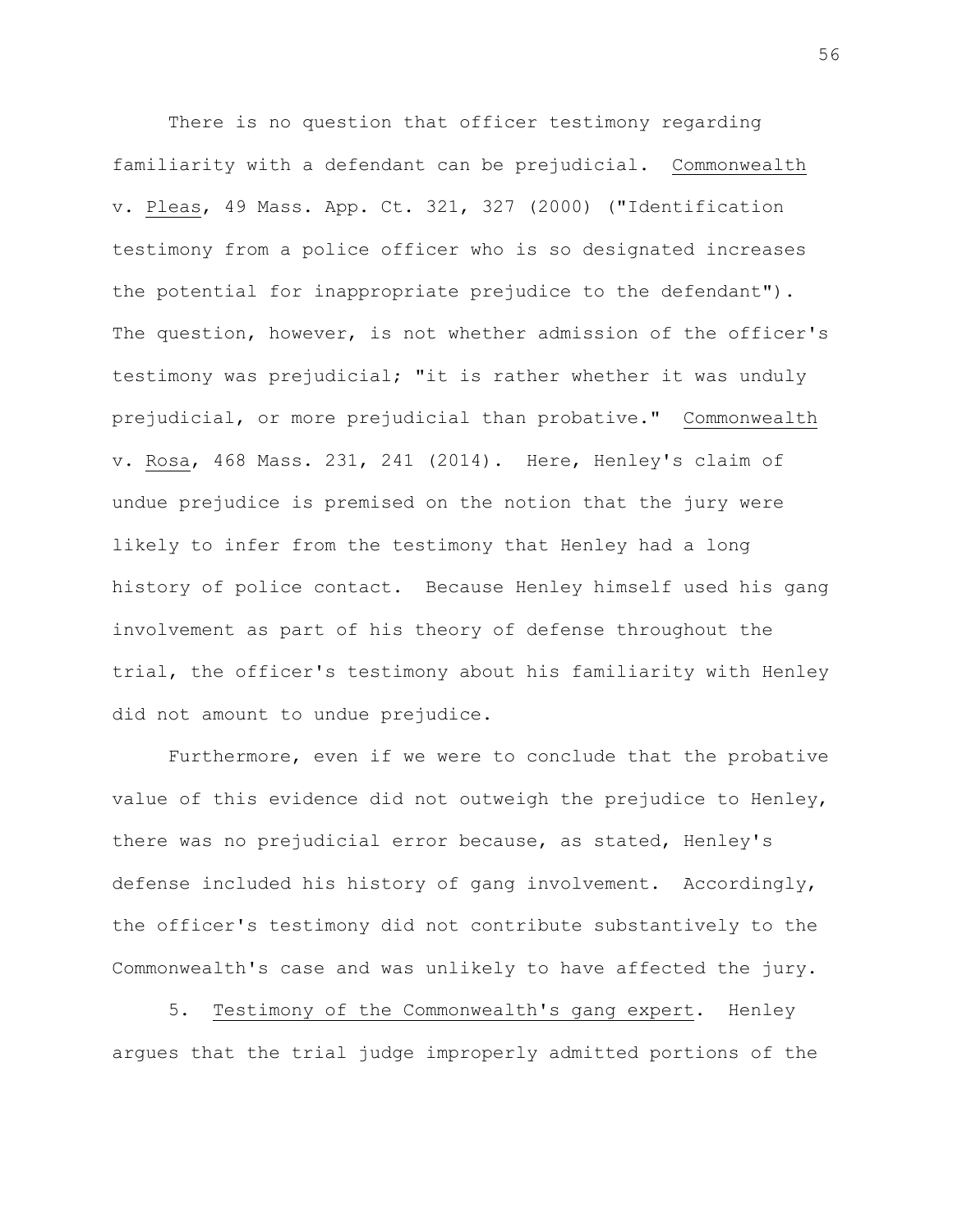Commonwealth's expert witness's gang testimony.  $21,22$  $21,22$  $21,22$ Specifically, Henley contends that certain of the expert testimony was inadmissible because it was either unduly prejudicial or outside the witness's expertise and that the judge's limiting instruction to the jury permitted consideration of the gang evidence for too many purposes.

Zachery raised a timely objection to the expert's testimony regarding general gang violence.<sup>[23](#page-56-2)</sup> Accordingly, as to that claim, we review for prejudicial error and "inquire[] whether there is a reasonable possibility that the error might have contributed to the jury's verdict." Commonwealth v. Wolfe, 478 Mass. 142, 150 (2017), quoting Commonwealth v. Alphas, 430 Mass. 8, 23 (1999) (Greaney, J., concurring). As to Henley's other unpreserved claims regarding the gang expert's testimony, our review is limited to whether any error created a substantial risk of a miscarriage of justice. See Commonwealth v. Oliveira, 431 Mass. 609, 612 (2000), S.C., 438 Mass. 325 (2002).

<span id="page-56-0"></span><sup>21</sup> The expert, a Boston police detective, provided testimony on gangs but did not testify about other issues in the case.

<span id="page-56-1"></span><sup>22</sup> Zachery joined in the argument contained in Henley's brief that the judge erred in admitting certain testimony from the Commonwealth's gang expert. Zachery did not advance any additional arguments regarding the alleged error.

<span id="page-56-2"></span><sup>23</sup> Zachery's objection to the expert's testimony regarding gang violence was sufficient to preserve the claim for both defendants. See Commonwealth v. Charles, 57 Mass. App. Ct. 595, 598 n.7 (2003).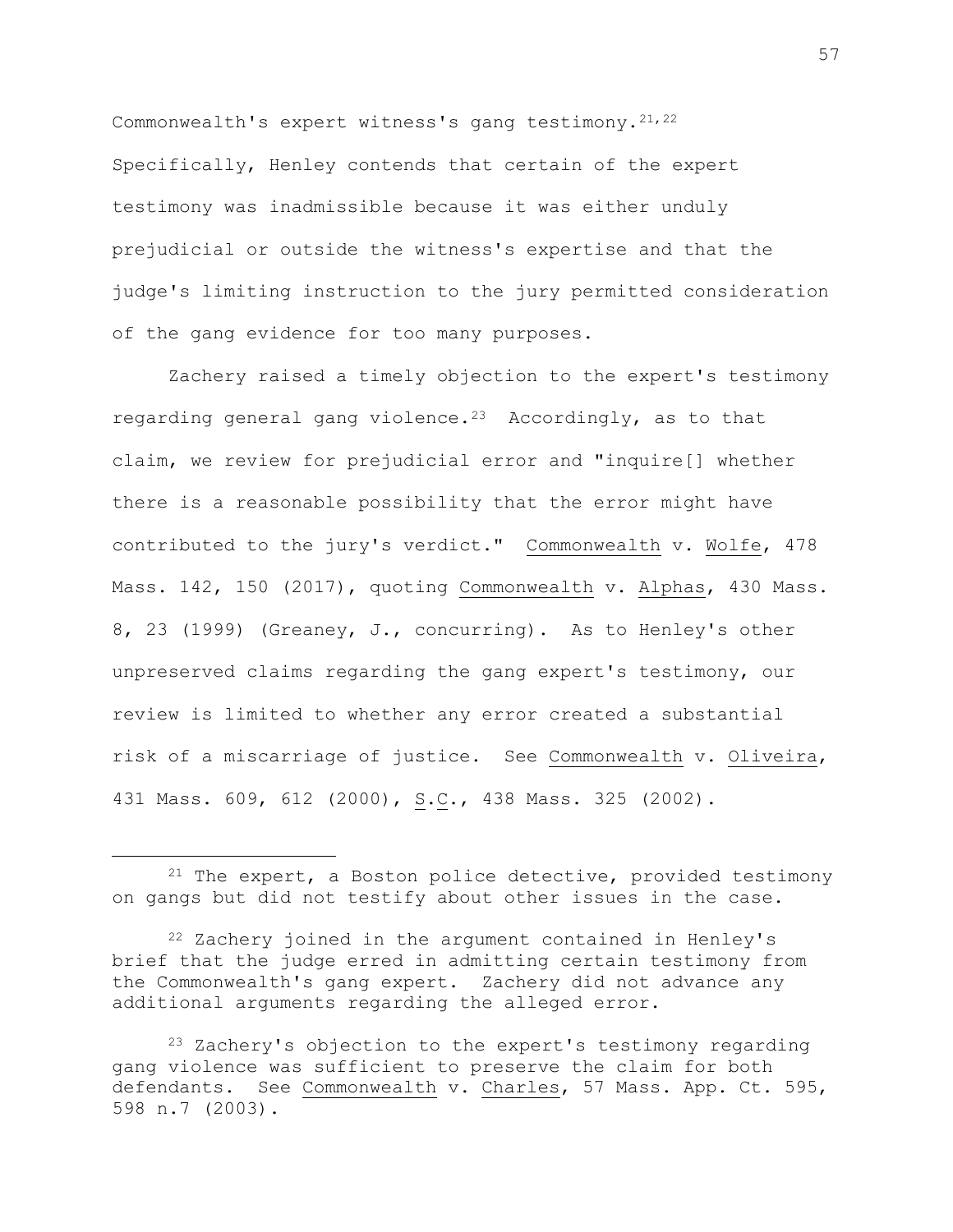"Expert testimony 'is admissible whenever it will aid the jury in reaching a decision, even if the expert's opinion touches on the ultimate issues that the jury must decide.'" Commonwealth v. Evans, 469 Mass. 834, 849 (2014), quoting Commonwealth v. Dockham, 405 Mass. 618, 628 (1989). "Expert opinion testimony must rest on a proper basis, else inadmissible evidence might enter in the guise of expert opinion." Commonwealth v. Wardsworth, 482 Mass. 454, 466 (2019), quoting Commonwealth v. Barbosa, 477 Mass. 658, 667 (2017). "Proper bases include 'facts within the witness's direct personal knowledge,' facts already introduced in evidence, or 'unadmitted but independently admissible evidence.'" Wardsworth, supra, quoting Barbosa, supra.

Here, the evidence relating to the rival gangs and both defendants' gang membership was relevant to the Commonwealth's theory of the case. The evidence established motive and was relevant to the Commonwealth's theory that Zachery and Henley conspired together to murder the victim. We disagree with Henley's claim that the Commonwealth's expert was unqualified to opine on the meaning of certain phrases in the defendants' text messages. "Expert testimony is useful where speakers engage in coded conversation or speak about a subject using specialized vocabulary." Rosa, 468 Mass. at 240. Although expert testimony is not permitted to interpret clear conversations, an expert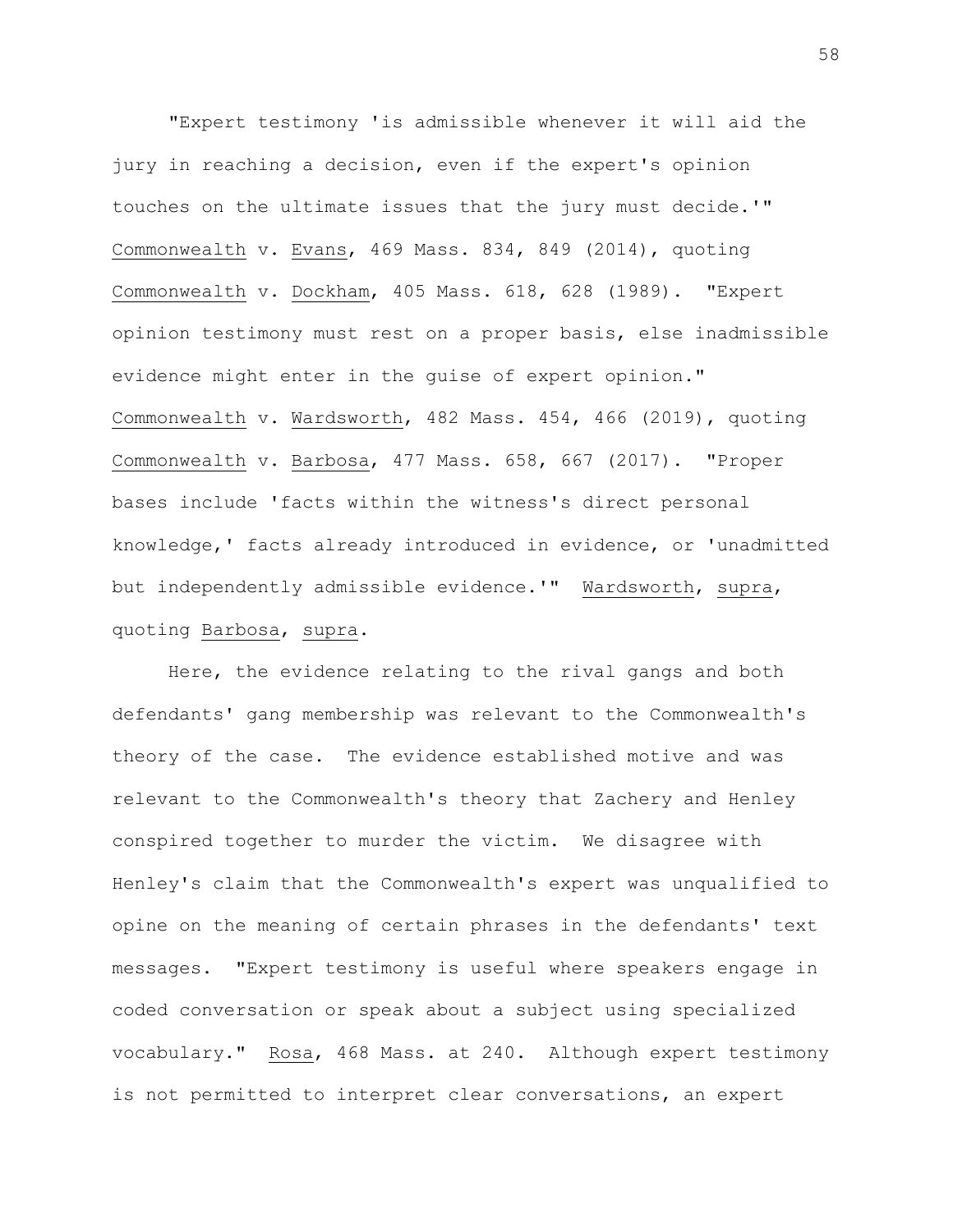opinion as to "street-level jargon" is admissible. Id. at 240 n.12. The expert's extensive history of gang-related police work gave him a specialized knowledge and familiarity with common gang terminology. The expert properly testified that to "hold somebody down" was an expression of loyalty and to "punch somebody up" meant to shoot someone. Additionally, the expert properly testified that a "crash" or "crash test dummy" was slang for a younger gang member who may commit violent acts to gain status in a gang.

We conclude, however, that the expert's testimony regarding general gang violence was overbroad. The expert testified extensively about the general presence of gangs in Boston, as well as prior instances of gang violence in the city. Although the expert's testimony regarding the gangs with which the defendants and the victim were affiliated was relevant to establish motive and joint venture between Zachery and Henley, his more general comments regarding gangs in the Boston area went beyond what was probative of the defendants' criminal liability. Such testimony risked "prejudice to the defendant in that it [suggested] a propensity to criminality or violence" resulting from his gang affiliation. Commonwealth v. Phim, 462 Mass. 470, 477 (2012). Contrast Commonwealth v. Akara, 465 Mass. 245, 267-269 (2013) (no error where "[t]he prosecutor did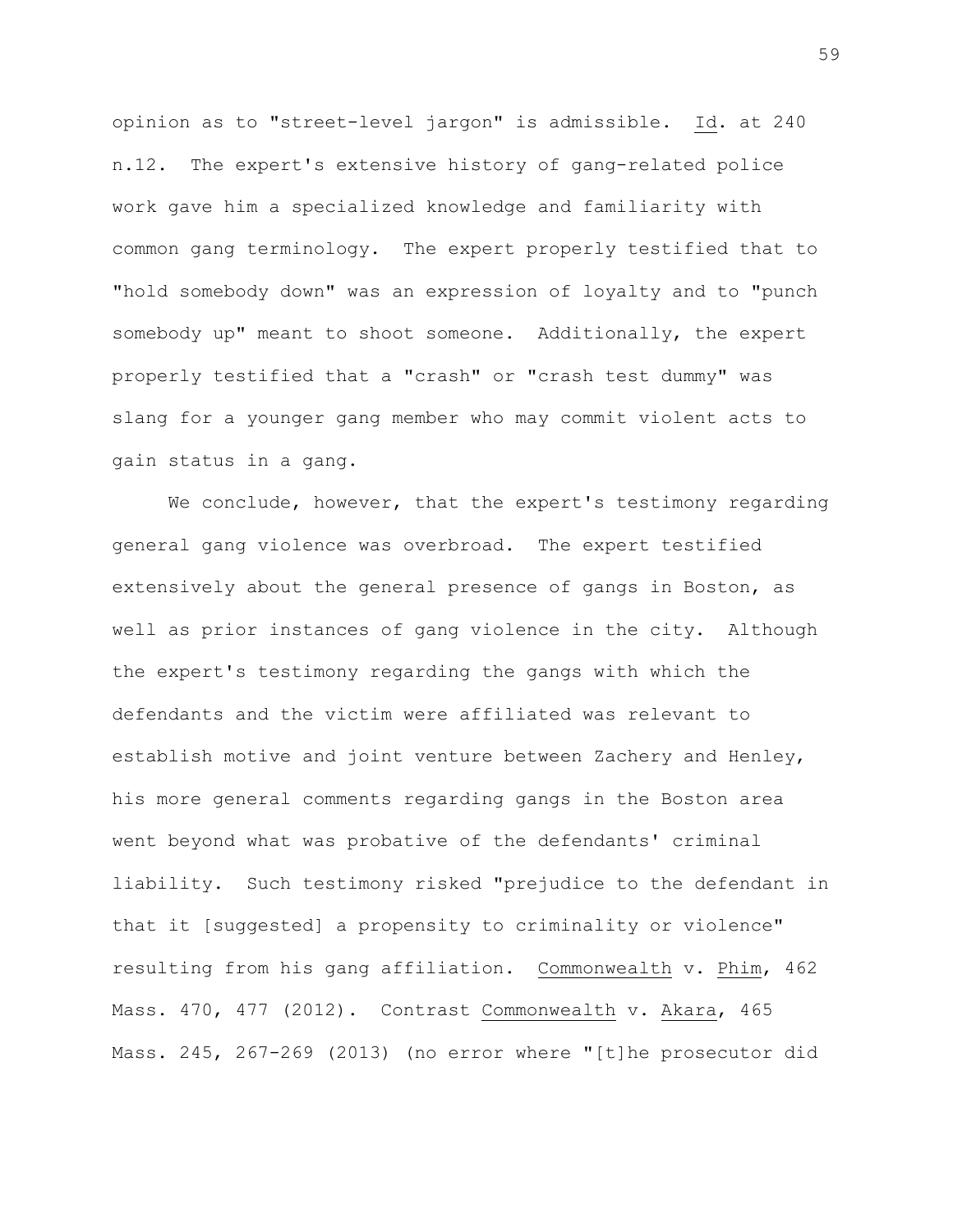not suggest that the gang or its members had a history of violence" and "did not discuss any criminal activity").

We disagree with Henley that the circumstances here are analogous to Wardsworth, 482 Mass. at 471-472. In Wardsworth, the erroneous admission of the gang expert's opinion that the defendant fit the criteria of a gang member constituted reversible error. Id. at 473. There, the Commonwealth's case depended upon the jury believing that the defendant was a member of a gang. Id. at 455. While we concluded that testimony about general gang violence was part of the totality of gang-related testimony that "went well beyond that which was probative of the facts at issue," we had no need to reach what effect this evidence would have had on the jury alone. Id. at 473.

The circumstances here are far different. First, the defendants' gang membership is not in dispute and, in fact, it is a crucial part of Henley's defense. Second, unlike in Wardsworth, the judge gave an effective limiting instruction regarding the jury's use of the expert testimony. Henley argues that this limiting instruction was overbroad. We disagree.

The judge's limiting instructions drew a direct connection between the alleged gang involvement of the defendants and the murder. Most significantly, the judge effectively instructed the jury regarding the limited purpose of the expert's evidence. The judge gave this limiting instruction at the start of the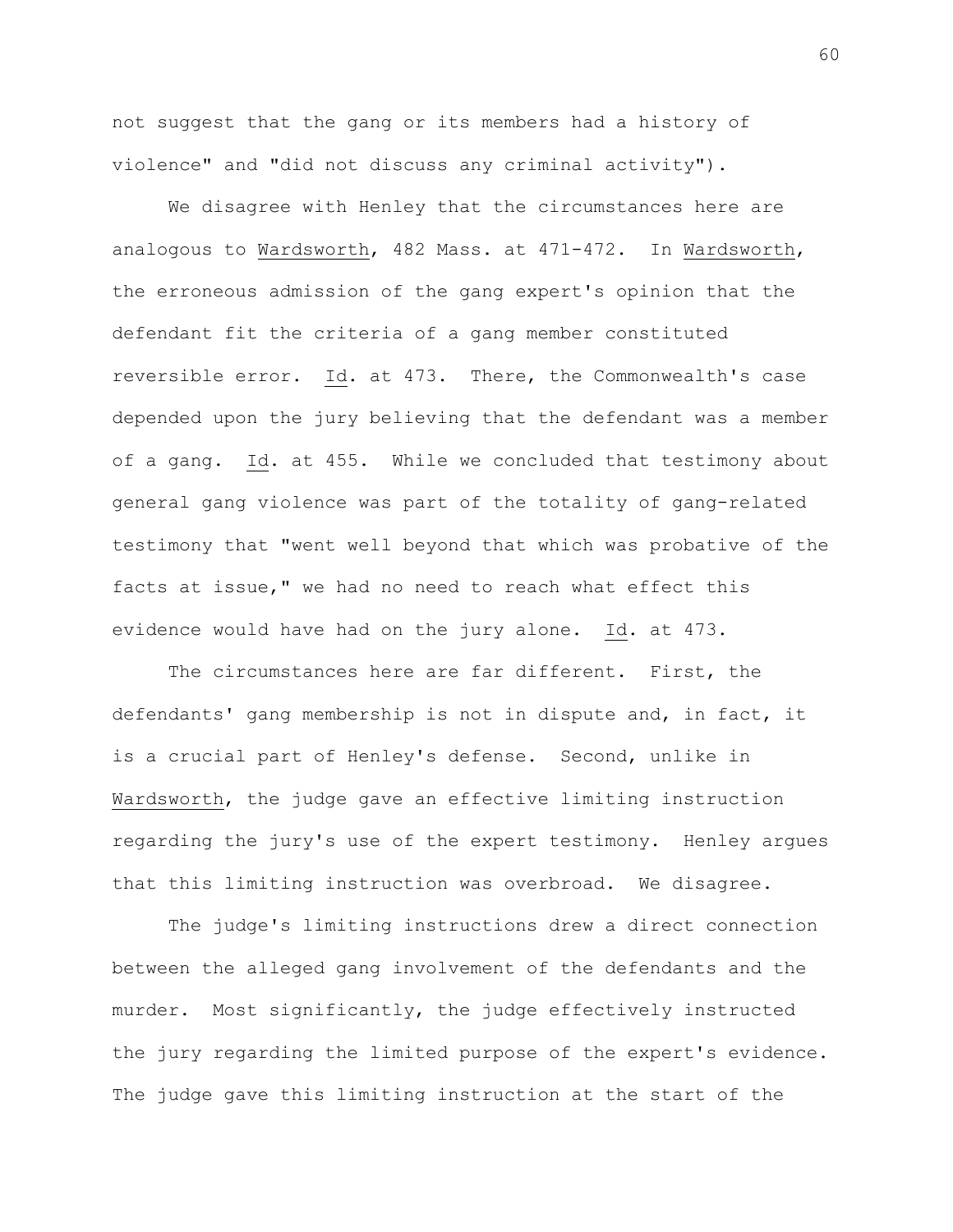expert's testimony and in the judge's final charge to the jury. In the limiting instruction, the judge said that the "so-called gang evidence" should be considered for three limited purposes, "if [the jury] credit it":

"first, as evidence of the defendants' state of mind, including whether either or both of the defendants had a motive to commit the killing of [the victim], and as evidence of any hostility or fear that either of the defendants held for [the victim] or his group; second, as evidence, again if you credit it, of whether there was a joint venture or common purpose or plan between the two defendants to commit the killing; and third, whether any reported gang affiliations may have influenced certain decisions or actions by members of the [program]. If you conclude that either defendant is affiliated with a gang or group that in itself is no proof that either defendant committed the crimes with which he is charged in this case."

In his final charge to the jury, the judge repeated the limited purposes for which the expert gang testimony could be considered but did not add the caveat that the evidence should be considered for these purposes only "if the jury credit it." Henley contends that the judge erred in failing to use this language. Considering the judge's instructions as a whole, we disagree.

At the close of evidence, the judge separately instructed the jury on expert witness testimony. The judge instructed: "[Y]ou are to treat the so-called expert witness just as you would treat any other witness. In other words, as with any other witness it is completely up to you to decide whether you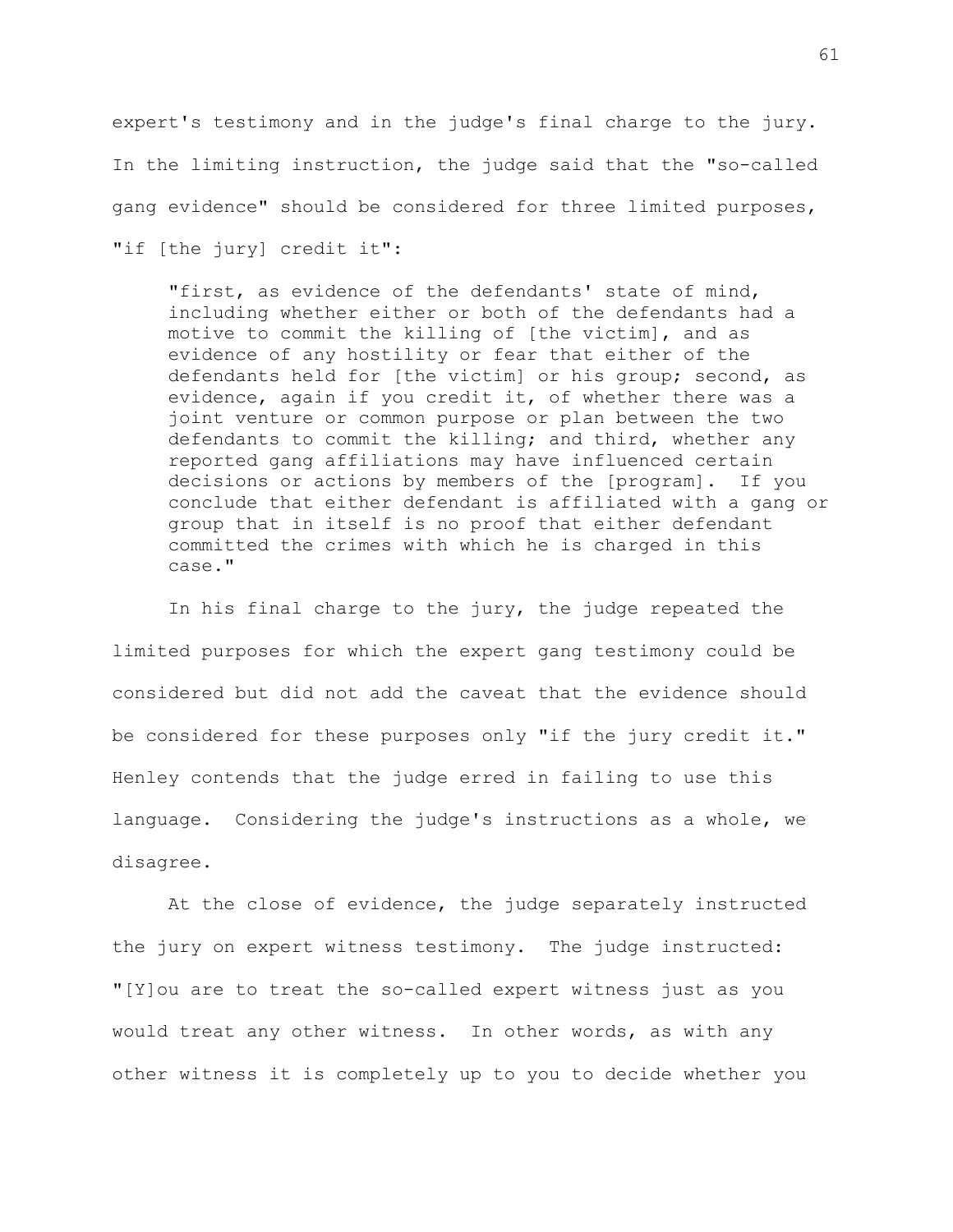accept the testimony of an expert witness including the opinions that the witness has given." Although the gang expert's testimony was overbroad, we conclude that any material risk of prejudice to the defendants was remedied by the judge's limiting instruction at the time the expert testified and the judge's final instruction.

6. Opening statement and closing argument. Zachery argues that portions of the prosecutor's opening statement and closing argument were improper and require a new trial.<sup>[24](#page-61-0)</sup> We conclude that the prosecutor's statements were within the bounds of proper argument.

First, Zachery argues that, in the prosecutor's opening statement, he argued facts not in evidence with respect to the footprints found on the porch. The prosecutor stated, "Through the part of the yard that was shoveled and up onto the back porch left sneaker prints in the fresh snow on that back porch. Sneaker prints of the exact same size, make, model and tread pattern of the sneakers . . . Zachery was wearing." "[A] prosecutor in a criminal action may state anything in [his or her] opening argument that [he or she] expects to be able to prove by evidence." Commonwealth v. Johnson, 429 Mass. 745, 748

<span id="page-61-0"></span><sup>&</sup>lt;sup>24</sup> Henley joins in the arguments regarding prosecutorial misconduct in Zachery's brief but does not make any additional arguments relating to this issue in his brief.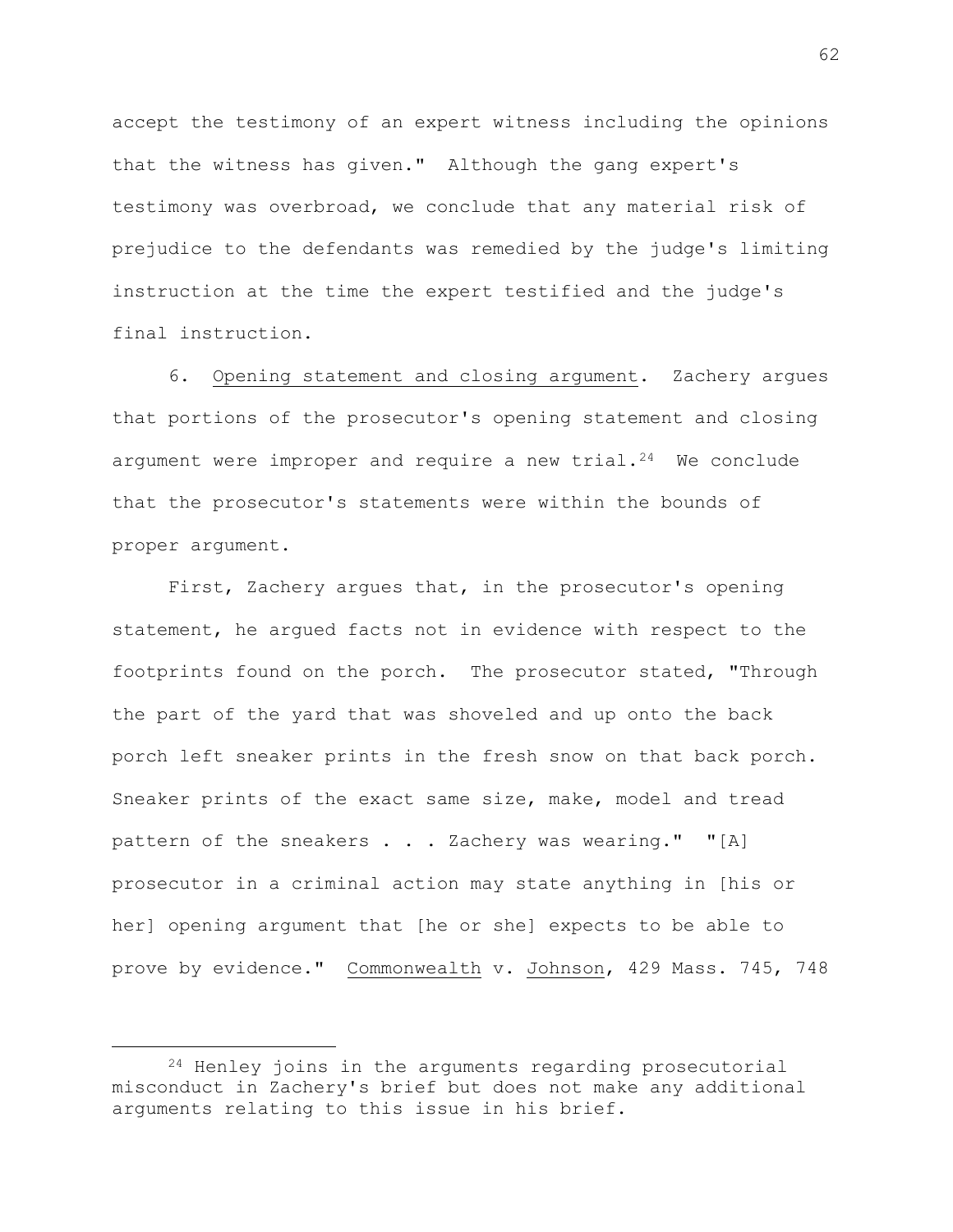(1999), quoting Commonwealth v. Cohen, 412 Mass. 375, 382 (1992).

The Commonwealth's expert was not able to individualize the sneaker print to Zachery's sneaker. The expert did, however, testify that the print was the same make, model, and size as Zachery's sneaker. While she did not speak to whether the tread pattern was identical, this assertion was independently supported by an exhibit that showed the matching tread patterns side by side.

Next, Zachery argues that, in his closing argument, the prosecutor "made light of the importance of the jurors' obligation to be convinced of the defendant's guilt," mocked the closing argument of Zachery's attorney and his theory of defense, and incorrectly characterized defense counsel's argument. Specifically, Zachery argues that the following statement in the prosecutor's closing was improper: "[Defense counsel] hammered on that phrase moral certainty like it's suppose[d] to scare you, like it's suppose[d] to scare you out of decisions that juries make in trials every day." As the Commonwealth contends, this statement was a response to Zachary's counsel's closing argument, which repeatedly mentioned moral certainty. The prosecutor is entitled to respond to the defendant's closing argument. See Commonwealth v. Smith, 404 Mass. 1, 7 (1989).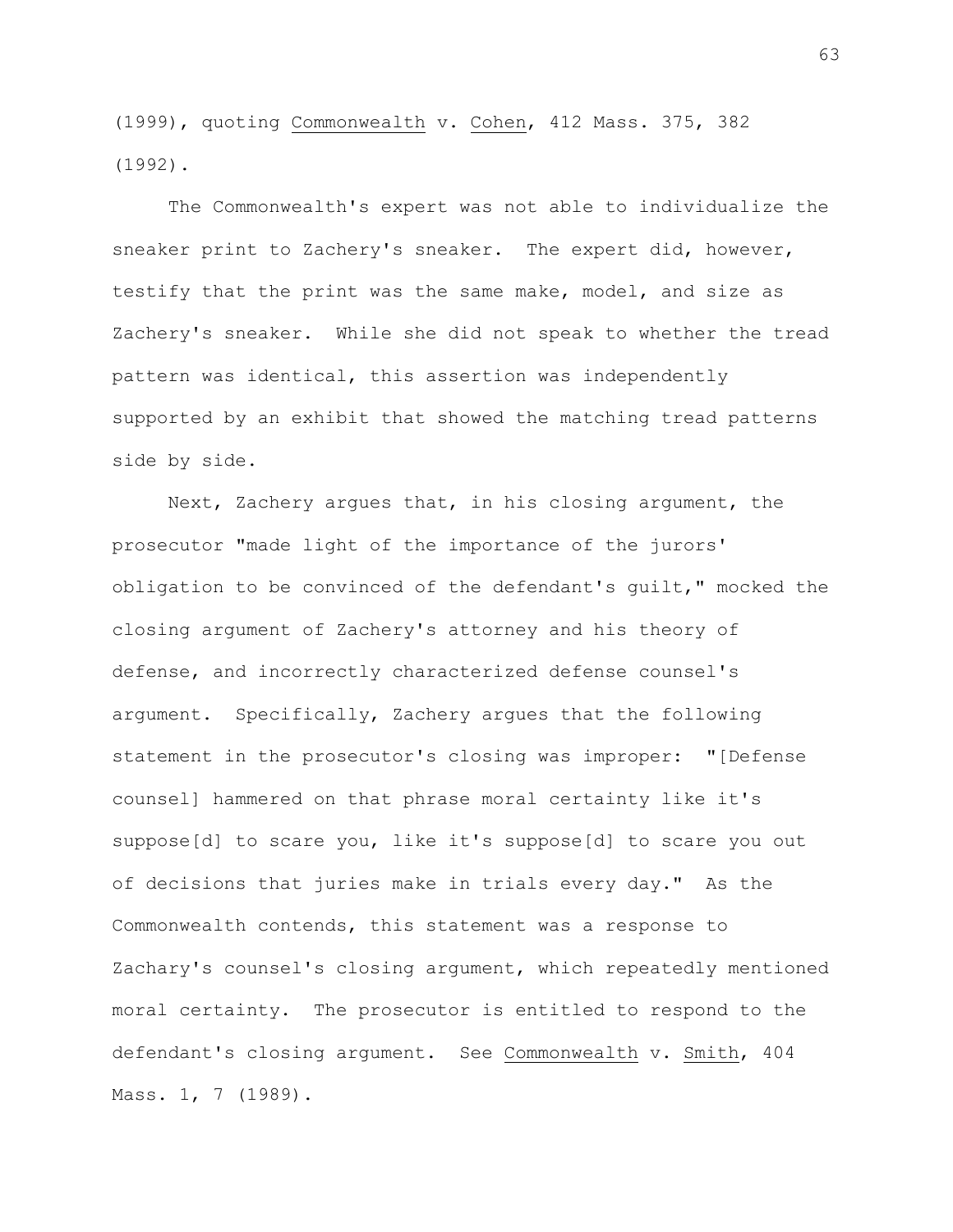Zachery also takes issue with the prosecutor's statement in his closing that "[defense counsel] has very honorably represented . . . Zachery and done what he could, but his argument amounts to let's pretend. Let's pretend there's no evidence. Let's pretend the content of those text messages isn't there. Let's pretend that the MBTA video doesn't show . . . Zachery." A "prosecutor [is] permitted to comment on the defense strategy and tactics," and even to argue "that the strategy was intended to confuse." Commonwealth v. Scesny, 472 Mass. 185, 202 (2015). At trial, Zachery's theory of the case was that the Commonwealth's identification evidence was insufficient. We agree with the Commonwealth that the prosecutor's argument that Zachery's case amounts to "let's pretend" was not an improper response to Zachery's argument and should be understood as comment on the weakness of Zachery's case.

Finally, Zachery argues that in both his opening statement and closing argument, the prosecutor improperly appealed to the jury's compassion for the decedent. First, Zachery argues that it was improper for the prosecutor to state in his opening statement, "down [the victim] went in the gutter, gasping for breath. Lungs filling up with blood as well, bleeding and dying." Zachery also argues that the prosecutor improperly revisited this theme in his closing argument when he stated,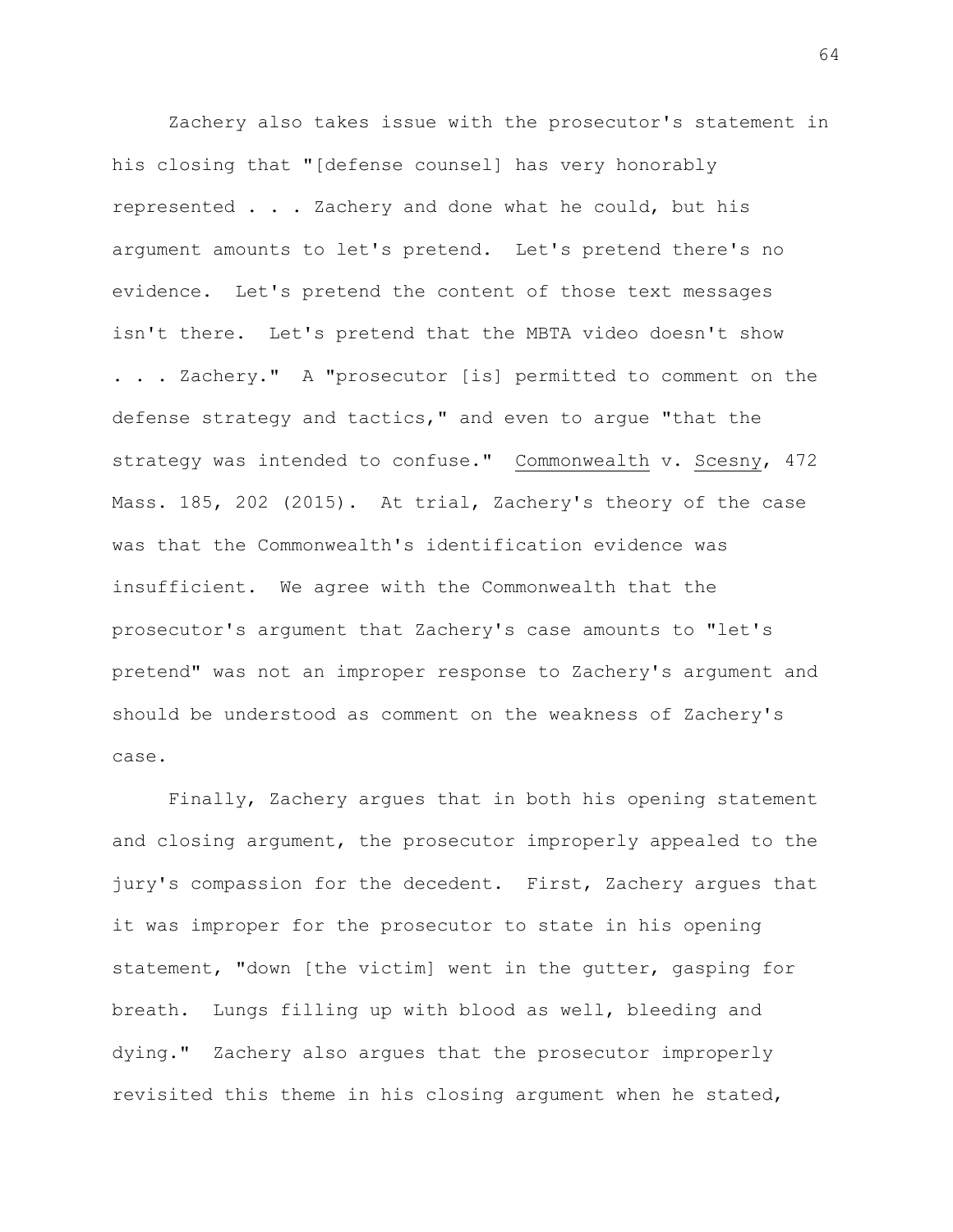"I'm not going to show you the pictures again of [the victim's] body in the gutter, the way he died bleeding into his hoodie, lungs filling up with blood. I'm not going to show you again now during my closing the picture of the bullet hole that these two men put in [the victim's] head. No, once is enough seeing that stuff unless for any reason you feel like you need to look at it again to refresh your memory, it's going to be there. While it is improper for a prosecutor to inflame the jury to evoke an emotional, rather than intellectual response, "'[w]here a charge of murder in the first degree is based on the theory of extreme atrocity or cruelty' . . . the Commonwealth may 'illustrate the magnitude of the crime' by discussing the details of the victim's death." Commonwealth v. Camacho, 472 Mass. 587, 607 (2015), quoting Commonwealth v. Siny Van Tran, 460 Mass. 535, 554 (2011), and Commonwealth v. Torres, 437 Mass. 460, 465 (2002). Moreover, if a prosecutor's statement "falls into the category of 'enthusiastic rhetoric, strong advocacy, and excusable hyperbole,'" it is not grounds for reversal. Commonwealth v. Silva, 455 Mass. 503, 515 (2009), quoting Commonwealth v. Wilson, 427 Mass. 336, 350 (1998).

Here, we agree with the Commonwealth that the prosecutor's arguments were based in fact and relevant to the issue of extreme atrocity or cruelty. Although this evidence may have been upsetting, it was "inherent in the odious . . . nature of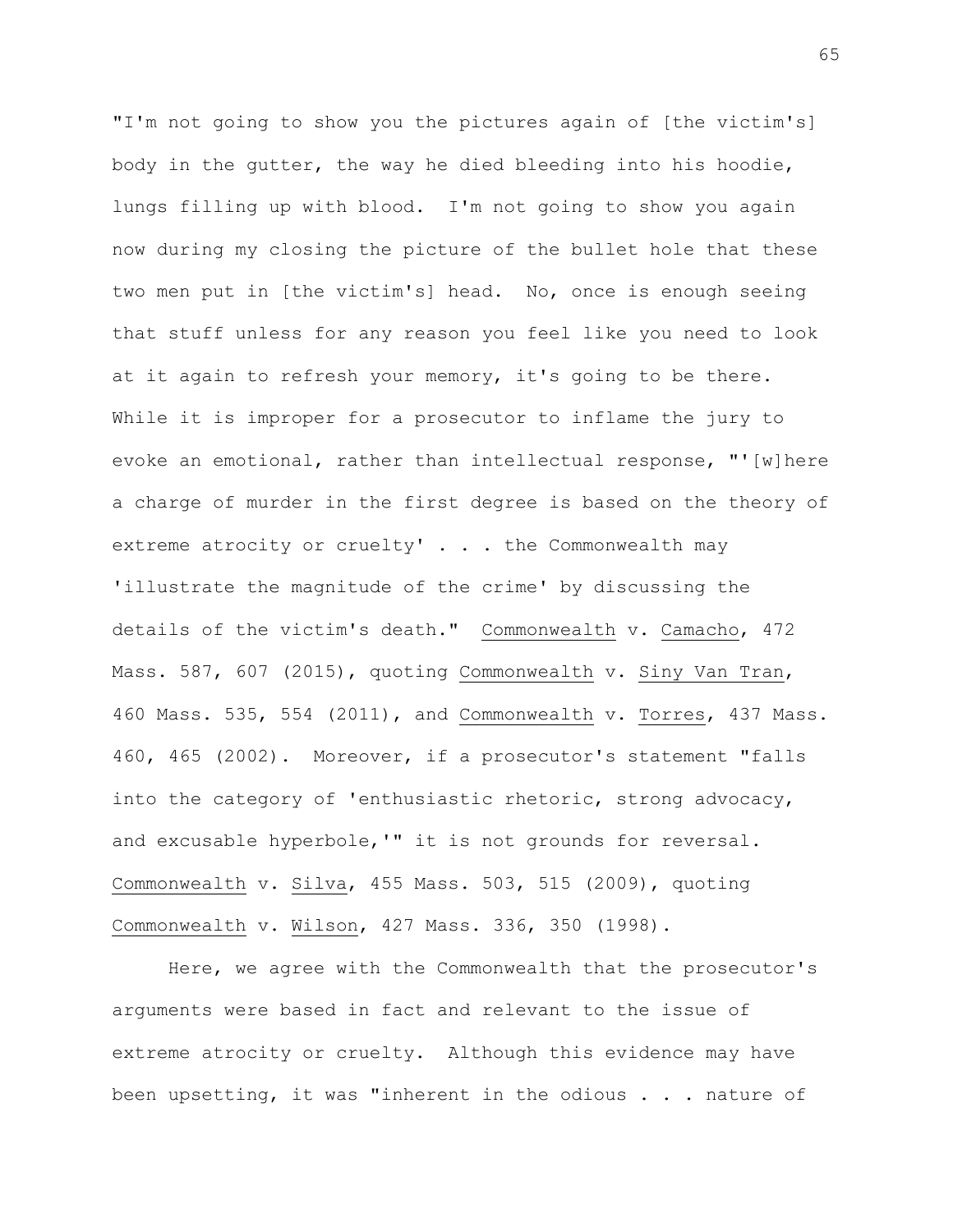the crime[] committed." Barbosa, 477 Mass. at 669-670, quoting Johnson, 429 Mass. at 749. Details regarding how the victim died were relevant to the jury's determination as to the manner of killing necessary to justify a conviction of murder in the first degree. See Johnson, supra at 748.

Neither defendant objected to any of the alleged misstatements at trial. Even if the prosecutor's statements were improper, none of the statements created a substantial risk of a miscarriage of justice, given that the Commonwealth's case was particularly strong. Moreover, the judge instructed the jury on the limited purpose of opening statements and closing arguments. He instructed that these statements were not evidence, that the verdict should not be swayed by sympathy for the victim, and that only the evidence presented at trial could be used to determine the verdict. See Commonwealth v. Lopes, 478 Mass. 593, 607 (2018).

7. Henley's proposed instruction on mistake or accident. Henley argues that the judge was required to instruct the jury that Henley could not be convicted if his participation in the crime was the result of "mistake, accident, negligence or other innocent reason" because the instruction went to the heart of his case. The Commonwealth asserts that the judge's instructions on aiding and abetting, as well as intent, were sufficient.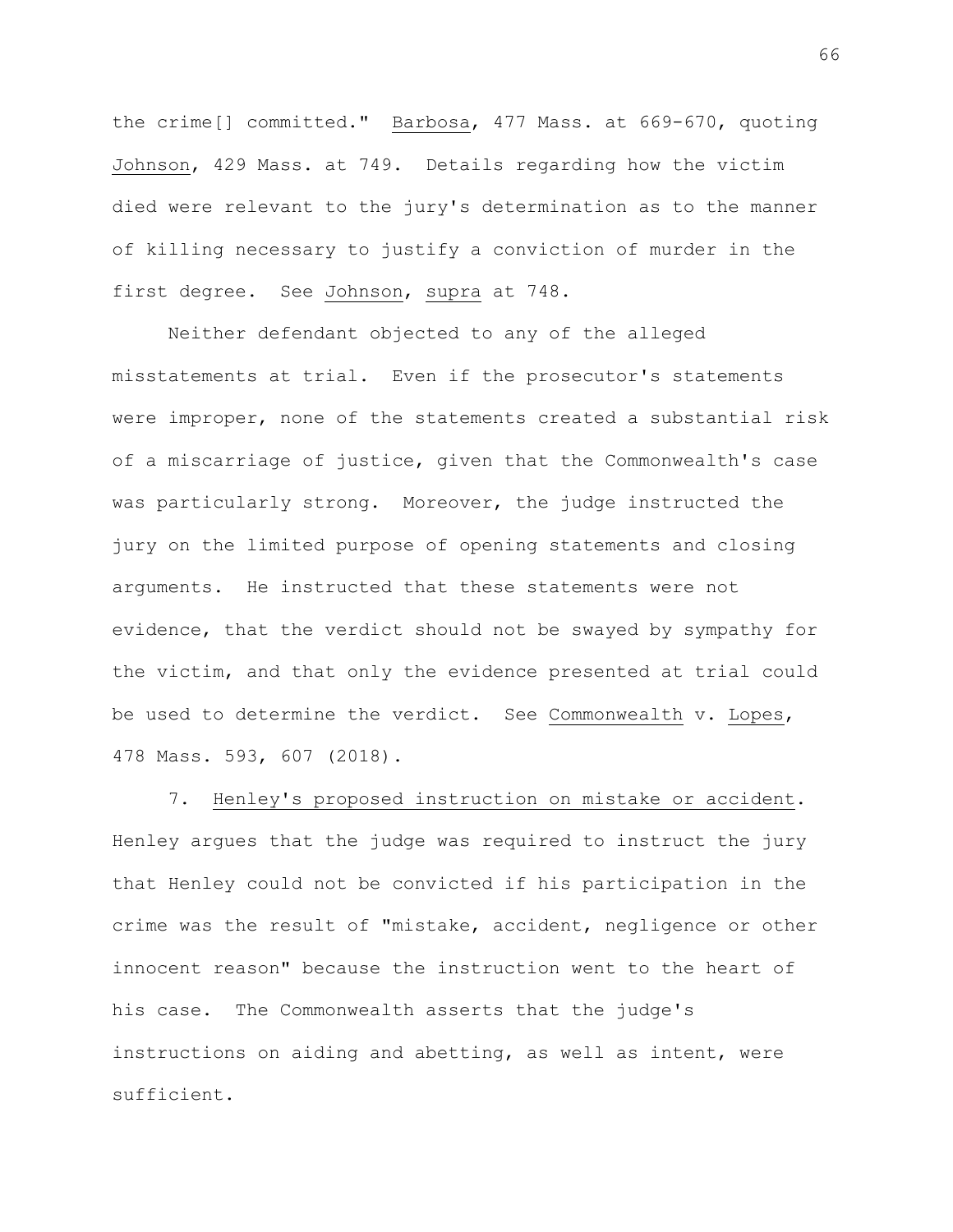"Where the evidence fairly raises the possibility of accident, the defendant is entitled, if he requests, to have the judge instruct the jury that the Commonwealth has the burden of proving beyond a reasonable doubt that the death was not accidental." Commonwealth v. Jewett, 442 Mass. 356, 370 (2004). A judge should not, however, instruct on accident when there is no evidence of accident. See Commonwealth v. Hutchinson, 395 Mass. 568, 578-579 (1985). Here, Henley was charged under a joint venture theory of liability, which required that he knowingly participated in the commission of the crime. In both his opening statement and closing argument, Henley argued that he did not share an intent to kill the victim but rather had sent Zachery a text message to bring him a gun only for protection. He argued that Zachery simply misunderstood his message. Henley argues that an accident or mistake instruction should have been given in relation to the "knowingly" element of the offense. Accordingly, we conclude that Henley fairly raised the defense of accident at trial.<sup>[25](#page-66-0)</sup>

<span id="page-66-0"></span><sup>25</sup> Zachery would not, however, have been entitled to an affirmative defense accident instruction. "A defendant is entitled to an accident instruction in a shooting death 'only where there is evidence of an unintentional or accidental discharge of a firearm.'" Commonwealth v. Pina, 481 Mass. 413, 418 (2019), quoting Commonwealth v. Millyan, 399 Mass. 171, 182 (1987).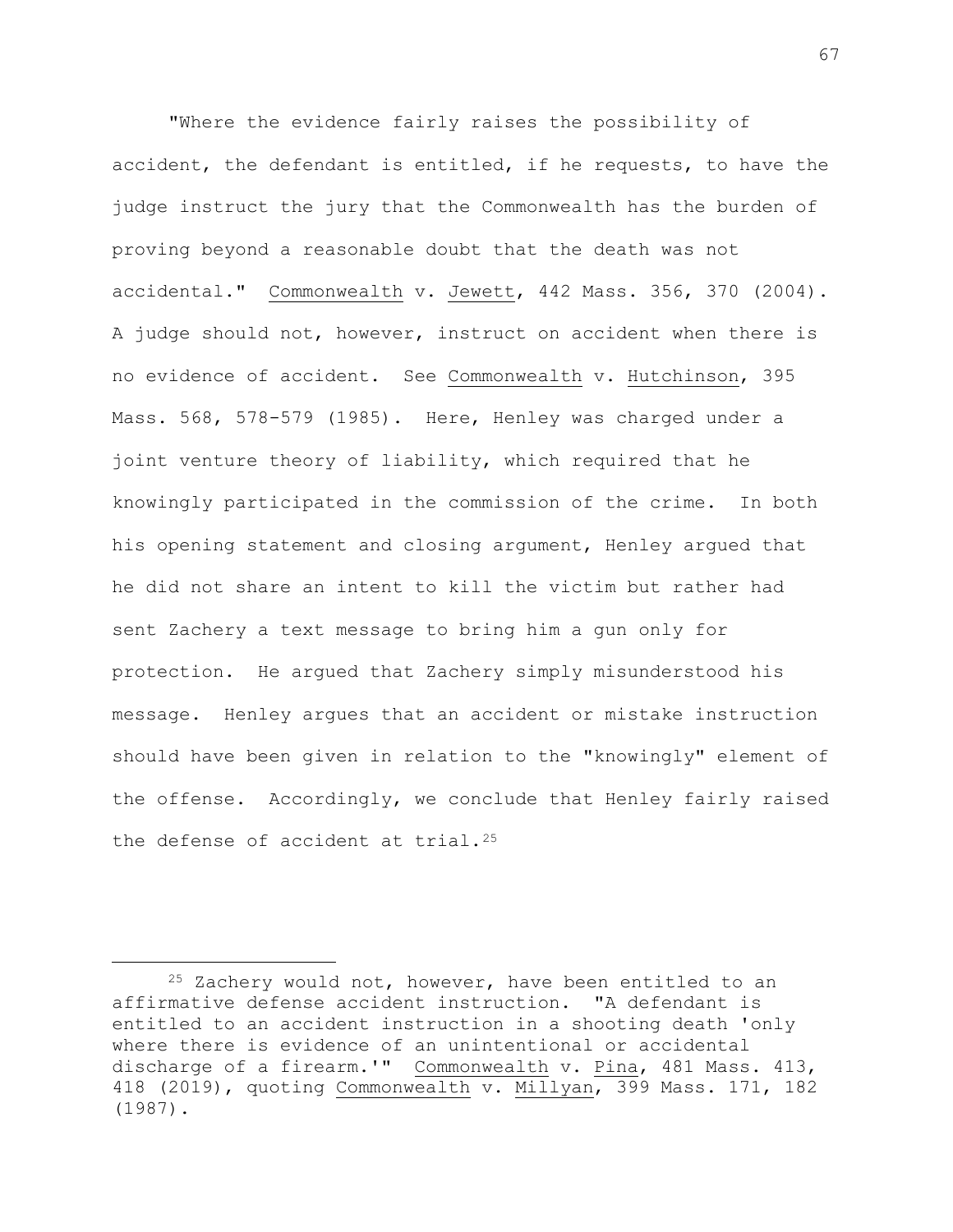Even where a defendant was entitled to an accident instruction, we have concluded that absence of such an instruction is prejudicial only where the jury instructions improperly shifted the burden of proof to the defendant. See Commonwealth v. Lowe, 391 Mass. 97, 110-111, cert. denied, 469 U.S. 840 (1984) ("if a charge, viewed as a whole, adequately informs a jury of the burden of the Commonwealth to establish each element of the crime, including the disproof of a so called affirmative defense [e.g., self-defense, insanity, alibi, accident], there is no error"). See also Commonwealth v. Robinson, 382 Mass. 189, 207-208 (1981) (no error where judge adequately charged jury as to burden of Commonwealth to establish free will of defendant to commit crime without shifting burden of proof). Contrast Commonwealth v. Zezima, 387 Mass. 748, 756-757 (1982) (prejudicial error where judge's failure to instruct on accident could have led jury to shift burden of proof from Commonwealth to defendant).

Here, the judge's charge to the jury was sufficient to inform the jury of their "true duty." Robinson, 382 Mass. at 208. Although the judge did not give an explicit instruction on mistake or accident, he repeatedly instructed the jury that the Commonwealth is required to prove all elements of a charge, including intent, beyond a reasonable doubt. Moreover, the judge extensively described intentional conduct to logically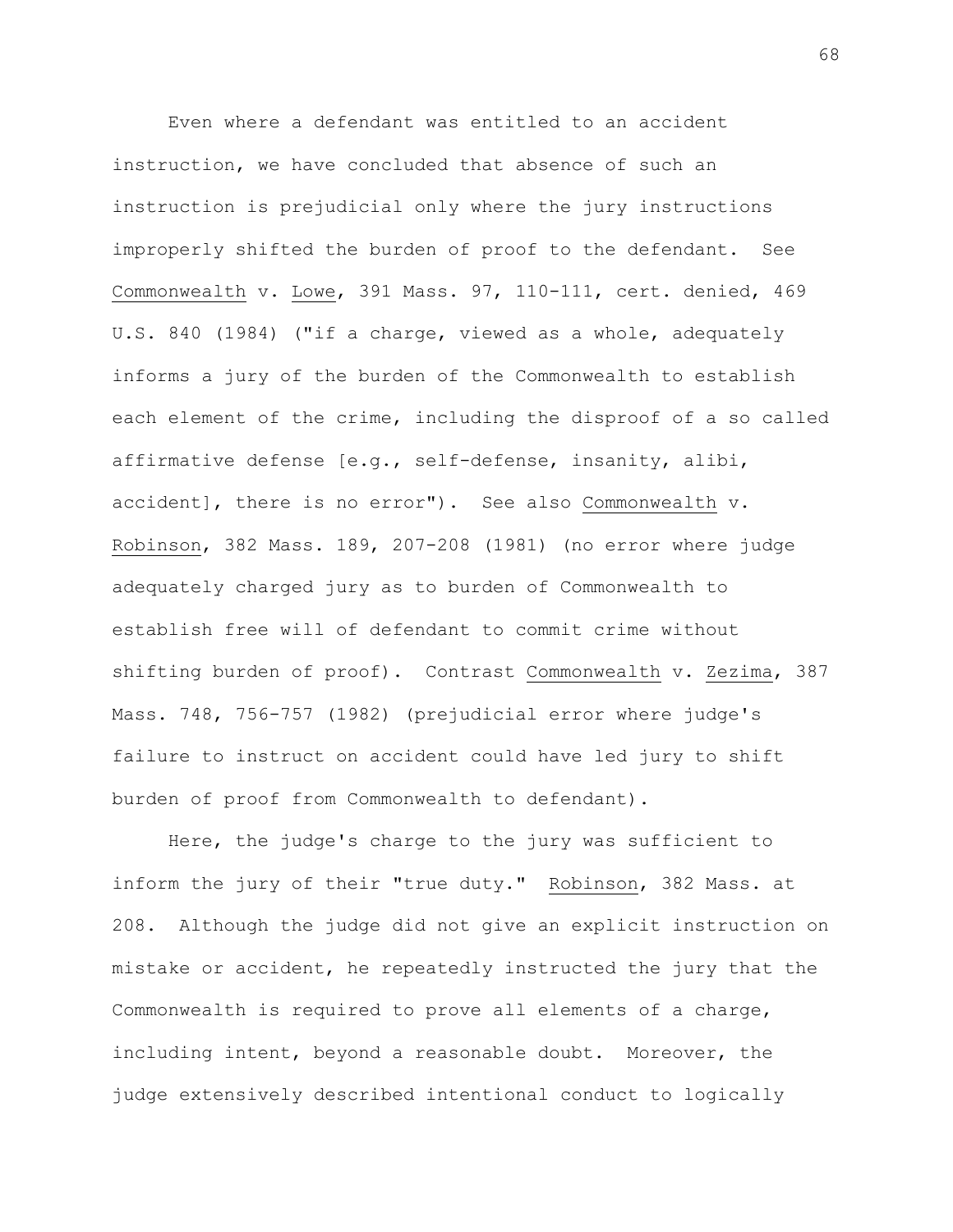exclude conduct resulting from mistake or accident. The judge stated, "To find . . . Henley quilty of murder there must be proof that he intentionally participated in some fashion in committing that particular crime and that he had or shared the intent required to commit the crime. It's not enough to show that . . . Henley simply was present when the crime was committed or that he knew about it in advance."

"[T]his is a case where the jury charge 'clearly placed the burden of proving malice beyond a reasonable doubt on the Commonwealth and contained other discussion which, although not referring to the burden of proof as to [accident], adequately defined [that factor] and established [it] as negating a finding of malice.'" Lowe, 391 Mass. at 112, quoting Reddick v. Commonwealth, 381 Mass. 398, 405 (1980).

8. Zachery's claim of ineffective assistance of counsel. Zachary filed a brief pursuant to Commonwealth v. Moffett, 383 Mass. 201, 208-209 (1981), in which he argued that trial counsel provided ineffective assistance by failing to call a witness who reported seeing a white man running from the crime scene with a gun. The Commonwealth counters that Zachery has not satisfied either prong of Commonwealth v. Saferian, 366 Mass. 89, 96 (1974), required to establish ineffective assistance of counsel. We agree.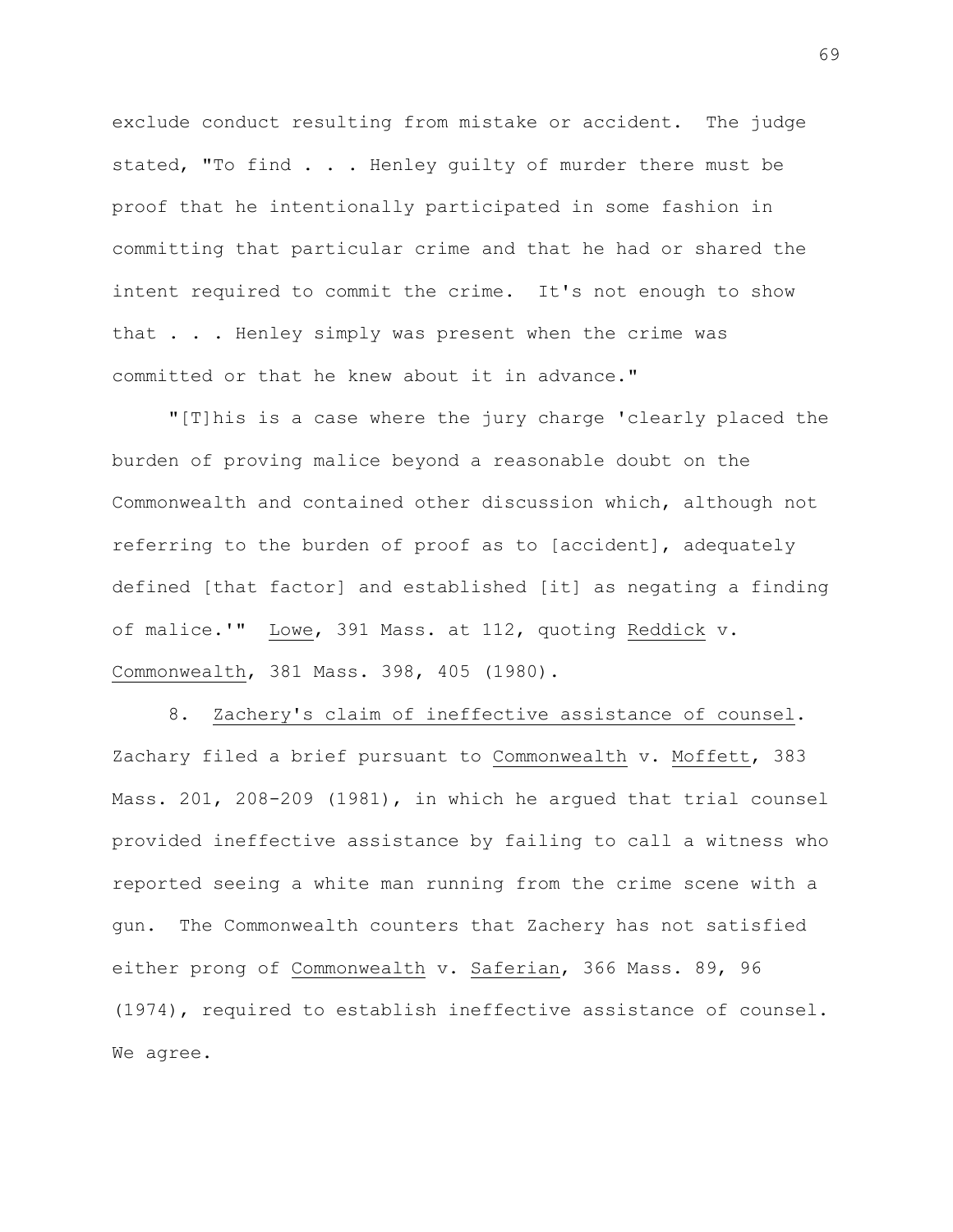To prevail on a claim on ineffective assistance of counsel under Saferian, 366 Mass. at 96, the defendant bears the burden of proving that (1) "there has been serious incompetency, inefficiency, or inattention of counsel -- behavior of counsel falling measurably below that which might be expected from an ordinary fallible lawyer"; and (2) as a result, the defendant was "likely deprived . . . of an otherwise available, substantial ground of defence." "A strategic or tactical decision by counsel will not be considered ineffective assistance unless the decision was 'manifestly unreasonable' when made." Commonwealth v. Boria, 460 Mass. 249, 252-253 (2011), quoting Commonwealth v. Watson, 455 Mass. 246, 256 (2009). A determination whether to call a witness, although not immune from scrutiny, is a tactical decision. See Commonwealth v. Adams, 374 Mass. 722, 728-729 (1978).

Zachery has failed to satisfy the first prong of Saferian, given that the record reflects that counsel explicitly considered the possibility of calling the witness at trial. While it is unclear why counsel decided not to call the witness, this is a tactical decision that does not amount to "serious incompetency, inefficiency, or inattention of counsel." Saferian, 366 Mass. at 96. It is unnecessary for us to proceed to the second prong of Saferian. In any event, we note that Zachery could not have been deprived of an otherwise available